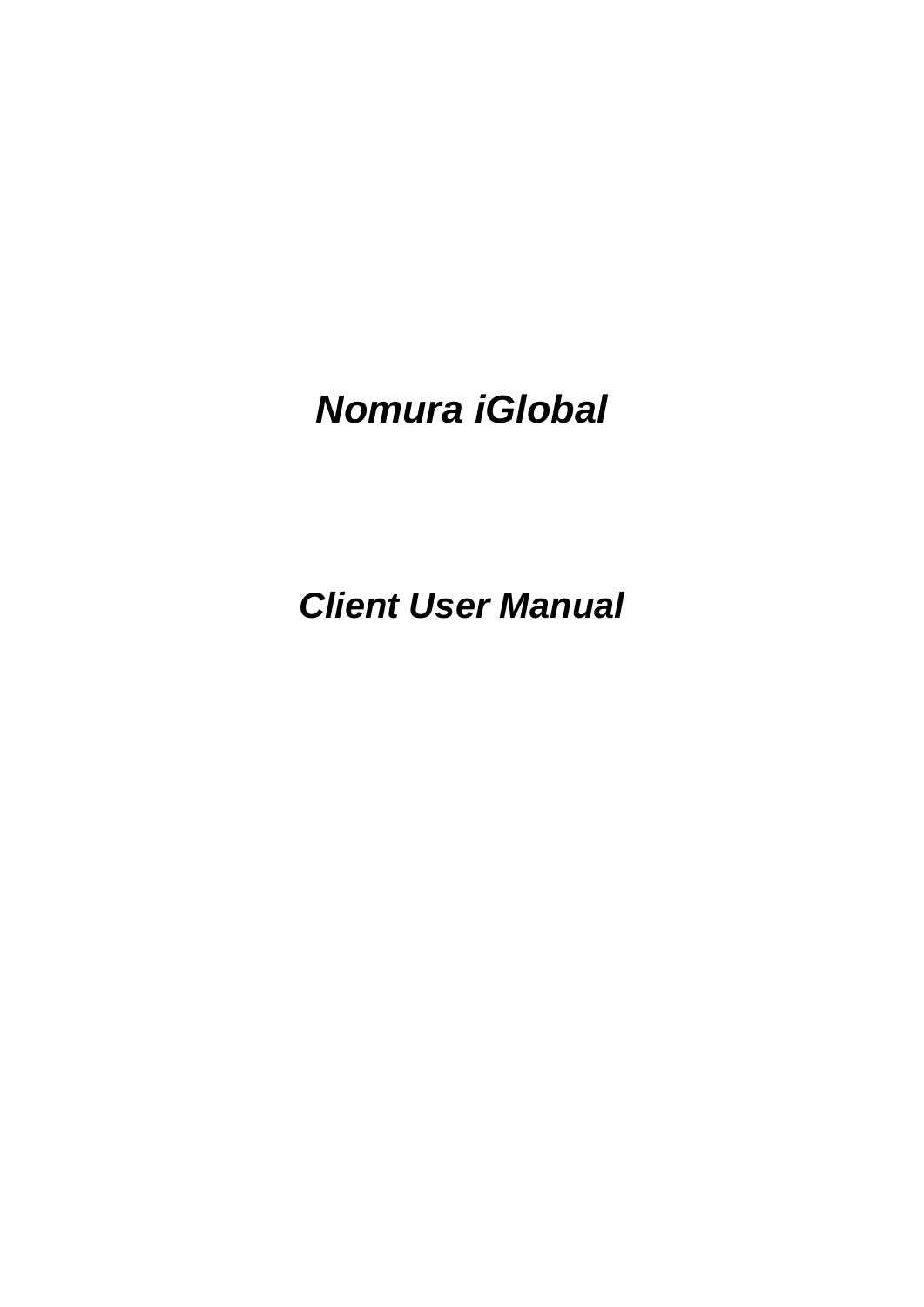### **TABLE OF CONTENTS**

| 2.                 |                |    |
|--------------------|----------------|----|
| a.                 |                |    |
| b.                 |                |    |
| $\mathbf{C}$ .     |                |    |
| d.                 |                |    |
| e.                 |                |    |
| f.                 |                |    |
| g.                 |                |    |
| h.                 |                |    |
|                    |                |    |
| 3.                 |                |    |
| a <sub>1</sub>     |                |    |
|                    | i.             |    |
| $h_{\cdot}$        |                |    |
| $\mathcal{C}$      |                |    |
|                    | $\mathbf{1}$ . |    |
|                    | ii.            |    |
|                    | iii.           |    |
| d.                 |                |    |
| e.<br>$\mathbf{f}$ |                | 31 |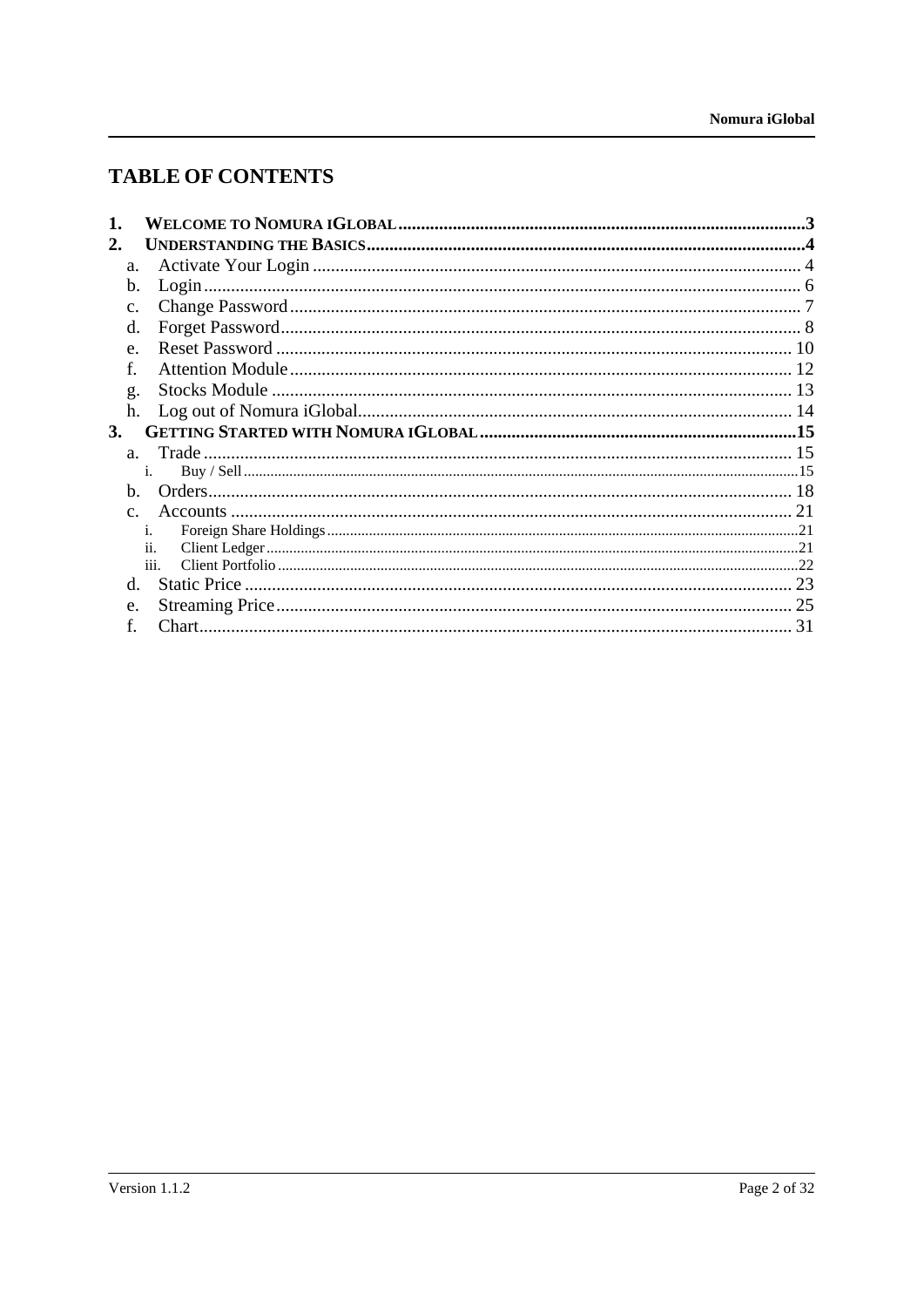## *1. Welcome to Nomura iGlobal*

This User Manual is intended to provide users a comprehensive overview of the functionalities available in *Nomura iGlobal*.

*Nomura iGlobal* itself is a trading tool that allows users to trade and place orders instantly; review account details and status; access to live price and charts of different markets; as well as obtain the latest news and research.

With this user manual, users will be able to understand the different modules available in *Nomura iGlobal.*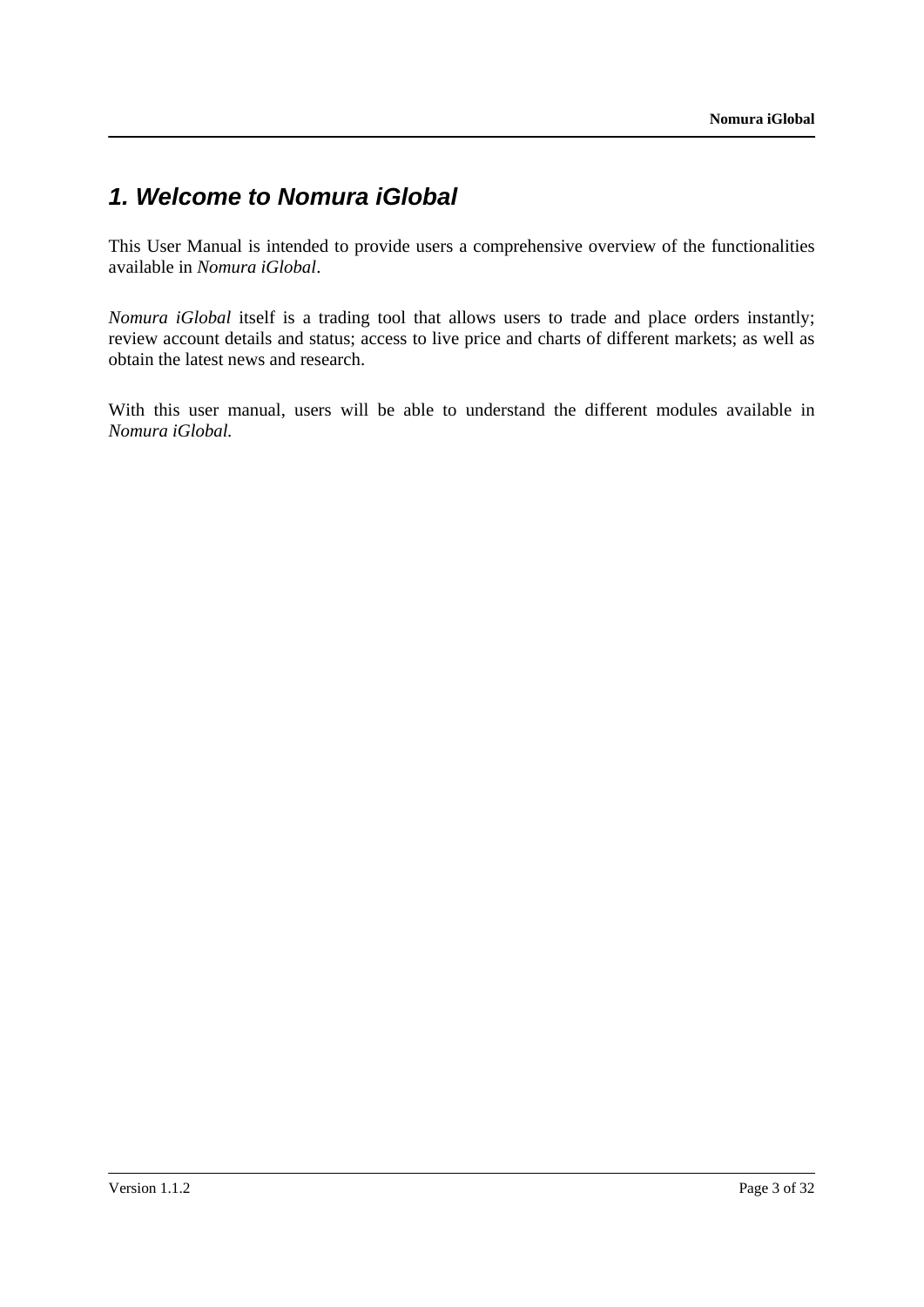### *2. Understanding the Basics*

#### **a. Activate Your Login**

| NOMURA                                                       | Global                    |
|--------------------------------------------------------------|---------------------------|
| Login ID                                                     |                           |
| Password                                                     | (case<br>sensitive)       |
| Change Password                                              | Cancel<br>Ok              |
| Forgot Your Password?   Reset Password  <br>Choose Language: | Activate Login<br>English |

*Figure 2-1 Nomura iGlobal Login Page*

This module allows you to activate and select your preferred ID upon first login

#### **Activate Login:**

- 1. Click on "**Activate Login**" link at Nomura iGlobal online trading system login page*. (Refer to Figure 2-1)*
- 2. Enter your activation id in the "**Activation ID**" text box. *(Refer to Figure 2-2)*
- 3. Enter first company password in the "**First Company Password**" text box.

| Activation ID          | $\sim$<br>$\sim$       |        |
|------------------------|------------------------|--------|
| First Company Password | $\mathbf{r}$<br>$\sim$ |        |
| Submit                 |                        | Cancel |

*Figure 2-2 First Company Password*

4. Click on "**Submit**" button.

*\*Note: If you wish to cancel and start all over again, click on "Cancel" button.* 

5. A page asking for second company password will appear. Enter the second company password in the "**Second Company Password**" text box. *(Refer to Figure 2-3)*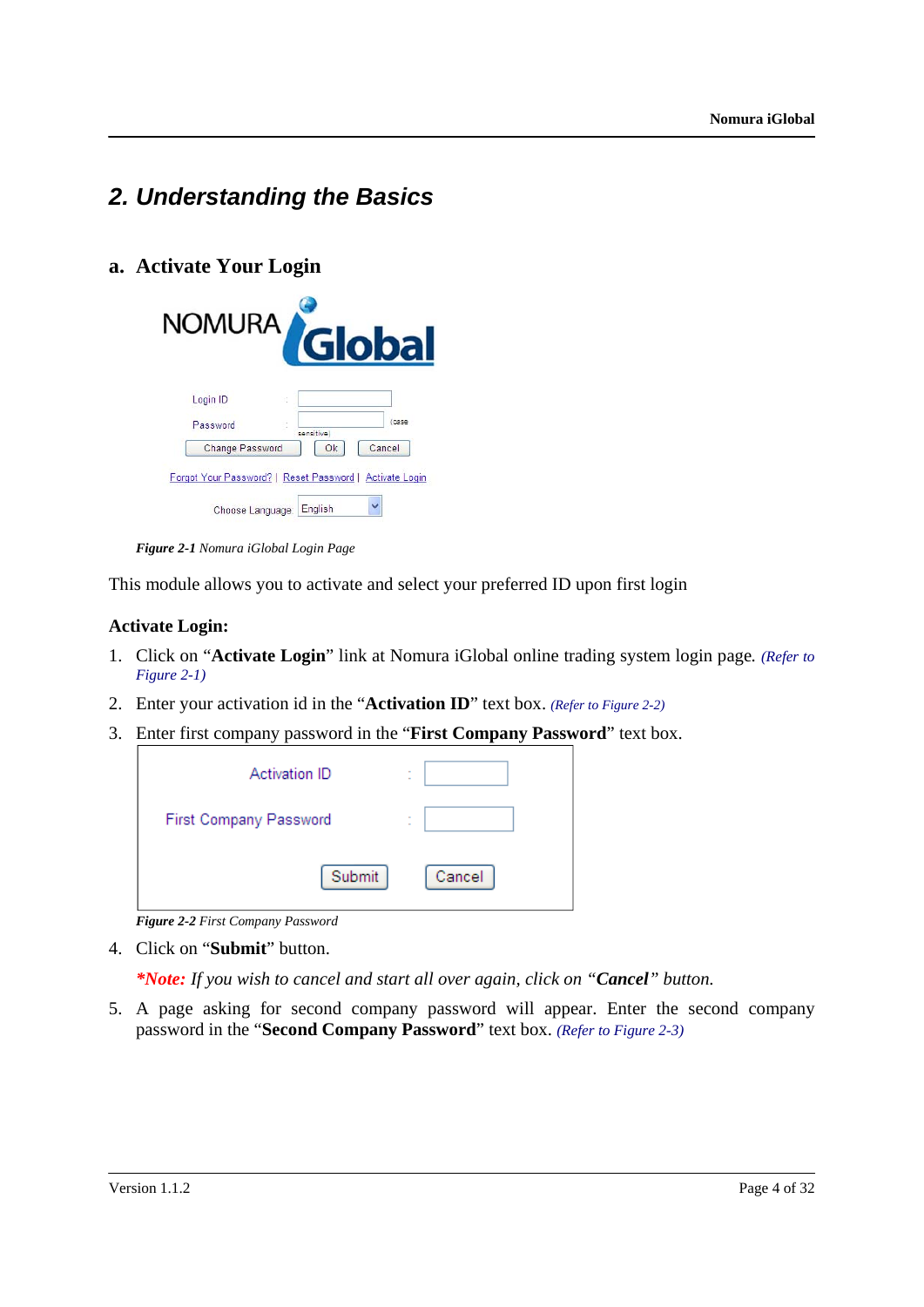| Second Company<br>Password |        | $\sim$<br>$\sim$ |        |
|----------------------------|--------|------------------|--------|
|                            | Submit |                  | Cancel |

 *Figure 2-3 Second Company Password* 

6. Click on "**Submit**" button. *(Refer to Figure 2-3)*

*\*Note: If you wish to cancel and start all over again, click on "Cancel" button.* 

7. A page asking for your desired login ID, new password, security question and answer will appear. Enter your desired Login ID in the **"Desired Login ID"** text box and click **"Check Availability"** to check for the availability of login. Enter your new password in the "**New Password**" text box, re-confirm your password in the "**Re-type Password**" textbox; select your security question from the "**Security Question**" dropdown list and type in your answer in the "**Your Answer**" textbox. *(Refer to Figure 2-4)*

|                                           | We have successfully verified your request.<br>Please enter all the fields below to update the password and new answer |  |
|-------------------------------------------|------------------------------------------------------------------------------------------------------------------------|--|
| Desired Login ID:                         | Check Availability                                                                                                     |  |
| New Password:                             |                                                                                                                        |  |
| Re-type Password:                         |                                                                                                                        |  |
| Security Question: What is your pet name? |                                                                                                                        |  |
| Your Answer:                              |                                                                                                                        |  |
| Submit<br>Cancel                          |                                                                                                                        |  |

*Figure 2-4 Select Desired Login ID*

8. Click on "**Submit**" button.

*\*Note: If you wish to cancel and start all over again, click on "Cancel" button.* 

9. Upon successful activation of ID, a confirmation box will appear:

|                                                                                        | <b>Message from webpage</b> |
|----------------------------------------------------------------------------------------|-----------------------------|
| Your account has been activated.<br>Please login using your new login ID and password. |                             |
|                                                                                        |                             |

Click "**Ok**" button to acknowledge the reset of password.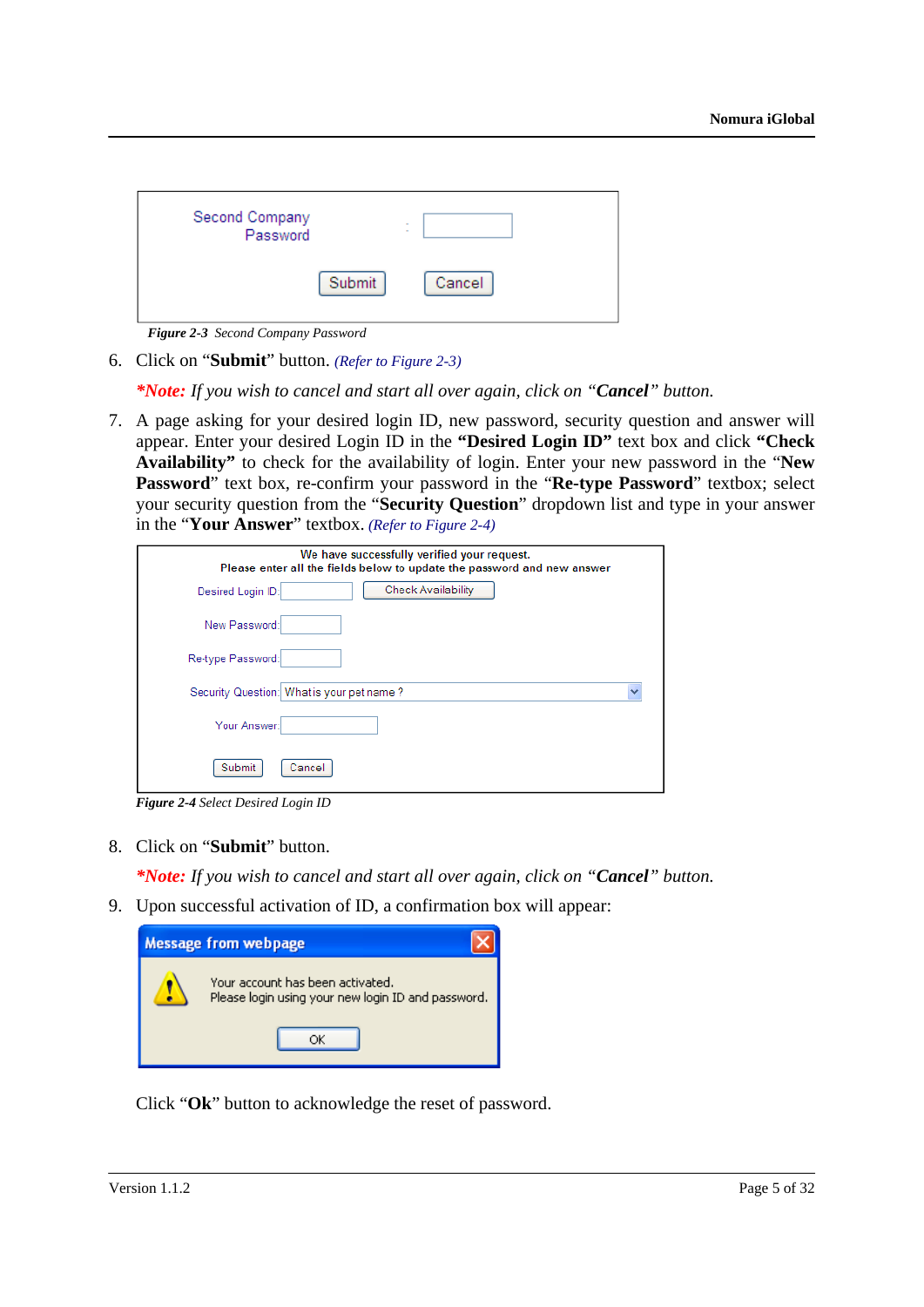### **b. Login**

### **Login:** *(Refer to Figure 2-1)*

- a. Enter login id in the "**Login id**" text box.
- b. Enter password in the "**Password**" text box.
- c. Click on "**OK**" button.

*\* Note: If you wish to cancel and start all over again, click on "Cancel" button.* 

Upon successful login, you will see the Attention module of Nomura iGlobal.<br>
Your last login was April 27, 2012 8:09:00 PM (GMT+8).

*Figure 2-5 Nomura iGlobal Online Trading System Attention Module*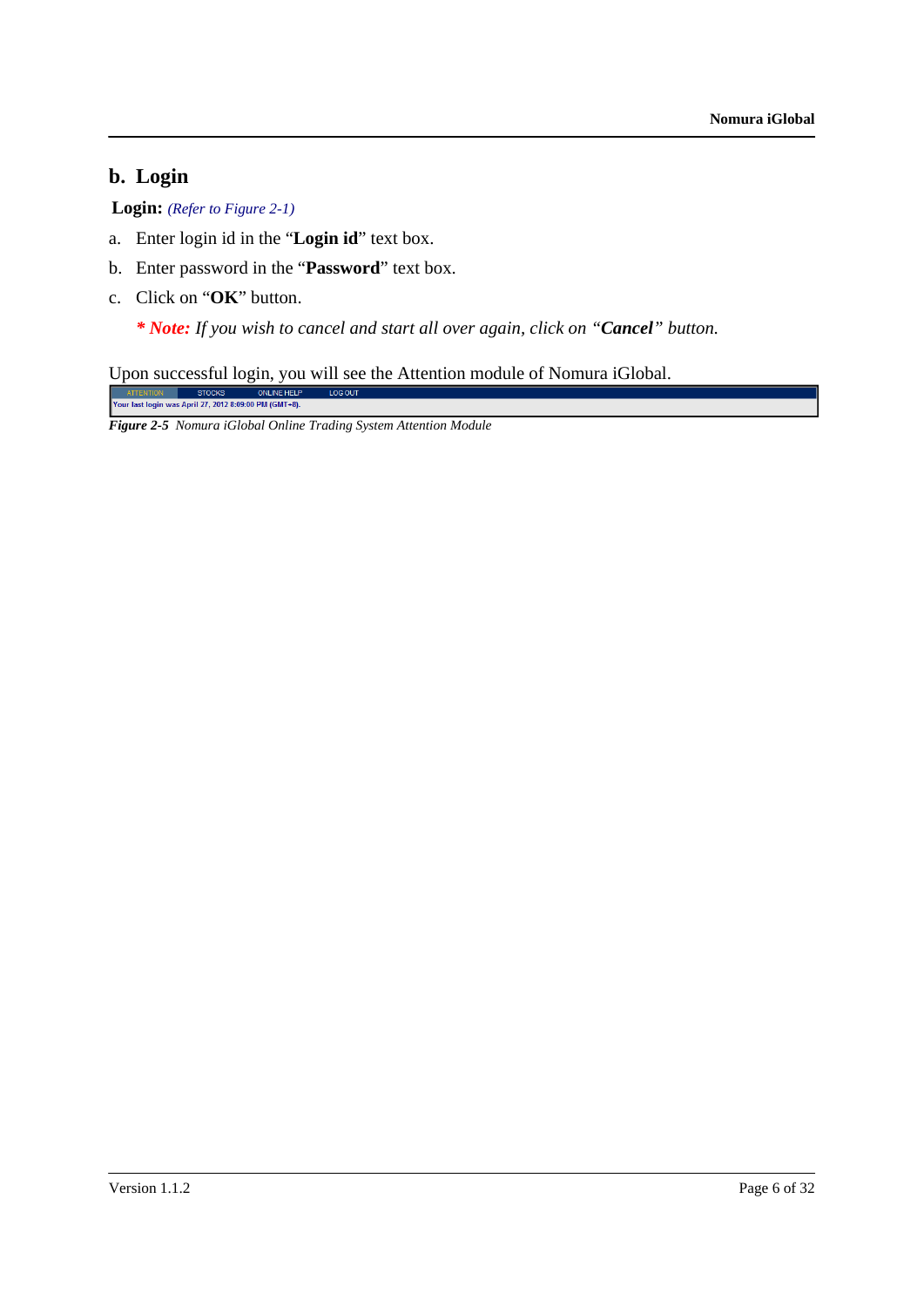### **c. Change Password**

This module enables user to change their Nomura iGlobal login password. Upon  $1<sup>st</sup>$  time login, please change your login ID.

*\*Note: - Minimum length of password is 6 and maximum length is 8. - Last 6 passwords are not allowed to reuse.*

| Please enter the detail below to change your password.<br>(The minimum length of the password is 6 and maximum is 8) |  |
|----------------------------------------------------------------------------------------------------------------------|--|
| Login ID:                                                                                                            |  |
| <b>Current Password:</b>                                                                                             |  |
| <b>New Password:</b>                                                                                                 |  |
| <b>Confirm Password:</b>                                                                                             |  |
| Cancel<br>Change Password                                                                                            |  |

*Figure 2-6 Nomura iGlobal Change Password Page* 

#### **Change Password:**

- 1. Click on "**Change Password**" button at Nomura iGlobal online trading system login page. *(Refer to Figure 2-1 on Pg 4)*
- 2. Enter login id in the "**Login id**" text box. *(Refer to Figure 2-6)*
- 3. Enter current password in the "**Current Password**" text box.
- 4. Enter new password in the "**New Password**" text box.
- 5. Re-enter the new password in the "**Confirm Password**" text box.
- 6. Click on "**Change Password**" button.

*\* Note: If you wish to cancel and start all over again, click on "Cancel" button.* 

7. Upon successful change of password, a confirmation box will appear:

| <b>Windows Internet Explorer</b>             |  |  |
|----------------------------------------------|--|--|
| Your password has been changed successfully. |  |  |
|                                              |  |  |

Click "**OK**" to acknowledge on the change of password.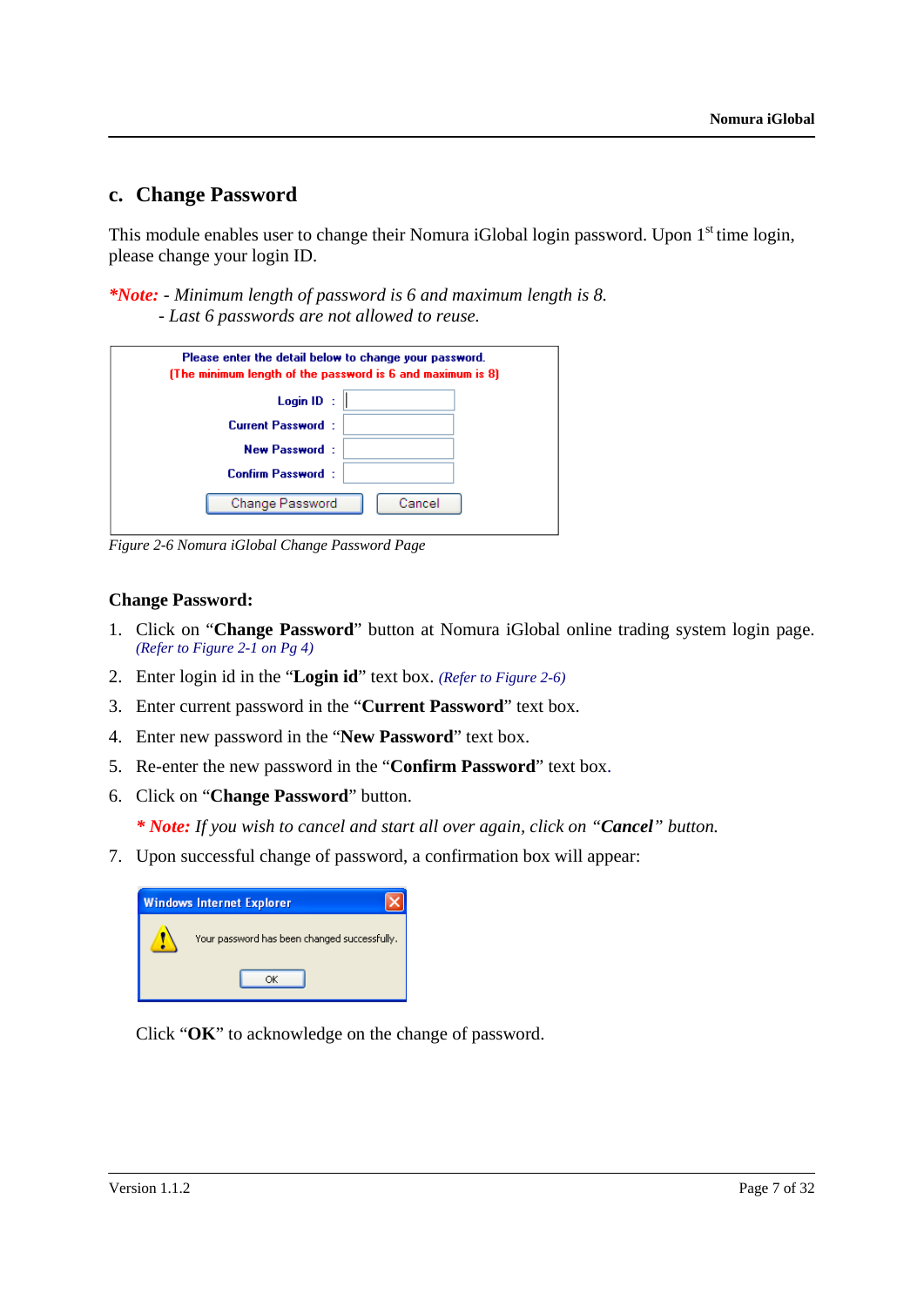#### **d. Forget Password**

This module enables users who still remember the answer to their security question to reset their Nomura iGlobal password.

*\*Note: Nomura iGlobal Administrator needs to change the user password status to "Reset Status" before the users can proceed to reset their password.* 

|          |        | Please make sure that your Administrator has change your password status to Reset |
|----------|--------|-----------------------------------------------------------------------------------|
| Login ID | $\sim$ |                                                                                   |
|          | Submit | Cancel                                                                            |

*Figure 2-7 Forget Password Page*

- 1. Click on "**Forget Password?**" link at Nomura iGlobal online trading system login page*. (Refer to Figure 2-1 on Pg 4)*
- 2. Enter user id in the "**User ID**" text box. *(Refer to Figure 2-7)*
- 3. Click on "**Submit**" button.

*\*Note: If you wish to cancel and start all over again, click on "Cancel" button.* 

4. A page showing your security question will appear. Enter your answer in the "**Your Answer**" text box *(Refer to Figure 2-8)*

| Security Question | : What is your favourite color? |
|-------------------|---------------------------------|
| Your Answer       |                                 |
| <b>Submit</b>     | Cancel                          |

*Figure 2-8 Security Question*

5. Click on "**Submit**" button.

*\*Note: If you wish to cancel and start all over again, click on "Cancel" button.* 

6. A page asking for your new password will appear. Enter your new password in the "**New Password**" text box and re-confirm your password in the "**Re-type Password**" textbox. *(Refer to Figure 2-9)*

| We have successfully verified your request.<br>Please enter all the fields below to update the password. |                  |
|----------------------------------------------------------------------------------------------------------|------------------|
| New Password                                                                                             | ٠                |
| Re-type Password                                                                                         | $\sim$           |
|                                                                                                          | Submit<br>Cancel |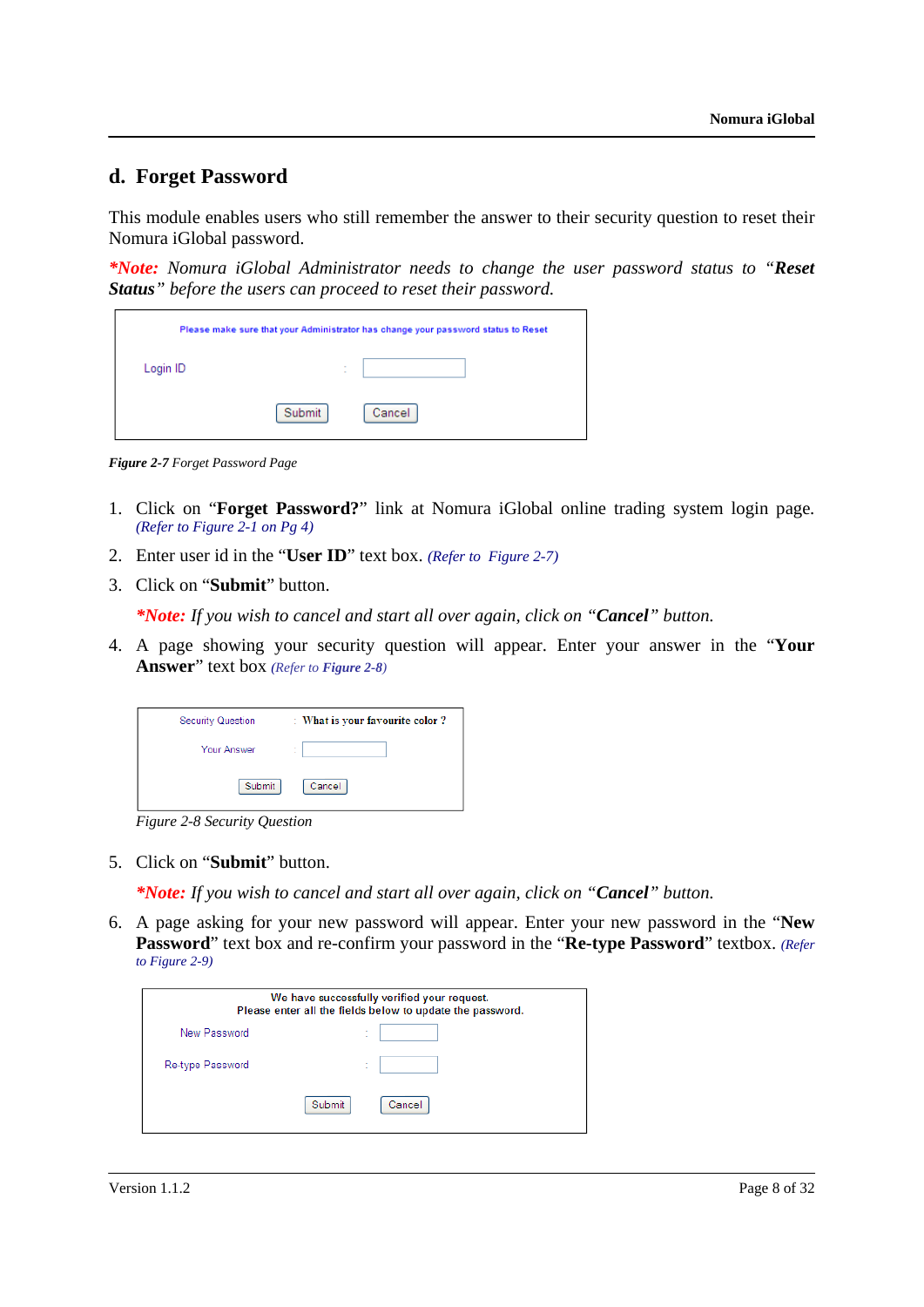*Figure 2-9 Forget Password Module*

7. Click on "**Submit**" button.

*\*Note: If you wish to cancel and start all over again, click on "Cancel" button.* 

8. Upon successful change of password, a confirmation box will appear:

| <b>Windows Internet Explorer</b>                                                     |
|--------------------------------------------------------------------------------------|
| You have successfully change your password.<br>Please log in using your new password |
| ∩K                                                                                   |

Click "**Ok**" button to acknowledge the change of password.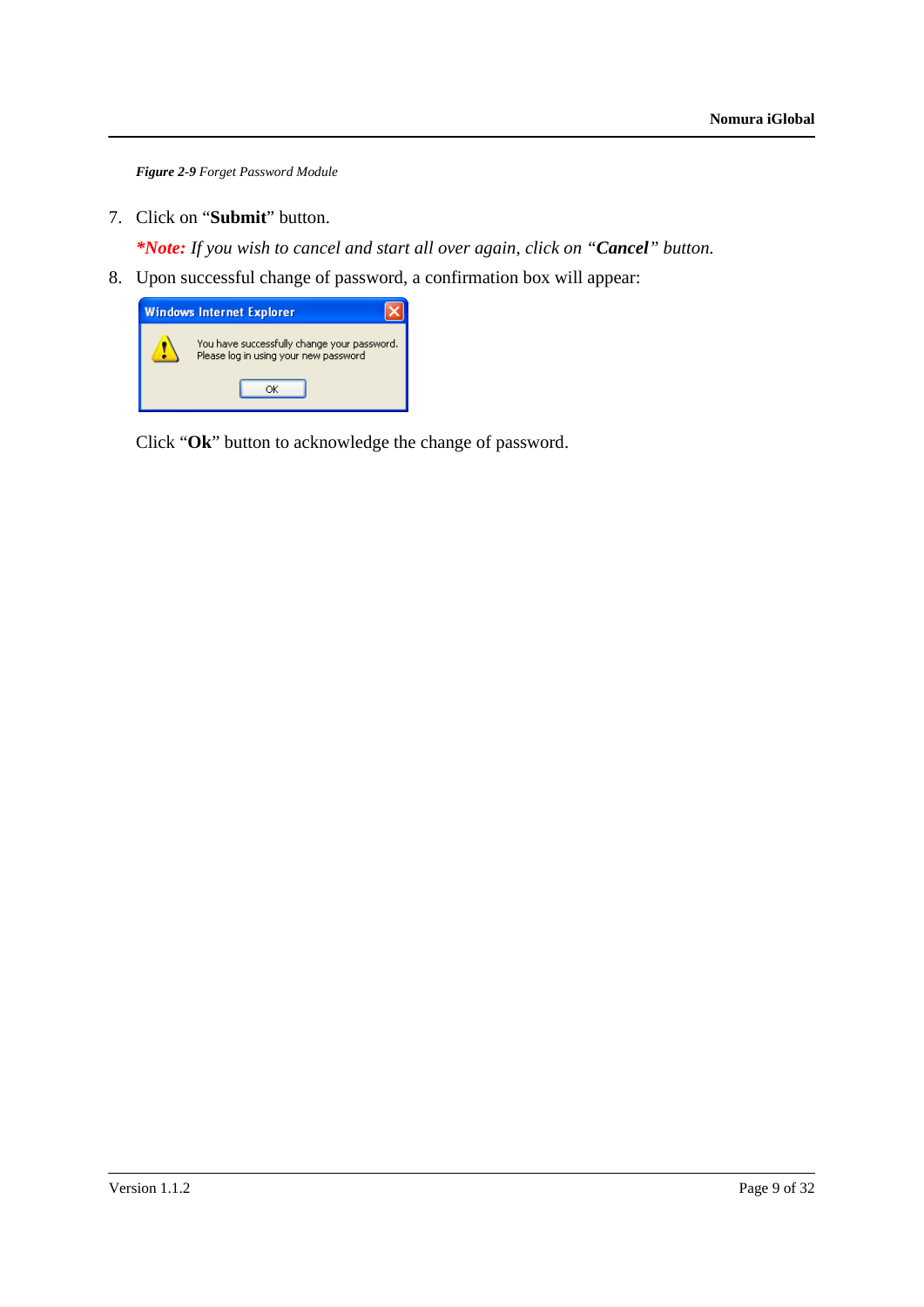#### **e. Reset Password**

This module enables users who cannot remember the answer to their security question to reset their Nomura iGlobal account password.

| User ID                       | ٠<br>×                    |
|-------------------------------|---------------------------|
| <b>First Company Password</b> | ٠<br>$\ddot{\phantom{1}}$ |
| Submit                        | Cancel                    |

*Figure 2-10 Reset Password Page*

- 1. Click on "**Reset Password**" link at Nomura iGlobal online trading system login page*. (Refer to Figure 2-1 on Pg 4)*
- 2. Enter user id in the "**User ID**" text box. *(Refer to Figure 2-10)*
- 3. Enter first company password in the "**First Company Password**" text box.
- 4. Click on "**Submit**" button.

*\*Note: If you wish to cancel and start all over again, click on "Cancel" button.* 

5. A page asking for second company password will appear. Enter the second company password in the "**Second Company Password**" text box. *(Refer to Figure 2-11)*

| Please enter your Second password   |
|-------------------------------------|
| Second Company Password:   ******** |
| Submit<br>Cancel                    |

*Figure 2-11 Submit second password* 

6. Click on "**Submit**" button. *(Refer to Figure 2-11)*

*\*Note: If you wish to cancel and start all over again, click on "Cancel" button.* 

7. A page asking for your new password, security question and answer will appear. Enter your new password in the "**New Password**" text box, re-confirm your password in the "**Re-type Password**" textbox; select your security question from the "**Security Question**" dropdown list and type in your answer in the "**Your Answer**" textbox. *(Refer to Figure 2-12)*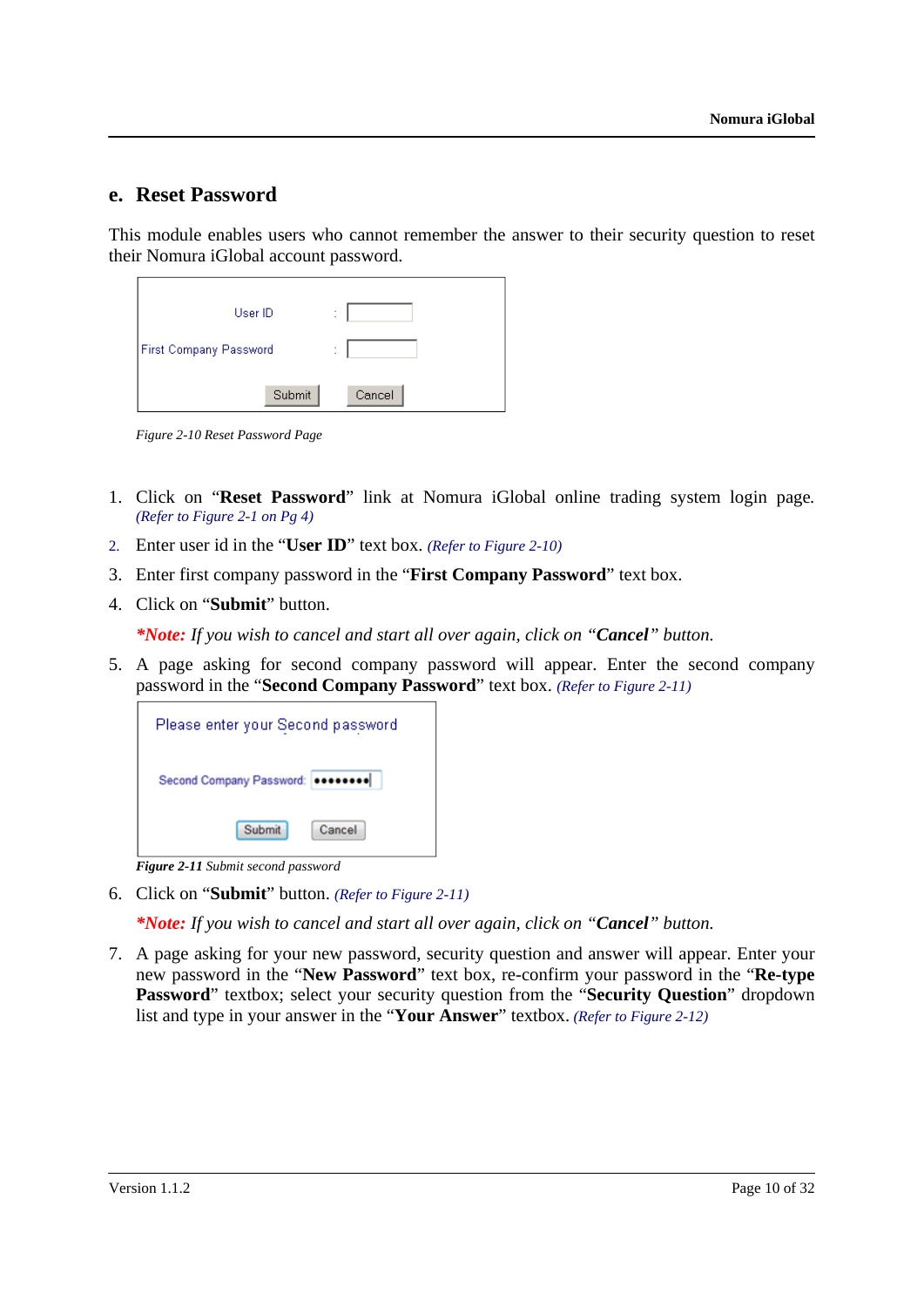| We have successfully verified your request.<br>Please enter all the fields below to update the password and new answer |  |
|------------------------------------------------------------------------------------------------------------------------|--|
| New Password:                                                                                                          |  |
| Re-type Password:                                                                                                      |  |
| Security Question: What is your pet name?                                                                              |  |
| Your Answer:                                                                                                           |  |
| Submit<br>Cancel                                                                                                       |  |

*Figure 2-12 Security Question*

#### 8. Click on "**Submit**" button.

*\*Note: If you wish to cancel and start all over again, click on "Cancel" button.* 

9. Upon successful reset of password, a confirmation box will appear:

| <b>Windows Internet Explorer</b> |                                                                                      |  |  |  |  |  |  |  |  |
|----------------------------------|--------------------------------------------------------------------------------------|--|--|--|--|--|--|--|--|
|                                  | You have successfully change your password.<br>Please log in using your new password |  |  |  |  |  |  |  |  |
|                                  |                                                                                      |  |  |  |  |  |  |  |  |

Click "**Ok**" button to acknowledge the reset of password.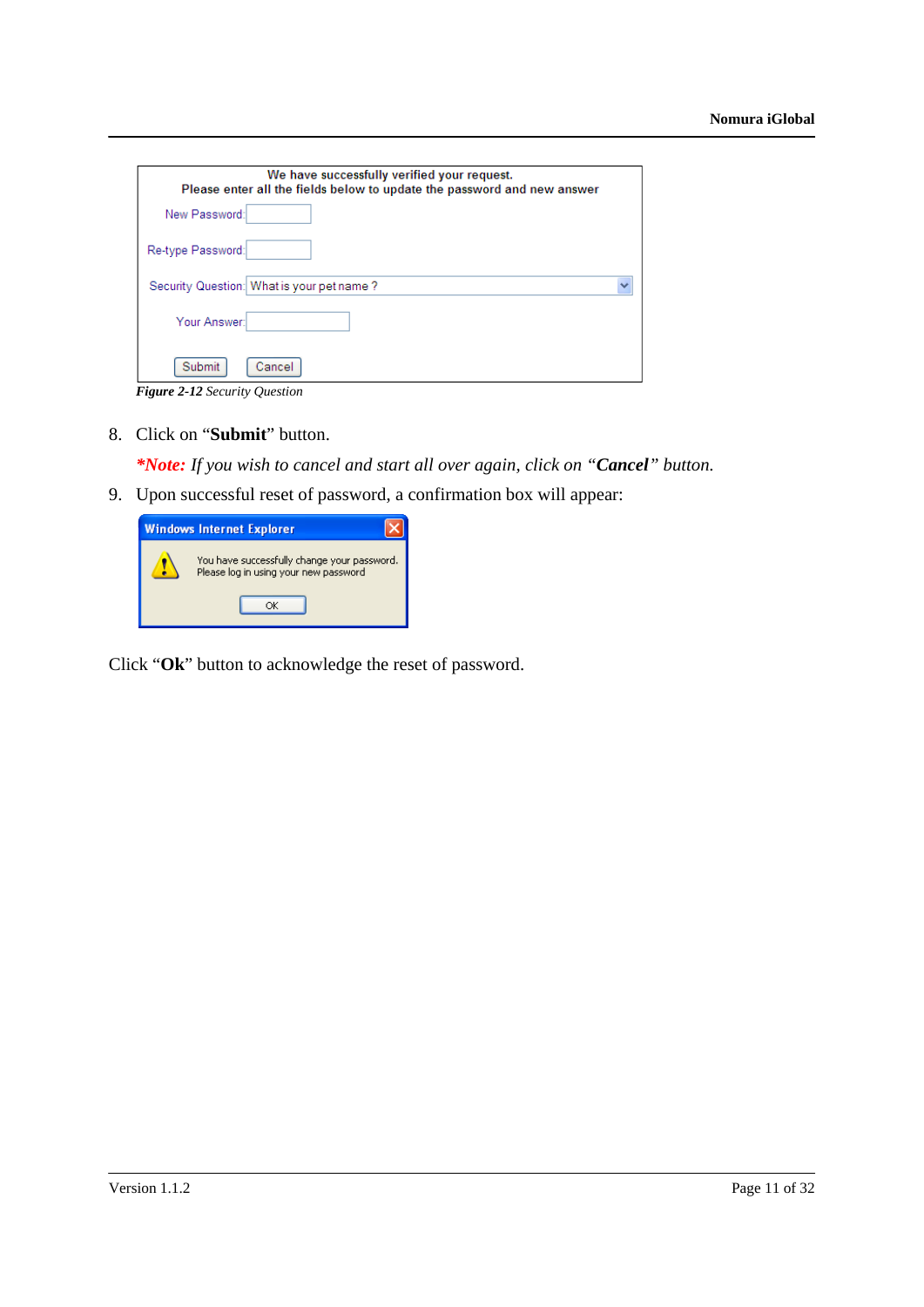### **f. Attention Module**

ONLINE HELP Your last login was April 27, 2012 8:09:00 PM (GMT+8).

#### *Figure 2-13 Attention Module*

This module displays the following information:

- User name
- User last login date and time
- Announcement/Messages posted by your company's administrator

LOG OU

LOG OU

To access to this module, click on "**ATTENTION**" at the top menu bar.*(Refer to* 

**STOCKS** Your last login was April 27, 2012 8:09:00 PM (GMT+8).

*Figure 2-13)*

ONLINE HELP **STOCKS** ALTENTION STOCKS ONLINE HELP<br>Your last login was April 27, 2012 8:09:00 PM (GMT+8).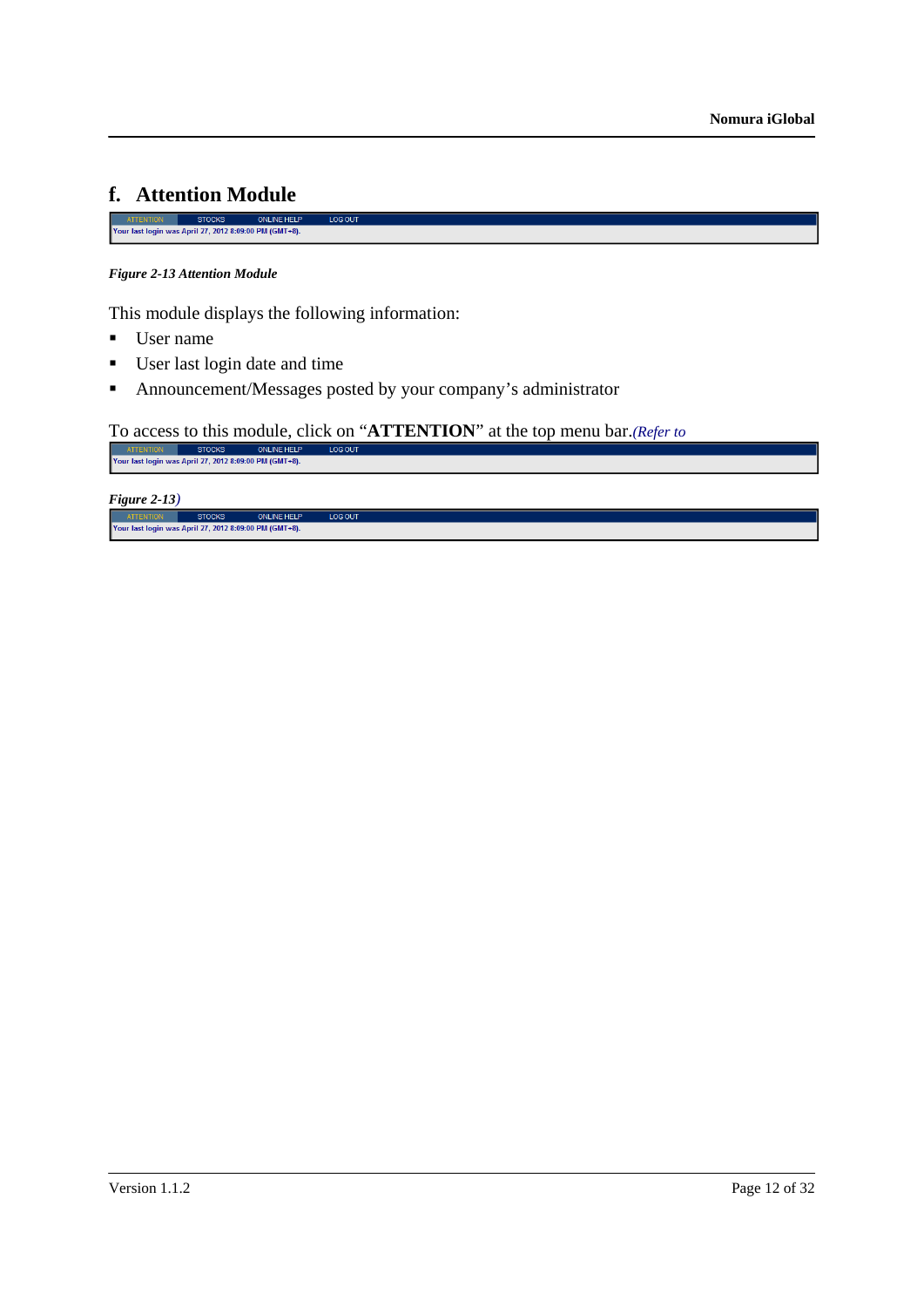### **g. Stocks Module**

| <b>ATTENTION</b>                         |           | <b>STOCKS</b>        |                     |                          | <b>ONLINE HELP</b>   |                                    | <b>LOG OUT</b>                 |                     |                |                        |                  |                    |                |                |                                                                 |
|------------------------------------------|-----------|----------------------|---------------------|--------------------------|----------------------|------------------------------------|--------------------------------|---------------------|----------------|------------------------|------------------|--------------------|----------------|----------------|-----------------------------------------------------------------|
| <b>TRADE</b>                             |           |                      | <b>ORDERS</b>       |                          | <b>ACCOUNTS</b>      |                                    |                                | <b>STATIC PRICE</b> |                | <b>STREAMING PRICE</b> |                  | <b>CHART</b>       |                |                | <b>RESEARCH</b>                                                 |
|                                          |           |                      |                     |                          |                      |                                    |                                |                     |                |                        |                  |                    |                |                |                                                                 |
| Exchanges: SGX HKEx NYSE NASD AMEX IDX   |           |                      |                     |                          |                      |                                    |                                |                     |                |                        |                  | <b>Counter</b>     |                | Go             |                                                                 |
| Stocks: A B C                            | D         | EFGHIJKLM            |                     |                          | $\mathbf{P}$<br>N O  | Q <sub>R</sub><br><b>S1</b>        | S2 T U V W X Y Z Others        |                     |                |                        |                  |                    |                |                | (Prices displayed are delayed at least 20 mins)                 |
| -More Market Info- $\blacktriangleright$ |           | <b>Market: Ready</b> |                     | $\overline{\phantom{a}}$ | -Watchlist-          |                                    |                                | Sectors: - Sector-  |                |                        | ۰                |                    |                |                |                                                                 |
|                                          |           |                      |                     |                          |                      |                                    | <b>Edit Quotes</b>             |                     |                |                        |                  |                    |                |                | Font Size: Medium v                                             |
|                                          |           |                      |                     |                          |                      |                                    |                                |                     |                |                        |                  |                    |                |                |                                                                 |
| Top 30 Volume                            |           |                      | Rem<br>$\mathsf{A}$ | Last                     | Cha                  | %Chq                               | BVol (K)                       | <b>Buy</b>          | Sell           | SVol (K)               | Vol (K)          | Open               | High           | Low            | PrvClose                                                        |
| <b>WE Hidgs</b><br><b>MDR</b>            |           |                      | XD                  | 0.033                    | $+0.015$             | $+83.3$                            | 1,196                          | 0.032               | 0.033          | 1,894                  | 58,034           | 0.022              | 0.039          | 0.022          | 0.018                                                           |
| JEL Corp^                                |           |                      |                     | 0.012<br>0.074           | $\sim$<br>$+0.001$   | $\overline{\phantom{a}}$<br>$+1.4$ | 87,106<br>476                  | 0.011<br>0.074      | 0.012<br>0.075 | 14,781<br>2,927        | 56,029<br>42,707 | 0.012<br>0.077     | 0.012<br>0.077 | 0.012<br>0.073 | 0.012<br>0.073                                                  |
| UniFiber                                 |           |                      | ٠                   | 0.060                    | .                    | ٠                                  | 406                            | 0.060               | 0.061          | 2,038                  | 42,411           | 0.061              | 0.063          | 0.059          | 0.060                                                           |
| NexGenSCom^                              |           |                      | ٠                   | 0.013                    | u.                   | ×                                  | 5,676                          | 0.013               | 0.014          | 8,472                  | 41,282           | 0.014              | 0.015          | 0.013          | 0.013                                                           |
| <b>TT Int</b>                            |           |                      | ٠                   | 0.146                    | $+0.004$             | $+2.8$                             | 80                             | 0.145               | 0.146          | 131                    | 37,810           | 0.147              | 0.150          | 0.144          | 0.142                                                           |
| HSI20800MBeC/V120530@                    |           |                      |                     | 0.053                    | ×.                   | ×.                                 | 1,370                          | 0.052               | 0.053          | 1,100                  | 30,840           | 0.058              | 0.059          | 0.052          | 0.053                                                           |
| <b>JEP</b>                               |           |                      | ٠                   | 0.050                    | $-0.002$             | $-3.8$                             | 631                            | 0.049               | 0.050          | 10                     | 19,254           | 0.056              | 0.056          | 0.048          | 0.052                                                           |
| Ntegrator                                |           |                      | ٠                   | 0.039                    | $+0.001$             | $+2.6$                             | 409                            | 0.039               | 0.040          | 3,612                  | 17,741           | 0.039              | 0.042          | 0.039          | 0.038                                                           |
| <b>HLH</b>                               |           |                      | ٠                   | 0.025                    | $\sim$               | $\sim$                             | 3,298                          | 0.025               | 0.026          | 12,696                 | 16,836           | 0.026              | 0.026          | 0.025          | 0.025                                                           |
| AdvSCT                                   |           |                      | ٠                   | 0.028                    | $-0.001$             | $-3.4$                             | 18,044                         | 0.028               | 0.029          | 6,159                  | 16,317           | 0.029              | 0.030          | 0.028          | 0.029                                                           |
| <b>LH Group</b>                          |           |                      | <b>CD</b>           | 0.009                    | $+0.001$             | $+12.5$                            | 564                            | 0.009               | 0.010          | 24,188                 | 13,766           | 0.009              | 0.009          | 0.009          | 0.008                                                           |
| lpco.                                    |           |                      |                     | 0.023                    | $+0.001$             | $+4.5$                             | 14,898                         | 0.022               | 0.023          | 8,802                  | 13,526           | 0.023              | 0.024          | 0.023          | 0.022                                                           |
| HSI20200MBeCVV120628@                    |           |                      | ٠                   | 0.136                    | $-0.002$             | $-1.4$                             | 1,050                          | 0.136               | 0.137          | 800                    | 13,026           | 0.142              | 0.142          | 0.135          | 0.138                                                           |
| ChinaACorp                               |           |                      | ٠                   | 0.039                    | $+0.001$             | $+2.6$                             | 1,476                          | 0.039               | 0.040          | 755                    | 12,764           | 0.038              | 0.044          | 0.038          | 0.038                                                           |
| Noble Grp                                |           |                      | $CD +$              | 1.195                    | $+0.015$             | $+1.3$                             | 1,728                          | 1.190               | 1.195          | 1,389                  | 12,065           | 1.180              | 1.200          | 1.180          | 1.180                                                           |
| Starland                                 |           |                      | ٠                   | 0.199<br>0.138           | $+0.005$<br>$+0.003$ | $+2.6$<br>$+2.2$                   | 171                            | 0.198<br>0.137      | 0.199          | 54                     | 10,946           | 0.199<br>0.137     | 0.205<br>0.141 | 0.196<br>0.136 | 0.194<br>0.135                                                  |
| Rowsley<br><b>Informatics</b>            |           |                      |                     | 0.114                    | $+0.002$             | $+1.8$                             | 68<br>285                      | 0.114               | 0.138<br>0.115 | 32<br>649              | 9,637<br>9,248   | 0.114              | 0.117          | 0.113          | 0.112                                                           |
| GoldenAgr                                |           |                      | ٠                   | 0.700                    | $-0.010$             | $-1.4$                             | 4,945                          | 0.700               | 0.705          | 5,213                  | 9,245            | 0.705              | 0.710          | 0.700          | 0.710                                                           |
| AddvalTech                               |           |                      |                     | 0.106                    | $-0.002$             | $-1.9$                             | 485                            | 0.105               | 0.106          | 254                    | 9.186            | 0.110              | 0.110          | 0.103          | 0.108                                                           |
| Yangzijiang                              |           |                      | $CD +$              | 1.135                    | $+0.010$             | $+0.9$                             | 286                            | 1.130               | 1.135          | 1,115                  | 8,657            | 1.125              | 1.140          | 1.120          | 1.125                                                           |
| Thakral                                  |           |                      |                     | 0.033                    | $+0.001$             | $+3.1$                             | 4,962                          | 0.032               | 0.033          | 2,274                  | 8,540            | 0.033              | 0.033          | 0.033          | 0.032                                                           |
| <b>UPP</b>                               |           |                      | ٠                   | 0.410                    | $+0.010$             | $+2.5$                             | 148                            | 0.410               | 0.415          | 1,553                  | 8,171            | 0.410              | 0.420          | 0.400          | 0.400                                                           |
| <b>PSL Hida</b>                          |           |                      | ٠                   | 0.385                    | $+0.005$             | $+1.3$                             | 3,111                          | 0.380               | 0.390          | 863                    | 8,092            | 0.385              | 0.395          | 0.385          | 0.380                                                           |
| Working                                  | Processed |                      | <b>Trade Done</b>   |                          |                      |                                    |                                |                     |                |                        |                  |                    |                |                |                                                                 |
| <b>Client Code: DM101</b>                |           |                      |                     |                          |                      |                                    | <b>Stock Symbol:</b>           |                     |                | Search                 |                  | <b>Stock Name:</b> |                |                |                                                                 |
| <b>Buy Sell</b>                          |           |                      |                     |                          |                      | Price:                             |                                |                     |                |                        |                  | <b>Quantity:</b>   |                |                |                                                                 |
|                                          |           |                      |                     |                          |                      |                                    | <b>Settlement Currency:</b>    |                     |                |                        |                  | Password:          |                | <b>OK</b>      | Clear                                                           |
| Buy Limit Balance: THB 49,000            |           |                      |                     |                          |                      |                                    | Sell Limit Balance: THB 50,000 |                     |                |                        |                  |                    |                |                | Limits shown are estimates rounded down to the nearest thousand |

*Figure 2-14 STOCKS Module* 

This module enables you to trade and place orders, review account details and status, access to live price and charts.

To access to this module, click on "**STOCKS**" at the top menu bar. *(Refer to Figure 2-14)*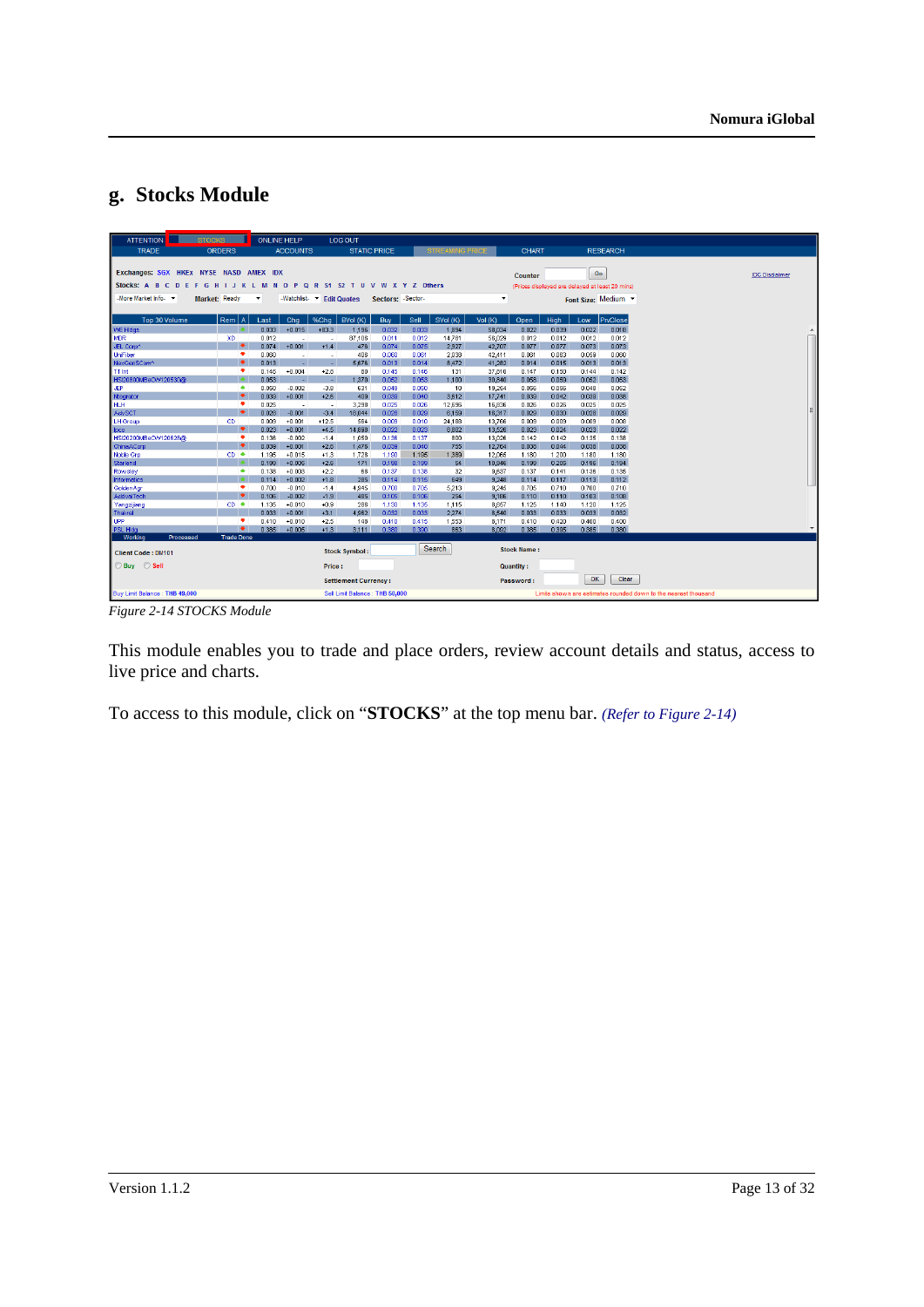### **h. Log out of Nomura iGlobal**

*Figure 2-15 Nomura iGlobal Online Trading System* 

ONLINE HELP

**COLINITY** 

LOG OUT

#### **Log Out:**

ATTENTION

1. Click on "**LOGOUT**" at the top menu bar of the page*. (Refer to Figure 2-15)*

Upon successful logout, page will be directed to *Nomura iGlobal Online Trading System* login page*.* 

**CHART** 

RESEARCH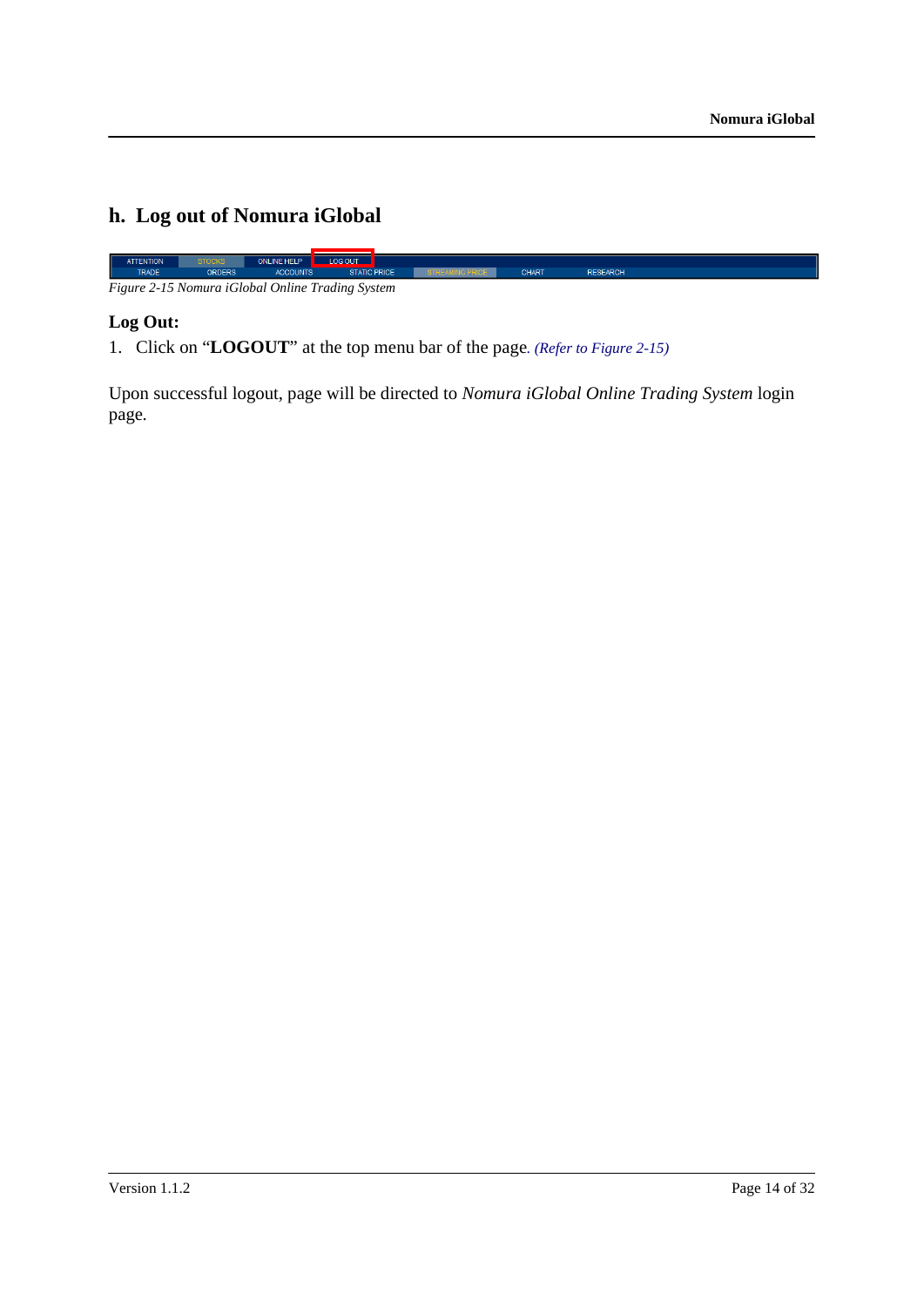### *3. Getting Started with Nomura iGlobal*

#### **a. Trade**

This module consists of two sub-modules:

- Buy/Sell
- **TR Limits**

#### **i. Buy / Sell**

This module enables you to submit trades in different exchanges. Your buy and sell limit balance updated after each trade submission.

| <b>ATTENTION</b> | <b>STOCKS</b> | <b>ONLINE HELP</b>                                                                                                                   | <b>LOG OUT</b>                                                  |                                       |                                |                 |        |  |
|------------------|---------------|--------------------------------------------------------------------------------------------------------------------------------------|-----------------------------------------------------------------|---------------------------------------|--------------------------------|-----------------|--------|--|
| TRADE:           | <b>ORDERS</b> | <b>ACCOUNTS</b>                                                                                                                      | <b>STATIC PRICE</b>                                             | <b>STREAMING PRICE</b>                | <b>CHART</b>                   | <b>RESEARCH</b> |        |  |
| Trade            |               |                                                                                                                                      |                                                                 |                                       |                                |                 |        |  |
| Buy/Sell         |               | <b>Client Code</b><br><b>Enter Stock Symbol</b><br>Company Name<br>Action<br>Price<br>Number of Shares<br><b>Settlement Currency</b> |                                                                 | : DM101<br>◯ Sell<br>$\therefore$ Buy |                                | <b>Or</b>       | Search |  |
|                  |               | Buy Limit Balance: THB 49,000                                                                                                        | Limits shown are estimates rounded down to the nearest thousand | Clear Order<br><b>OK</b>              | Sell Limit Balance: THB 50,000 |                 |        |  |

*Figure 3-1 Buy/Sell Module* 

#### **Submit Trade:**

- 1. Click on "**Search**" button to search for the stock *(refer to Search Stock steps on pg 17)* or alternatively enter stock symbol into the "**Enter Stock Symbol**" text box.
- 2. Click on either "**Buy**" or "**Sell**" radio button under "**Action**".
- 3. Enter the desired price in the "**Price**" text box.
- 4. Enter the number of shares in the "**Number of Shares**" text box.
- 5. Click on "**Ok**" button.

*\*Note: If you wish to clear the data entry, click on "Clear Order" button.*

6. An order confirmation page will appear: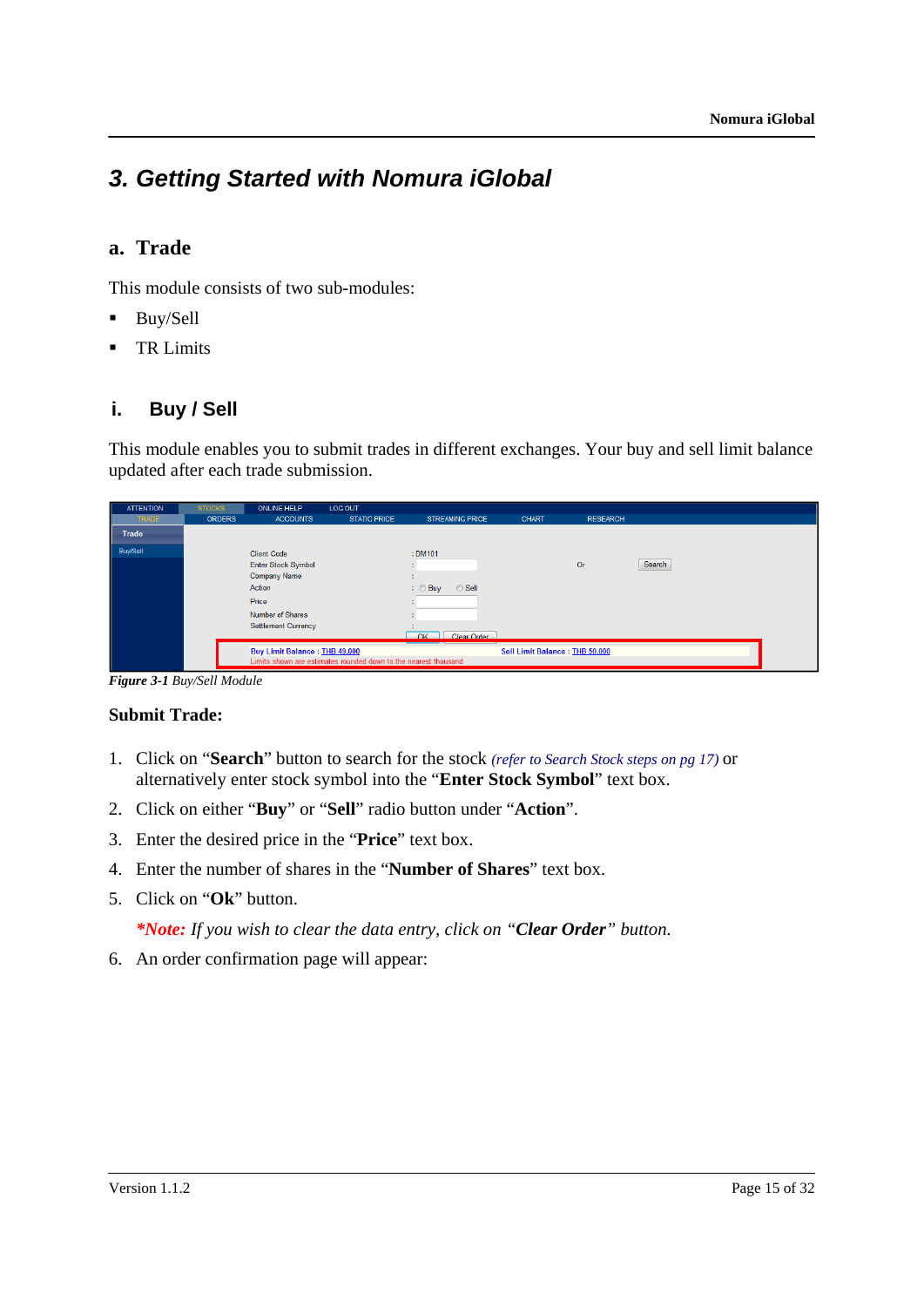| <b>STOCKS</b> | <b>ONLINE HELP</b>                                                   | LOG OUT             |                        |                                   |                                                                                                                                                                                                                   |  |  |  |  |  |  |  |
|---------------|----------------------------------------------------------------------|---------------------|------------------------|-----------------------------------|-------------------------------------------------------------------------------------------------------------------------------------------------------------------------------------------------------------------|--|--|--|--|--|--|--|
| <b>ORDERS</b> | <b>ACCOUNTS</b>                                                      | <b>STATIC PRICE</b> | <b>STREAMING PRICE</b> | <b>CHART</b>                      | <b>RESEARCH</b>                                                                                                                                                                                                   |  |  |  |  |  |  |  |
|               | <b>Order Confirmation</b><br>Client Code/Name: DM101/DM101           |                     |                        |                                   |                                                                                                                                                                                                                   |  |  |  |  |  |  |  |
|               | Buy 1,000 of Genting SP in Ready Market at a limit price of S\$1.725 |                     |                        |                                   |                                                                                                                                                                                                                   |  |  |  |  |  |  |  |
|               |                                                                      |                     |                        |                                   |                                                                                                                                                                                                                   |  |  |  |  |  |  |  |
|               | Please check with your dealer regarding the payment amount.          |                     |                        |                                   |                                                                                                                                                                                                                   |  |  |  |  |  |  |  |
|               | Notice:                                                              |                     |                        |                                   |                                                                                                                                                                                                                   |  |  |  |  |  |  |  |
|               |                                                                      |                     |                        |                                   |                                                                                                                                                                                                                   |  |  |  |  |  |  |  |
|               |                                                                      |                     |                        |                                   |                                                                                                                                                                                                                   |  |  |  |  |  |  |  |
|               |                                                                      |                     |                        |                                   |                                                                                                                                                                                                                   |  |  |  |  |  |  |  |
|               |                                                                      |                     |                        |                                   |                                                                                                                                                                                                                   |  |  |  |  |  |  |  |
|               |                                                                      |                     |                        | OK                                | Cancel                                                                                                                                                                                                            |  |  |  |  |  |  |  |
|               |                                                                      |                     |                        | You have chosen to settle in SGD. | All unexecuted orders will be deleted at the end of the day.<br>[ Note! Order validation and submission may take a while. Please click only once. ]<br>Enter your password to confirm and submit the order above. |  |  |  |  |  |  |  |

*Figure 3-2 Order Confirmation* 

Check through the order details.

7. Key in your password in the text box and click on "**Ok**" button. *(Refer to Figure 3-2)*

*\*Note: To cancel the order, click on "CANCEL" button.*

8. After clicking on "**Ok**" button at the order confirmation page, an acknowledge box will appear and page will be directed to *ORDERS > Working Orders* page:

| <b>ATTENTION</b>                 | <b>STOCKS</b>           | <b>ONLINE HELP</b> | <b>LOG OUT</b>                               |                          |                                      |              |              |            |                 |                       |                    |                |            |                                    |
|----------------------------------|-------------------------|--------------------|----------------------------------------------|--------------------------|--------------------------------------|--------------|--------------|------------|-----------------|-----------------------|--------------------|----------------|------------|------------------------------------|
| TRADE:                           | <b>ORDERS</b>           | <b>ACCOUNTS</b>    |                                              | <b>STATIC PRICE</b>      | <b>STREAMING PRICE</b>               |              | <b>CHART</b> |            | <b>RESEARCH</b> |                       |                    |                |            |                                    |
| All Working Orders               | Orders Processed(Today) |                    | <b>Trade Done(Today)</b>                     | <b>Online Order List</b> | Order History                        |              |              |            |                 |                       |                    |                |            |                                    |
| Withdraw Order<br>Update         | Amend To Qty:           |                    | <b>Order Amendment is only for SG Market</b> |                          |                                      |              |              |            |                 |                       |                    |                |            |                                    |
| Counter:                         | Go                      |                    | Sort: © Asc © Desc                           |                          |                                      |              |              |            |                 |                       |                    |                |            | <b>Print</b> Download As Excel     |
|                                  |                         |                    |                                              |                          |                                      |              |              |            |                 |                       |                    |                |            | Last updated : 08/05/2012 11.27 AM |
| <b>SGX</b>                       |                         |                    |                                              |                          |                                      |              |              |            |                 |                       |                    |                |            |                                    |
| Order No                         | Order ID                | <b>Symbol</b>      | Security                                     |                          | <b>Buy/</b><br><b>Status</b><br>Sell | Price<br>(S) | Price<br>(E) | Qty<br>(S) | Qty<br>(E)      | <b>Time</b><br>(S)    | $\frac{Time}{(R)}$ | <b>Set Cur</b> | <b>Msg</b> | By                                 |
| 120508000788608A                 |                         | GIP.SG             | <b>Genting SP</b>                            | <b>Order Received</b>    | Buy                                  | 1.725        |              | 1,000      |                 | May 8 2012<br>11:27AM |                    | <b>SGD</b>     |            | 00005YY                            |
|                                  |                         |                    |                                              | Message from webpage     |                                      |              | $-x -$       |            |                 |                       |                    |                |            |                                    |
| Time Displayed is based on GMT+8 |                         |                    |                                              |                          |                                      |              |              |            |                 |                       |                    |                |            |                                    |
|                                  |                         |                    |                                              |                          | Your request has been submitted.     |              |              |            |                 |                       |                    |                |            |                                    |
|                                  |                         |                    |                                              |                          |                                      |              |              |            |                 |                       |                    |                |            |                                    |
|                                  |                         |                    |                                              |                          |                                      | OK           |              |            |                 |                       |                    |                |            |                                    |
|                                  |                         |                    |                                              |                          |                                      |              |              |            |                 |                       |                    |                |            |                                    |

*Figure 3-3 Successful Submission of an Order* 

Click on "**Ok**" button to acknowledge the submission of trade.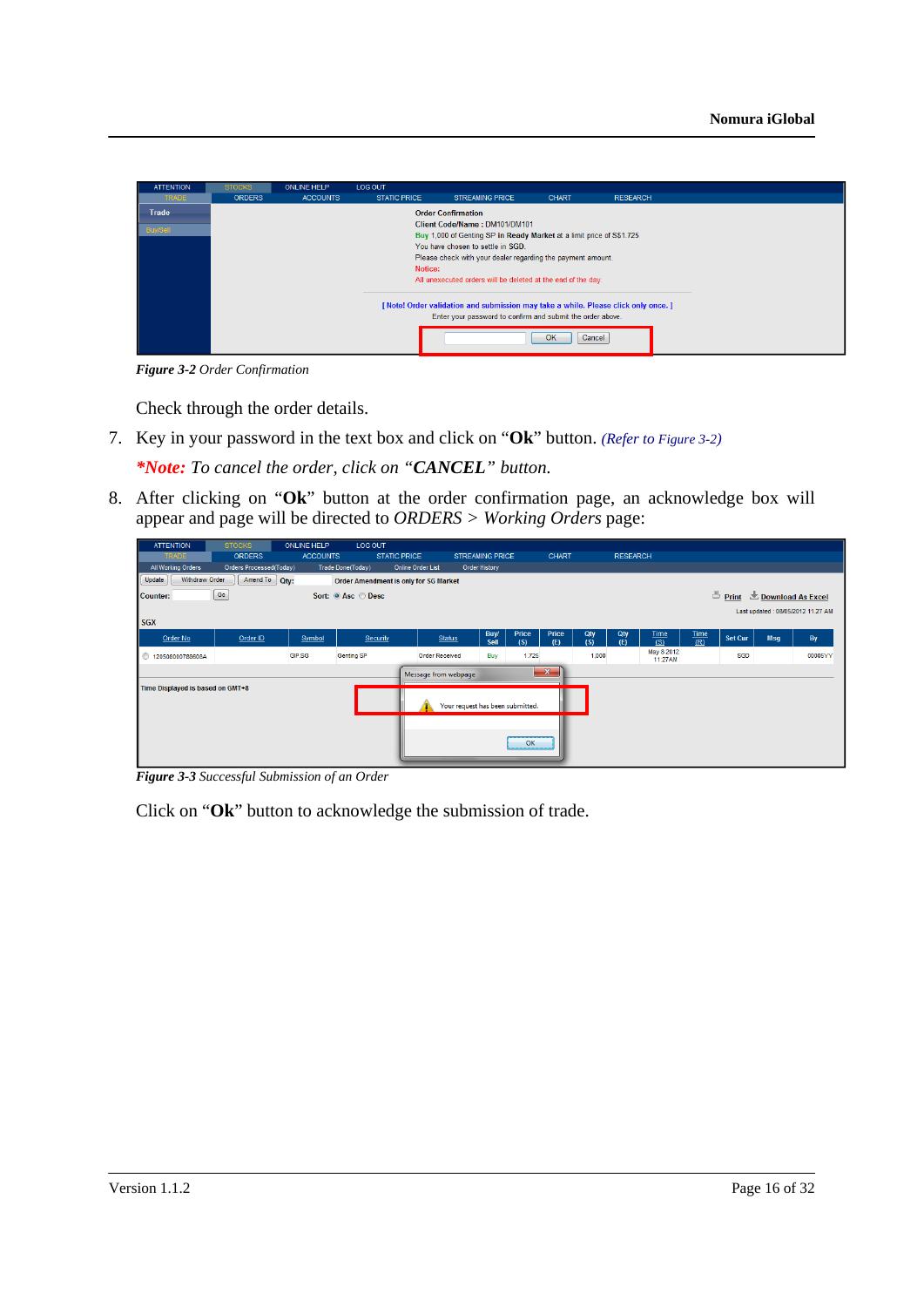#### **Search Stock:**

1. Click on "**Search**" button to search for the stock.

| <b>ATTENTION</b><br><b>TRADE</b> | <b>STOCKS</b><br><b>ORDERS</b> | <b>ONLINE HELP</b><br><b>ACCOUNTS</b>                                                                                                       | <b>LOG OUT</b><br><b>STATIC PRICE</b> | <b>STREAMING PRICE</b>                                                    | <b>CHART</b>                   | <b>RESEARCH</b> |        |
|----------------------------------|--------------------------------|---------------------------------------------------------------------------------------------------------------------------------------------|---------------------------------------|---------------------------------------------------------------------------|--------------------------------|-----------------|--------|
| Trade                            |                                |                                                                                                                                             |                                       |                                                                           |                                |                 |        |
| <b>Buy/Sell</b>                  |                                | <b>Client Code</b><br><b>Enter Stock Symbol</b><br><b>Company Name</b><br>Action<br>Price<br>Number of Shares<br><b>Settlement Currency</b> |                                       | : DM101<br>٠<br>$\sim$<br>$\therefore$ Buy<br>◯ Sell<br>Clear Order<br>OK |                                | Or              | Search |
|                                  |                                | <b>Buy Limit Balance: THB 49,000</b><br>Limits shown are estimates rounded down to the nearest thousand                                     |                                       |                                                                           | Sell Limit Balance: THB 50,000 |                 |        |

*Figure 3-4 Search Stock* 

2. Select a market from the "**Market**" drop down list. Only markets for which you have access to would be available for selection.

| <b>ATTENTION</b> | <b>STOCKS</b>  | <b>ONLINE HELP</b>      | <b>LOG OUT</b>                    |                        |                     |                 |  |
|------------------|----------------|-------------------------|-----------------------------------|------------------------|---------------------|-----------------|--|
| <b>TRADE</b>     | <b>ORDERS</b>  | <b>ACCOUNTS</b>         | <b>STATIC PRICE</b>               | <b>STREAMING PRICE</b> | <b>CHART</b>        | <b>RESEARCH</b> |  |
| Trade            |                |                         |                                   |                        |                     |                 |  |
|                  |                | $\cdot$                 |                                   | Cancel<br>$\cdot$      |                     |                 |  |
| <b>Buy/Sell</b>  | Market: SGX    |                         | <b>Companies Starting With: A</b> |                        |                     |                 |  |
|                  |                | $-Online-$              |                                   |                        |                     |                 |  |
|                  |                | <b>SGX</b>              |                                   |                        |                     |                 |  |
|                  |                | <b>HKEx</b><br>any Code |                                   |                        | <b>Company Name</b> |                 |  |
|                  |                | <b>NYSE</b>             | A-Sonic                           |                        |                     |                 |  |
|                  | $\sim$         | <b>NASD</b>             | AA Grp                            |                        |                     |                 |  |
|                  | $\overline{3}$ | <b>AMEX</b>             | AAT                               |                        |                     |                 |  |
|                  |                | <b>IDX</b>              | ABF SG BOND ETF@                  |                        |                     |                 |  |

*Figure 3-5 Select Market* 

- 3. Select the alphabet which the company name starting with from the "**Companies starting with**" drop down list.
- 4. Click on either the desired stock's "**COMPANY CODE**" or "**COMPANY NAME**".

*\*Note: To cancel and returns to the previous page, click on "CANCEL" button.*

5. Selected stock symbol will appear at the trading page.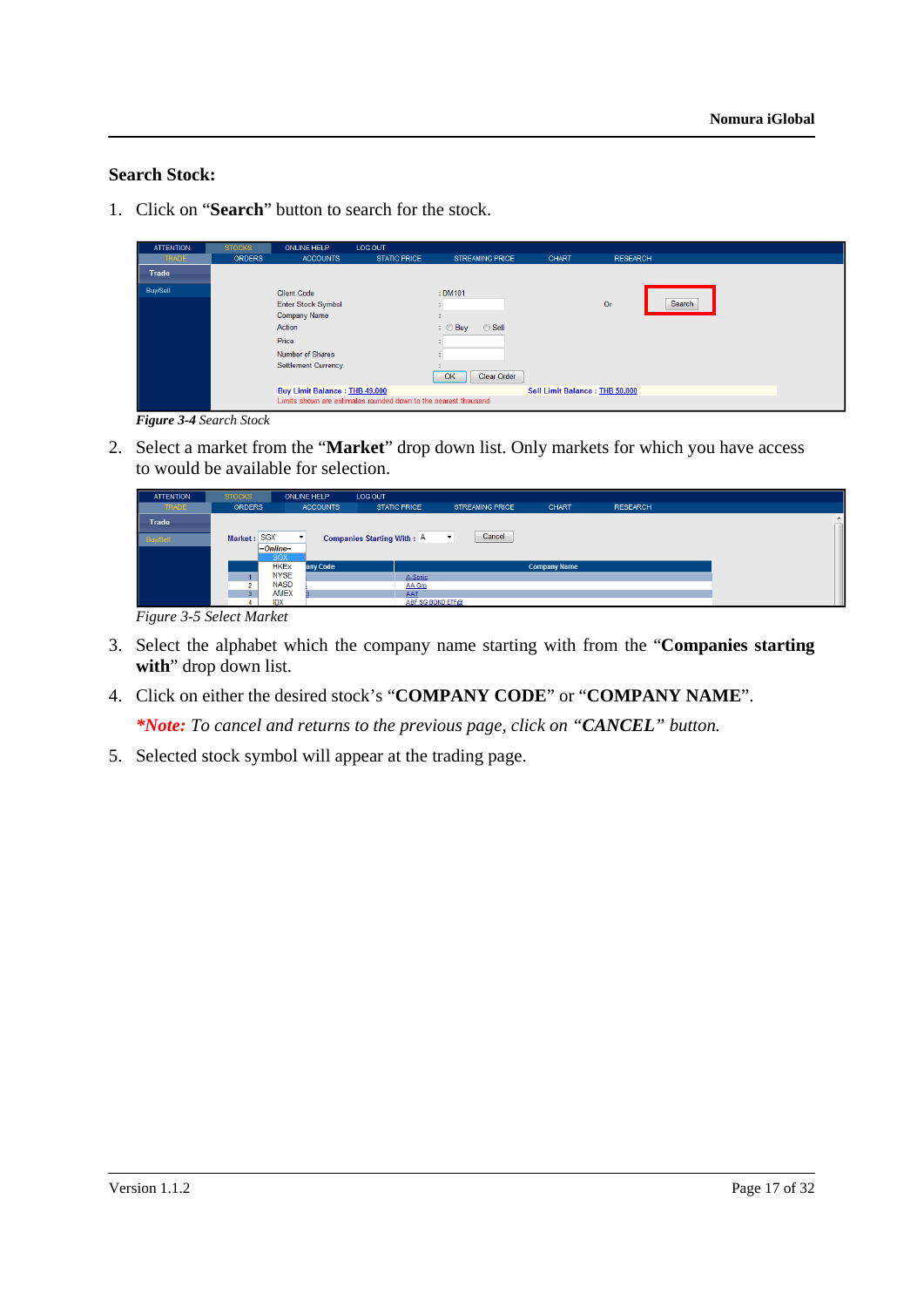#### **b. Orders**

This module enables you to view your orders. There are 5 sub-modules under this Order module:

- **Working Orders:** Display orders that are in queue for the day.
- **Order Processed (Today):** Display orders that have been processed for the day.
- **Trade Done (Today):** Display orders that are done for the day.
- **Online Order List:** Display all orders for previous trading day

#### **<u><b>-** Order History:</u>

To access to this module, click on "**STOCKS**" > "**ORDERS**" at the top menu bar.

| <b>ATTENTION</b>                                                                                 | <b>OTOQUO</b>                                                      | ONLINE HELP    | <b>LOG OUT</b>           |                          |                        |              |              |            |                 |                       |                    |            |            |                                   |
|--------------------------------------------------------------------------------------------------|--------------------------------------------------------------------|----------------|--------------------------|--------------------------|------------------------|--------------|--------------|------------|-----------------|-----------------------|--------------------|------------|------------|-----------------------------------|
| <b>TRADE</b>                                                                                     | ORDERS.                                                            | <b>CCOUNTS</b> | <b>STATIC PRICE</b>      |                          | <b>STREAMING PRICE</b> |              | <b>CHART</b> |            | <b>RESEARCH</b> |                       |                    |            |            |                                   |
| <b>All Working Orders</b>                                                                        | <b>Orders Processed(Today)</b>                                     |                | <b>Trade Done(Today)</b> | <b>Online Order List</b> | Order History          |              |              |            |                 |                       |                    |            |            |                                   |
| Update<br>Amend To Qty:<br><b>Withdraw Order</b><br><b>Order Amendment is only for SG Market</b> |                                                                    |                |                          |                          |                        |              |              |            |                 |                       |                    |            |            |                                   |
| Counter:                                                                                         | Go<br>ö<br>Sort: O Asc © Desc<br>Print <b>Le Download As Excel</b> |                |                          |                          |                        |              |              |            |                 |                       |                    |            |            |                                   |
|                                                                                                  |                                                                    |                |                          |                          |                        |              |              |            |                 |                       |                    |            |            | Last updated: 08/05/2012 11.29 AM |
| <b>SGX</b>                                                                                       |                                                                    |                |                          |                          |                        |              |              |            |                 |                       |                    |            |            |                                   |
| Order No                                                                                         | Order ID                                                           | Symbol         | Security                 | <b>Status</b>            | Buy/<br><b>Sell</b>    | Price<br>(S) | Price<br>(E) | Qty<br>(S) | Qty<br>(E)      | <b>Time</b><br>(S)    | <b>Time</b><br>(R) | Set Cur    | <b>Msg</b> | By                                |
| 120508000788608A                                                                                 |                                                                    | <b>GIP.SG</b>  | <b>Genting SP</b>        | <b>Order Received</b>    | Buy                    | 1.725        |              | 1,000      |                 | May 8 2012<br>11:27AM |                    | <b>SGD</b> |            | 00005YY                           |
|                                                                                                  |                                                                    |                |                          |                          |                        |              |              |            |                 |                       |                    |            |            |                                   |
| Time Displayed is based on GMT+8                                                                 |                                                                    |                |                          |                          |                        |              |              |            |                 |                       |                    |            |            |                                   |
| <b>Figure 3-6 Order Module</b>                                                                   |                                                                    |                |                          |                          |                        |              |              |            |                 |                       |                    |            |            |                                   |

*Figure 3-6 Order Module* 

*\*Note: The steps to Search Order are similar for the 5 different sub-modules (Working Orders*, *Order Processed (Today)*, *Trade Done (Today)*, *Online Order List and Order History*) *under the Order Status module.* 

#### **Search Order:** *(Refer to Figure 3-6)*

- 1. Enter search criteria (**Counter**).
- 2. Click on "**Go**' button.
- 3. If found, details will be displayed in the table below.
- 4. To update the table, click on "**Update**" button.

*Tip: -To print the records, click on "Print" at the top right corner of the page.* 

- *To save the records to your computer, click on "Download As Excel" at the top right corner of the page.*
- *To sort the records, click on "Asc" or "Desc" radio button at the top right corner of the page.*

#### **Withdraw Order:** *(Refer to Figure 3-6)*

1. Click on "**Order No**" radio button of order to be withdrawn.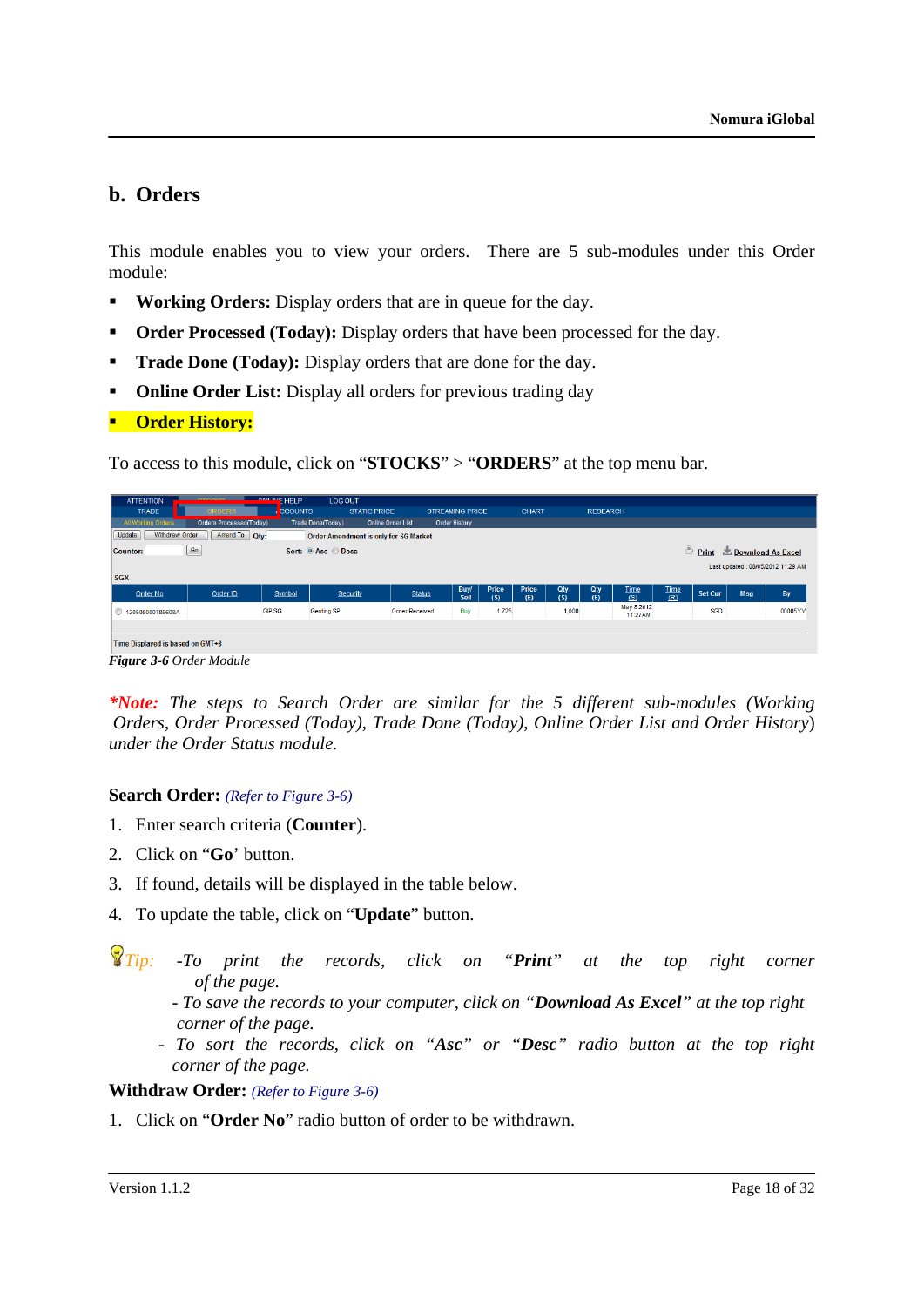- 2. Click on "**Withdraw Order**' button.
- 3. An order withdrawal confirmation page will display:

| <b>ATTENTION</b>   | <b>STOCKS</b>           | <b>ONLINE HELP</b>       | LOG OUT                       |                                                                                                                                                   |              |                 |  |
|--------------------|-------------------------|--------------------------|-------------------------------|---------------------------------------------------------------------------------------------------------------------------------------------------|--------------|-----------------|--|
| <b>TRADE</b>       | <b>ORDERS</b>           | <b>ACCOUNTS</b>          | <b>STATIC PRICE</b>           | <b>STREAMING PRICE</b>                                                                                                                            | <b>CHART</b> | <b>RESEARCH</b> |  |
| All Working Orders | Orders Processed(Today) | <b>Trade Done(Today)</b> | <b>Online Order List</b>      | <b>Order History</b>                                                                                                                              |              |                 |  |
|                    |                         |                          |                               | <b>ORDER WITHDRAWAL CONFIRMATION:</b>                                                                                                             |              |                 |  |
|                    |                         |                          | Client Code/Name: DM101/DM101 |                                                                                                                                                   |              |                 |  |
|                    |                         |                          |                               | Buy 1,000 share of Genting SP at a limit price of 1.725                                                                                           |              |                 |  |
|                    |                         |                          | Notice:                       |                                                                                                                                                   |              |                 |  |
|                    |                         |                          |                               | All unexecuted orders will be deleted at the end of the day.                                                                                      |              |                 |  |
|                    |                         |                          | [ Not                         | <u> Existen fundument und euerniedien maß dame deminister abdeve einer et</u><br>Enter your password to confirm and submit the order above.<br>Ok | Cancel       | v once. 1       |  |

 *Figure 3-7 Withdrawal Confirmation* 

Check through the withdrawal details.

4. Key in your password in the text box and click on "**Ok**" button.

*\*Note: To cancel your action, click on "CANCEL" button.*

5. After clicking on "**Ok**" button at the order withdrawal confirmation page, an acknowledge box will appear and page will be directed to *ORDERS > Working Orders* page:

| <b>ATTENTION</b> |                    | <b>STOCKS</b>           | <b>ONLINE HELP</b> |                          | <b>LOG OUT</b>                        |                              |              |                 |                                |
|------------------|--------------------|-------------------------|--------------------|--------------------------|---------------------------------------|------------------------------|--------------|-----------------|--------------------------------|
|                  | TRADE              | ORDERS                  |                    | <b>ACCOUNTS</b>          | <b>STATIC PRICE</b>                   | <b>STREAMING PRICE</b>       | <b>CHART</b> | <b>RESEARCH</b> |                                |
|                  | All Working Orders | Orders Processed(Today) |                    | <b>Trade Done(Today)</b> | Online Order List                     | Order History                |              |                 |                                |
| Update           | Withdraw Order     | Amend To Qty:           |                    |                          | Order Amendment is only for SG Market |                              |              |                 |                                |
| <b>Counter:</b>  |                    | Go                      |                    | Sort: © Asc © Desc       |                                       |                              |              |                 | <b>Print</b> Download As Excel |
|                  |                    |                         |                    |                          |                                       |                              |              |                 |                                |
|                  |                    |                         |                    |                          |                                       |                              |              |                 |                                |
|                  |                    |                         |                    |                          |                                       |                              |              |                 |                                |
|                  |                    |                         |                    |                          |                                       | Message from webpage         | $\mathbf{x}$ |                 |                                |
|                  |                    |                         |                    |                          |                                       | Withdrawal of order pending. |              |                 |                                |
|                  |                    |                         |                    |                          |                                       | 4                            |              |                 |                                |
|                  |                    |                         |                    |                          |                                       |                              | OK           |                 |                                |
|                  |                    |                         |                    |                          |                                       |                              |              |                 |                                |

*Figure 3-8 Successful Withdrawal of an Order* 

Click on "**Ok**" button to acknowledge the withdrawal of trade.

#### **Amend Order:** *(Refer to Figure 3-6)*

- 1. Click on "**Order No**" radio button of the order to be amended.
- 2. Enter the quantity to be amended to in the "**Qty**" text box.
- 3. Click on "**Amend To**" button.
- 4. An order amendment confirmation page will display: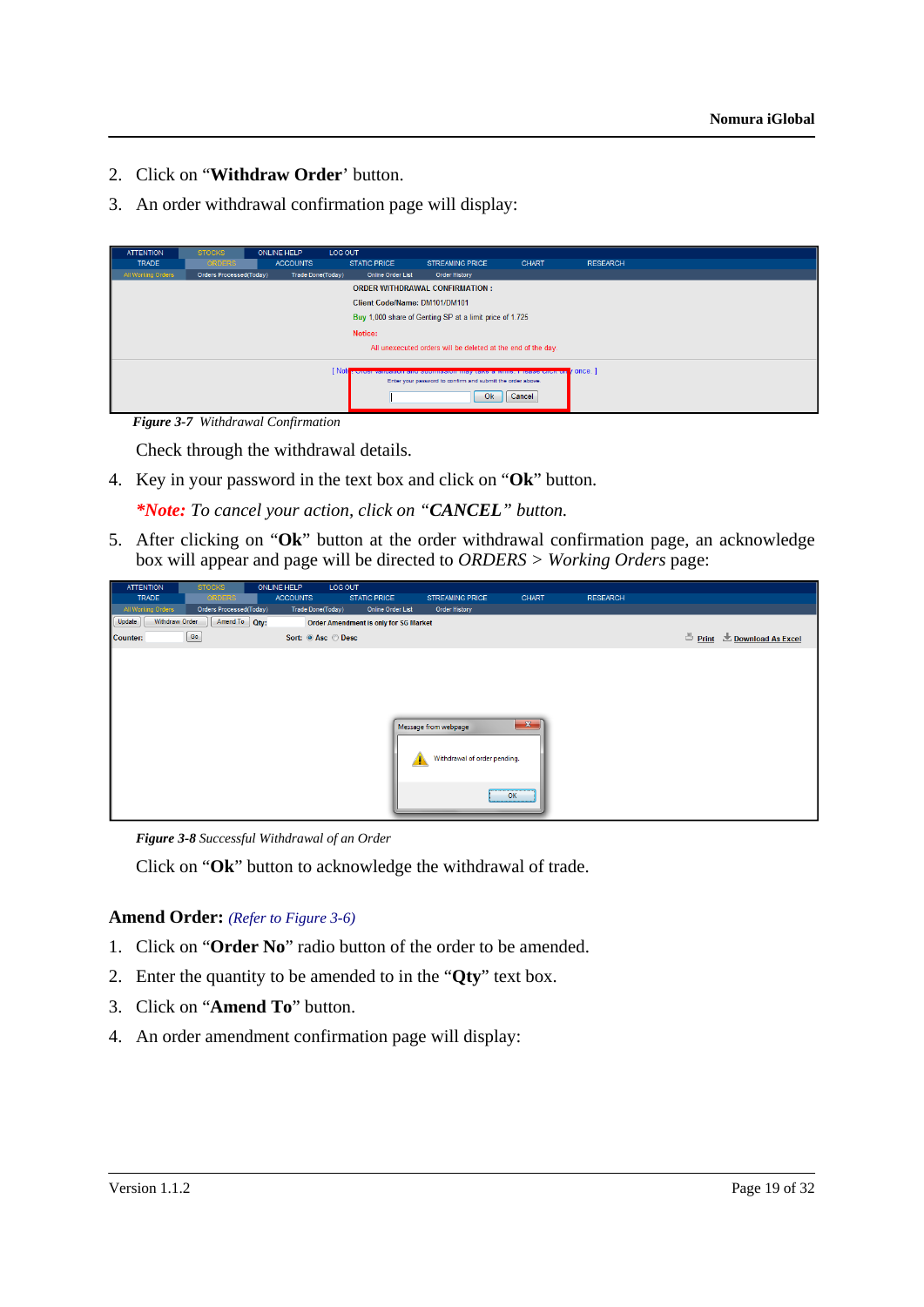| <b>ATTENTION</b>   | <b>STOCKS</b>           | <b>ONLINE HELP</b>       | <b>LOG OUT</b>                |                                                                                     |              |                 |  |
|--------------------|-------------------------|--------------------------|-------------------------------|-------------------------------------------------------------------------------------|--------------|-----------------|--|
| <b>TRADE</b>       | <b>ORDERS</b>           | <b>ACCOUNTS</b>          | <b>STATIC PRICE</b>           | <b>STREAMING PRICE</b>                                                              | <b>CHART</b> | <b>RESEARCH</b> |  |
| All Working Orders | Orders Processed(Today) | <b>Trade Done(Today)</b> | <b>Online Order List</b>      | Order History                                                                       |              |                 |  |
|                    |                         |                          |                               | <b>ORDER AMENDMENT CONFIRMATION:</b>                                                |              |                 |  |
|                    |                         |                          | Client Code/Name: DM101/DM101 |                                                                                     |              |                 |  |
|                    |                         |                          |                               | Buy 5,000 share of TigerAir at a limit price of 0.69                                |              |                 |  |
|                    |                         |                          | Quantity Amended to 4000      |                                                                                     |              |                 |  |
|                    |                         |                          | Notice:                       |                                                                                     |              |                 |  |
|                    |                         |                          |                               | All unexecuted orders will be deleted at the end of the day.                        |              |                 |  |
|                    |                         |                          |                               | [ Notel Order validation and submission may take a while. Please click only once. ] |              |                 |  |
|                    |                         |                          |                               | Enter your password to confirm and submit the order above.                          |              |                 |  |
|                    |                         |                          |                               | Ok                                                                                  | Cancel       |                 |  |
|                    |                         |                          |                               |                                                                                     |              |                 |  |

 *Figure 3-9 Amendment Confirmation* 

Check through the amendment details.

5. Key in your password in the text box and click on "**Ok**" button.

*\*Note: To cancel your action, click on "CANCEL" button.* 

6. After clicking on "**Ok**" button at the order amendment confirmation page, an acknowledge box will appear and page will be directed to *ORDERS > Working Orders* page:



 *Figure 3-10 Successful Amendment of an Order* 

Click on "**Ok**" button to acknowledge the amendment of trade

#### **Update Order Page:** *(Refer to Figure 3-6)*

- 1. Click on "**Update**" button at the top left corner the page.
- 2. The page will refresh to provide update on the orders.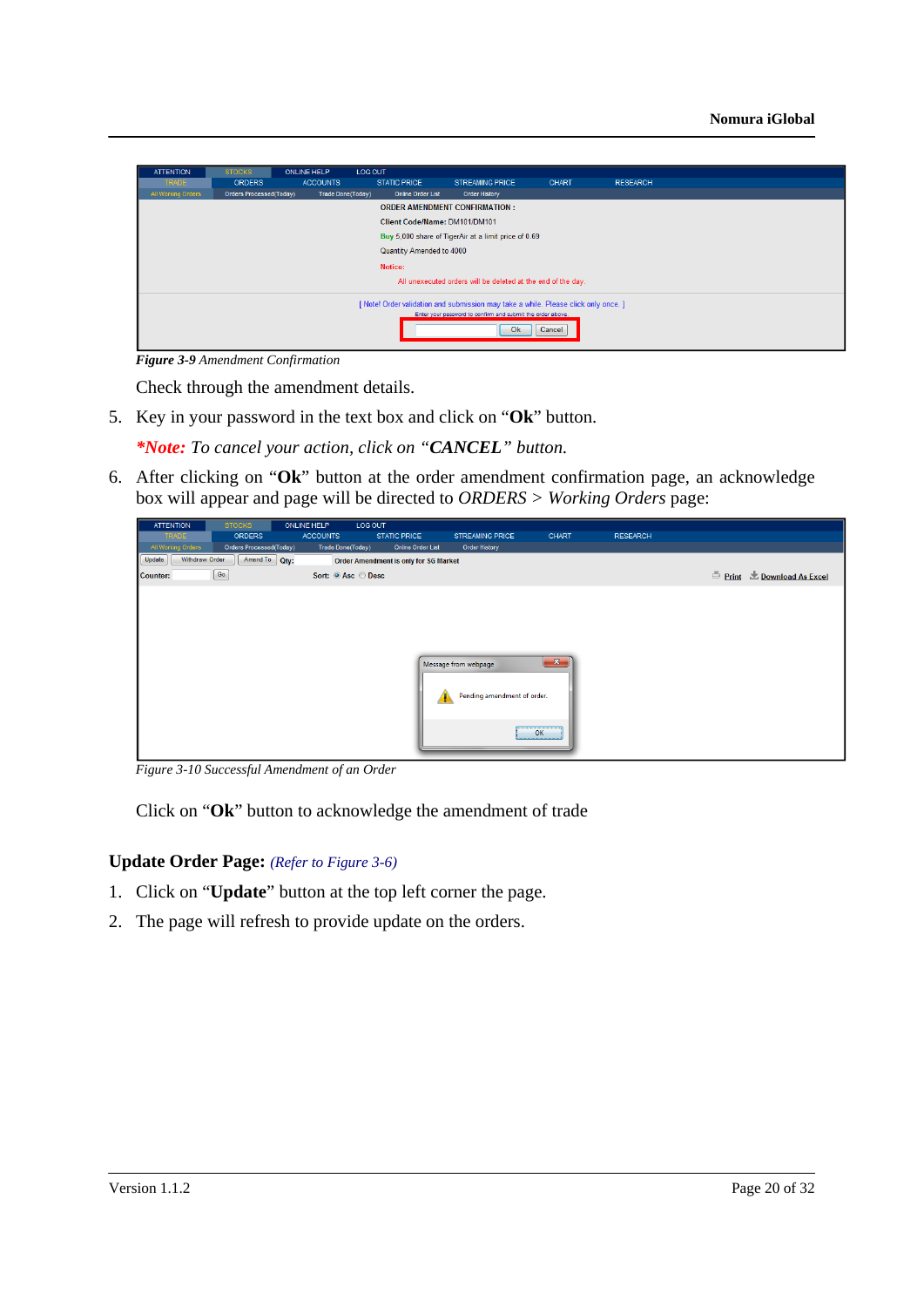#### **c. Accounts**

This module consists of the following sub-modules:

■ Foreign Share Holdings

### **i. Foreign Share Holdings**

This module enables you to view the foreign share holdings details. The holdings can be filtered by Market or Company Code.

To access to this module, click on "**STOCKS**" > "**Accounts**" > "**Foreign S'hldgs"** at the top menu bar.



*Figure 3-11 Foreign Share Holdings Module* 

#### **Filter Foreign Share Holdings:** *(Refer to Figure 3-11)*

- 1. Select "**Market**" or "**Company Code**" radio button. Filter by market or enter the relevant company code of the stock.
- 2. Click on "**Go**' button.
- 3. If found, details will be displayed in the table below.

*Tip: To print the records, click on "Printer Friendly Version" at top right corner of the page.*

### **ii. Client Ledger**

This module enables you to check the available ledger details. Information that will be displayed is Currency Code and Amount.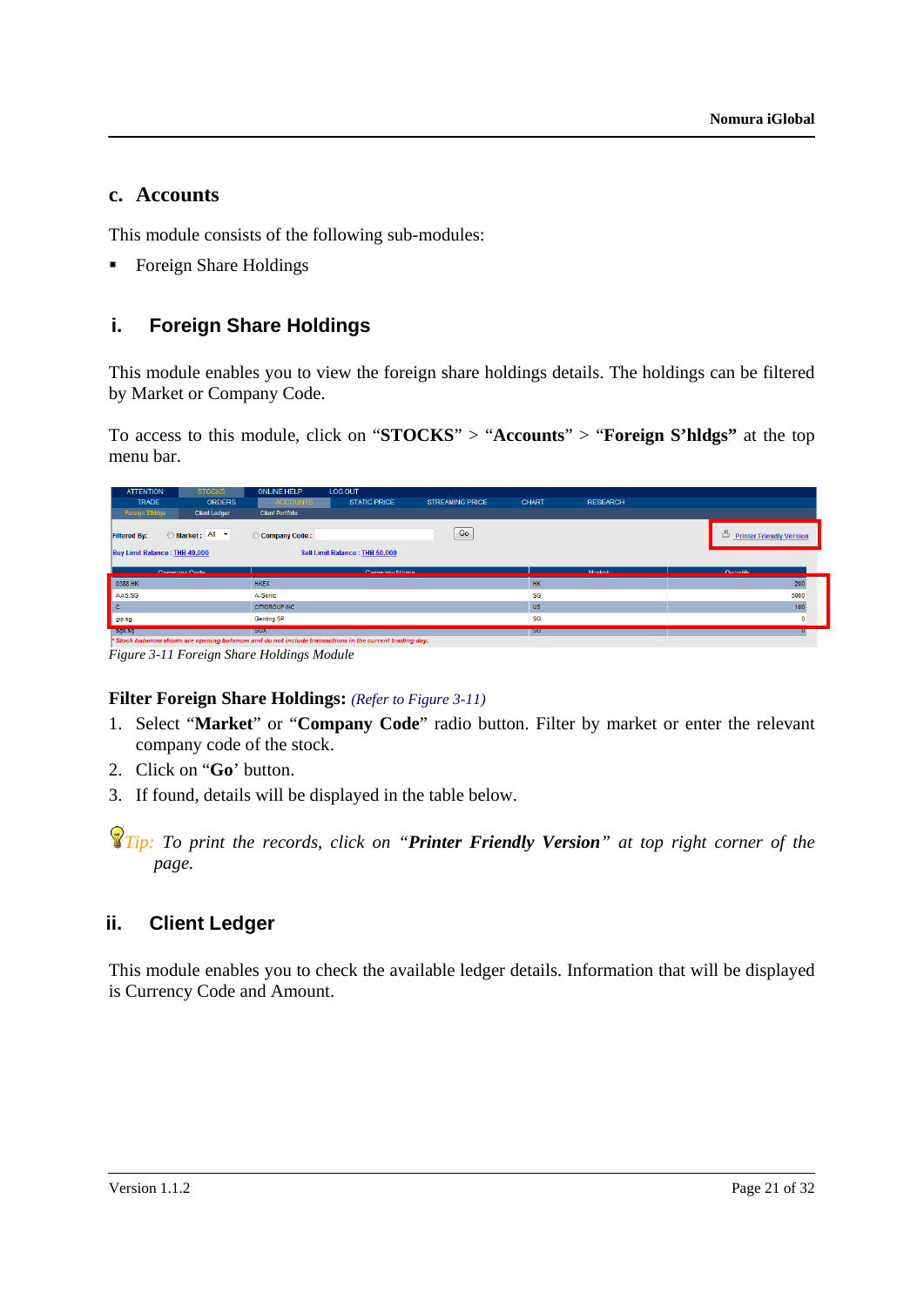| <b>ATTENTION</b>       | <b>STOCKS</b> | <b>ONLINE HELP</b>      | <b>LOG OUT</b>                                                                                 |                        |              |                 |                                      |
|------------------------|---------------|-------------------------|------------------------------------------------------------------------------------------------|------------------------|--------------|-----------------|--------------------------------------|
| <b>TRADE</b>           | <b>ORDERS</b> | <b>ACCOUNTS</b>         | <b>STATIC PRICE</b>                                                                            | <b>STREAMING PRICE</b> | <b>CHART</b> | <b>RESEARCH</b> |                                      |
| <b>Foreign S'hidgs</b> | Client Ledger | <b>Client Portfolio</b> |                                                                                                |                        |              |                 |                                      |
|                        |               |                         |                                                                                                |                        |              |                 | ô<br><b>Printer Friendly Version</b> |
|                        |               |                         | <b>Currency Code</b>                                                                           |                        | Amount       |                 |                                      |
|                        |               | <b>HKD</b>              |                                                                                                |                        |              | 46.429.1600     |                                      |
|                        |               | JPY                     |                                                                                                |                        |              | 411,500.0000    |                                      |
|                        |               | <b>KRW</b>              |                                                                                                |                        |              | 1,841,403.0000  |                                      |
|                        |               |                         | *Ledger shown are opening balances and do not include transactions in the current trading day. |                        |              |                 |                                      |

*Figure 3-12 Client Ledger Module* 

#### **View Client Ledger:** *(Refer to Figure 3-11)*

- 1. Select "**STOCKS**" > "**Accounts**" > "**Client Ledger"** at the top menu bar.
- 2. If found, details will be displayed in the table above.

#### **iii. Client Portfolio**

This module enables you to check the position in a client's portfolio. Information that will be displayed is *Client Code, Client Name, Company Code, Stock Name, Quantity, Average Price, Cost, Last Done, Market Value, Gain/Loss and Gain/Loss in percentage.*

To access to this module, click on "**STOCKS**" > "**Accounts**" > "**Client Portfolio"** at the top menu bar.

| <b>ATTENTION</b><br><b>TRADE</b><br><b>Foreign S'hidgs</b> | <b>STOCKS</b><br><b>ORDERS</b><br><b>Client Ledger</b> |                        | <b>ONLINE HELP</b><br><b>LOG OUT</b><br><b>ACCOUNTS</b><br><b>Client Portfolio</b> | <b>STATIC PRICE</b> |           | <b>STREAMING PRICE</b> | <b>CHART</b> | <b>RESEARCH</b>                      |                              |                                                 |
|------------------------------------------------------------|--------------------------------------------------------|------------------------|------------------------------------------------------------------------------------|---------------------|-----------|------------------------|--------------|--------------------------------------|------------------------------|-------------------------------------------------|
| <b>Filtered By:</b>                                        | O Market: ALL v                                        |                        | Company Code:                                                                      |                     |           | Go                     |              |                                      | ö                            | <b>Printer Friendly Version</b>                 |
| <b>Client Code</b>                                         | <b>Client Name</b>                                     | <b>Company</b><br>Code | <b>Company Name</b>                                                                | Quantity            | Avg Price | Cost                   | * Last Done  | <b>Market Value</b>                  | $+/-$                        | Last Updated: 08/05/2012 12.20 PM<br>$+1-(%)$   |
| Total ()                                                   |                                                        |                        |                                                                                    |                     |           | Cost:<br>3,888,0000    |              | <b>Market Value:</b><br>3,888.0000   | Gain / Loss:<br>0.0000       | Gain / Loss (%) :<br>$\blacktriangle$<br>0.0000 |
| <b>HK Market</b>                                           |                                                        |                        |                                                                                    |                     |           |                        |              |                                      |                              |                                                 |
| <b>DM101</b>                                               | <b>DM101</b>                                           | 0941.HK                | China Mobile HK                                                                    | 500                 | 80.8500   | 40.425.0000            | 87.6500      | 43,825.0000                          | 6.8000                       | 8.4106                                          |
| <b>DM101</b>                                               | <b>DM101</b>                                           | 1068.HK                | <b>Yurun Food</b>                                                                  | 1000                | 20.7000   | 20,700,0000            | 9,4000       | 9,400,0000                           | $-11,3000$                   | $-54.5894$                                      |
| <b>DM101</b>                                               | <b>DM101</b>                                           | 1398.HK                | <b>IND &amp; COMM BK OF</b><br><b>CHINA</b>                                        | 8000                | 5.8300    | 46,640.0000            | 5.0200       | 40,160.0000                          | $-0.8100$                    | $-13.8937$                                      |
| <b>DM101</b>                                               | <b>DM101</b>                                           | 2823.HK                | X ISHARES A50                                                                      | 16200               | 14.1800   | 229,716.0000           | 11.1000      | 179,820.0000                         | $-3.0800$                    | $-21.7207$                                      |
| <b>DM101</b>                                               | <b>DM101</b>                                           | 2877.HK                | <b>China Shineway</b><br>Pharmaceutical                                            | 3000                | 19,0000   | 57,000.0000            | 11.3800      | 34,140.0000                          | $-7.6200$                    | $-40.1053$                                      |
| Total (HKD)                                                |                                                        |                        |                                                                                    |                     |           | Cost:<br>394 481 0000  |              | <b>Market Value:</b><br>307 345 0000 | Gain / Loss:<br>-87 136 0000 | Gain / Loss (%) :<br>$-2200888$                 |

*Figure 3-133 Client Portfolio Module* 

#### **View Client Portfolio:** *(Refer to Figure 3-113)*

- 1. To access to this module, click on "**STOCKS**" > "**Accounts**" > "**Client Portfolio"** at the top menu bar.
- 2. If found, details will be displayed in the table above.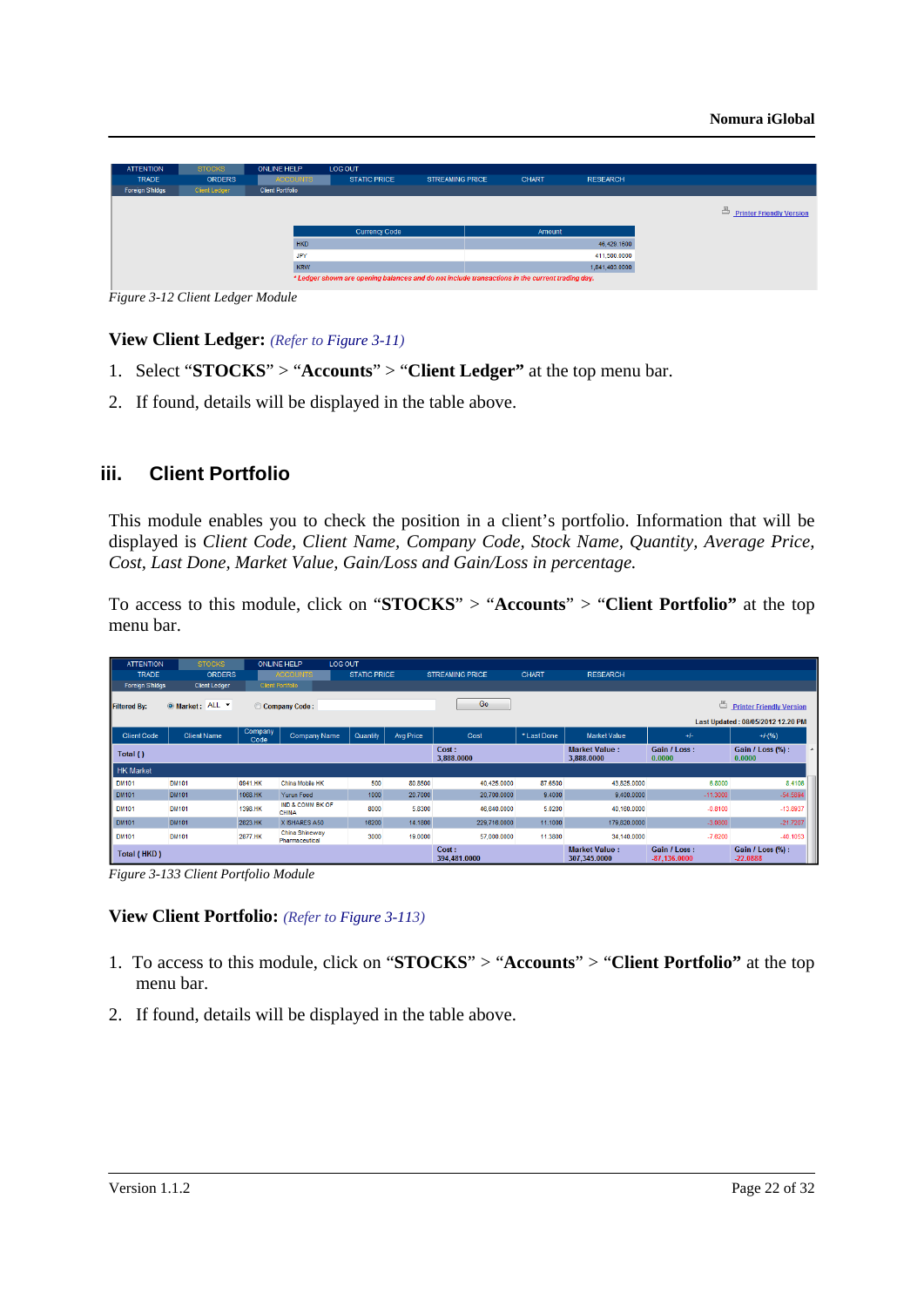### **d. Static Price**

This module enables you to view static prices and submit orders. The functions available in this module are very similar to those at Streaming Price module.

To access to this module, click on "**STOCKS**" > "**STATIC PRICE**" at the top menu bar.

| SGX KLSE SEHK NYSE NASD AMEX World Indices |               |                   | <b>Bonds</b>              |                                 |                | Update<br>GO<br>Stocks ABCDEFGHIJKLMNOPORSTUVWXYZOthers<br>Count |                                        |                                  |              |       |             |       |       |
|--------------------------------------------|---------------|-------------------|---------------------------|---------------------------------|----------------|------------------------------------------------------------------|----------------------------------------|----------------------------------|--------------|-------|-------------|-------|-------|
| Top 20s : Volume                           | Market: Ready |                   | -Watchlist- v Edit Quotes |                                 | Sectors: $-$   |                                                                  |                                        |                                  |              |       |             |       |       |
|                                            |               |                   |                           |                                 |                |                                                                  |                                        |                                  |              |       |             |       |       |
| Top 20 Volume (SG)                         |               | Rem<br><b>A</b>   | Last                      | Chg                             | BVol (K)       | Buy                                                              | Sell                                   | SVol (K)<br>Vol (K)              |              | Open  | <b>High</b> | Low   | Time  |
| AA Gross                                   |               | <b>Head</b>       | 0060                      |                                 | $\mathbf{0}$   | 0.000                                                            |                                        |                                  | $\mathbf{0}$ | 0.000 | 0.000       | 0.000 | 07:55 |
| AnnAiko <sup>*</sup>                       | Ready         |                   |                           |                                 | $\overline{0}$ | 0.000                                                            | Agriculture<br>Bonds, Loans & Warrants |                                  | $\mathbf{0}$ | 0.000 | 0.000       | 0.000 | 07:55 |
| A-Sonice <sup>d</sup>                      |               | <b>Unit Share</b> | Watchlist                 |                                 | $\mathbf{0}$   | 0.000                                                            | CLOB                                   |                                  | $\mathbf{0}$ | 0.000 | 0.000       | 0.000 | 07:55 |
| AA ZPC RICIAGR110228                       |               |                   | Module                    |                                 | $\mathbf{0}$   | 0.000                                                            | Commerce                               |                                  | $\mathbf{0}$ | 0.000 | 0.000       | 0.000 | 07:55 |
| AA ZPC ASIAPRO100728                       |               | $\overline{a}$    |                           | ٠                               | $\mathbf{0}$   | 0.000                                                            | Construction                           |                                  | 0            | 0.000 | 0.000       | 0.000 | 07:55 |
| AA ZPC BRICIFR110223                       |               | <b>Lesson</b>     | 0.995                     |                                 | $\mathbf{0}$   | 0.000                                                            | Electricity/Gas/Water                  |                                  | $\bf{0}$     | 0.000 | 0.000       | 0.000 | 07:55 |
| AA ZPC B-SHENZ100716                       |               | <b></b>           | 0.785                     |                                 | $\mathbf{0}$   | 0.000                                                            | <b>Exchange Traded Funds</b>           |                                  | $\mathbf{0}$ | 0.000 | 0.000       | 0.000 | 07:55 |
| AA ZPC RICIENH110228                       |               | ---               | 0.680                     |                                 | $\mathbf{0}$   | 0.000                                                            | Finance                                |                                  | $\mathbf{0}$ | 0.000 | 0.000       | 0.000 | 07:55 |
| AA ZPC EURSTOX100708                       |               | $\overline{a}$    | 0.620                     |                                 | $\mathbf{0}$   | 0.000                                                            | Hotels/Restaurants<br>Industry         |                                  | n            | 0.000 | 0.000       | 0.000 | 07:55 |
| AA ZPC FARMERS110223                       |               | <b>Security</b>   | 0.785                     | ÷.                              | $\mathbf{0}$   | 0.000                                                            | Manufacturing                          |                                  | $\mathbf{0}$ | 0.000 | 0.000       | 0.000 | 07:55 |
| AA ZPC KOSPI110223                         |               | ---               | 0.000                     |                                 | $\mathbf{0}$   | 0.000                                                            | Mining/Quarrying                       |                                  | $\mathbf{0}$ | 0.000 | 0.000       | 0.000 | 07:55 |
| AA ZPC MINING100708                        |               | ---               | 0.800                     |                                 | $\mathbf{0}$   | 0.000                                                            | Multi Industry                         |                                  | $\mathbf{0}$ | 0.000 | 0.000       | 0.000 | 07:55 |
| AA ZPC NIKKE <sup>1400744</sup>            |               | ---               | 0.635                     |                                 | $\theta$       | 0.000                                                            | Property                               |                                  | 0            | 0.000 | 0.000       | 0.000 | 07:55 |
| AA ZPC SHIPP                               | Orders        | $-$               | 0.420                     | u.                              | $\mathbf{0}$   | 0.000                                                            | Services                               |                                  | $\bf{0}$     | 0.000 | 0.000       | 0.000 | 07:55 |
| AA ZPC VIETN                               |               | $\overline{a}$    | 0.370                     |                                 | $\mathbf{0}$   | 0.000                                                            | <b>SESDAO</b>                          |                                  | 0            | 0.000 | 0.000       | 0.000 | 07:55 |
| Albedo <sup>or</sup>                       | Module        | $\sim$            | 0.060                     |                                 | $\mathbf{0}$   | 0.000                                                            | <b>Straits Times Index</b>             | Transport/Storage/Communications | $\mathbf{0}$ | 0.000 | 0.000       | 0.000 | 07:55 |
| ABF SG BOND                                |               | ---               | 1.090                     | Trading                         | $\mathbf{0}$   | 0.000                                                            |                                        |                                  | $\mathbf{0}$ | 0.000 | 0.000       | 0.000 | 07:55 |
| ABR <sup>od</sup>                          |               | ---               | 0.440                     | Module                          | $\overline{0}$ | 0.000                                                            | 0.000                                  | $\Omega$                         | $\mathbf{0}$ | 0.000 | 0.000       | 0.000 | 07:55 |
| Achieva«                                   |               | ---               | 0.090                     |                                 | $\mathbf{0}$   | 0.000                                                            | 0.000                                  | $\mathbf{0}$                     | 0            | 0.000 | 0.000       | 0.000 | 07:55 |
|                                            |               |                   | 0.085                     |                                 |                | 0.000                                                            | 0.000                                  | $\mathbf{0}$                     | $\mathbf{0}$ | 0.000 | 0.000       | 0.000 | 07:55 |
| <b>Working   Drocessed   Trade Dong</b>    |               |                   |                           |                                 |                |                                                                  |                                        |                                  |              |       |             |       |       |
| <b>Client Code: 1</b>                      |               |                   |                           | <b>Stock Symbol:</b>            |                | Search                                                           | <b>Stock Name:</b>                     |                                  |              |       |             |       |       |
| $O$ Buy $O$ Sell                           |               |                   | Price:                    |                                 |                |                                                                  | ty:                                    |                                  |              |       |             |       |       |
|                                            |               |                   |                           | <b>Settlement Currency: MYR</b> |                |                                                                  | Limit                                  | $\sqrt{a}$                       | Clear        |       |             |       |       |
|                                            |               |                   |                           |                                 |                |                                                                  | brd:<br>Module                         |                                  |              |       |             |       |       |
| Buy Limit Balance: MYR 0                   |               |                   |                           | Sell Limit Balance : MYR 0      |                |                                                                  |                                        |                                  |              |       |             |       |       |

*Figure 3-11 Static Price Module* 

*Tip: - Mouse over some of the column headings to view their definition.* 

#### **TRADING MODULE:**

- 1. Click on the stock name or click on "**Symbol**" link to search for the stock *(refer to Search Stock steps on pg 17)*
- 2. Select either the "**Buy**" or "**Sell**" radio button.
- 3. Enter the desired price in the "**Price**" text box.
- 4. Enter the desired amount of shares in the "**Quantity**" text box.
- 5. Enter the password in the "**Password**" text box.
- 6. Click "**Ok**" button

*\*Note: If you wish to clear the data entry, click on "Clear" button.*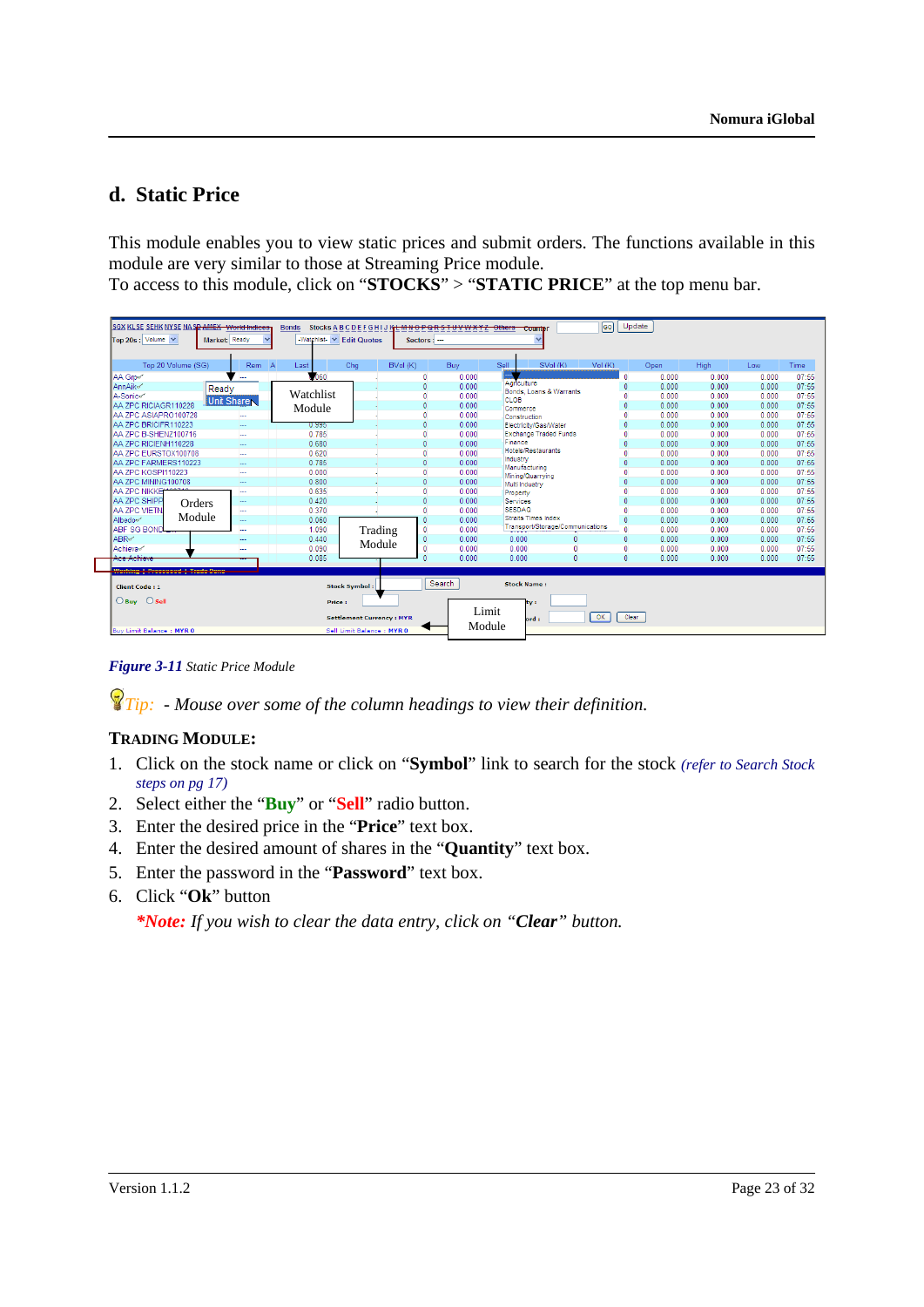#### **WATCHLIST MODULE:**

There is a total of 10 watchlists for SGX, 5 watchlists for other markets. Each watchlist can display up to a maximum of 40 counters. To edit a watchlist, click on "**Edit Quote**" link and the edit watchlist page will be displayed. *(Refer to Figure 3-11)*

| <b>ATTENTION</b>              | <b>ONLINE HELP</b><br><b>STOCKS</b>     | <b>LOG OUT</b>                 |                        |                                    |                                                          |                                                                 |                    |               |
|-------------------------------|-----------------------------------------|--------------------------------|------------------------|------------------------------------|----------------------------------------------------------|-----------------------------------------------------------------|--------------------|---------------|
| <b>TRADE</b>                  | <b>ORDERS</b><br><b>ACCOUNTS</b>        | <b>STATIC PRICE</b>            | <b>STREAMING PRICE</b> |                                    | <b>CHART</b>                                             | <b>RESEARCH</b>                                                 |                    |               |
|                               | <b>NBCDEFGHIJKLMNOPQRSTUVWXYZOthers</b> |                                |                        | Market<br>List<br><b>List Name</b> | <b>SGX</b><br>: Singapore 2 3 4 5<br>678910<br>Singapore | Update<br>Cancel                                                |                    |               |
| <b>Company Code</b>           |                                         | <b>Company Name</b>            |                        |                                    | Company Code                                             |                                                                 | Com jany Name      | <b>Delete</b> |
| AAS.SG                        | A-Sonic                                 |                                |                        |                                    |                                                          |                                                                 |                    |               |
| AAG.SG                        | AA Grp                                  |                                |                        | DBS.SG                             |                                                          | <b>DBS</b>                                                      |                    |               |
| AUTC.SG                       | <b>AAT</b>                              |                                |                        | SIAA.SG                            |                                                          | <b>SIA</b>                                                      |                    | $\Box$        |
| ABF.SG                        | ABF SG BOND ETF@                        |                                |                        |                                    |                                                          |                                                                 |                    |               |
| ABR.SG                        | <b>ABR</b>                              |                                |                        |                                    |                                                          |                                                                 |                    |               |
| ATRA.SG                       | Abterra Ltd                             |                                |                        |                                    |                                                          |                                                                 |                    |               |
| ACE.SG                        | Ace Achieve                             |                                |                        |                                    |                                                          |                                                                 |                    |               |
| ACA.SG                        | Achieva                                 |                                |                        |                                    |                                                          |                                                                 |                    |               |
| ATA.SG                        | ActionAsia                              |                                |                        |                                    |                                                          |                                                                 |                    |               |
| ADP.SG                        | Adampak                                 |                                |                        |                                    |                                                          |                                                                 |                    |               |
| AVT.SG                        | AddvalTech                              |                                |                        |                                    |                                                          |                                                                 |                    |               |
| ASAC.SG                       | Adv Sys                                 |                                |                        |                                    |                                                          |                                                                 |                    |               |
| ASACRA.SG                     | Adv Sys R                               |                                |                        |                                    |                                                          |                                                                 |                    |               |
| AVHS.SG                       | AdvaHldg                                |                                |                        |                                    |                                                          |                                                                 |                    |               |
| AHL.SG                        | Adventus                                |                                |                        |                                    |                                                          |                                                                 |                    |               |
| ASCT.SG                       | AdvSCT                                  |                                |                        |                                    |                                                          |                                                                 |                    |               |
| AEC.SG                        | <b>AEI Corp</b>                         | Left Frame                     |                        |                                    |                                                          |                                                                 | <b>Right Frame</b> |               |
| AEM.SG                        | AEM                                     |                                |                        |                                    |                                                          |                                                                 |                    |               |
| AIM.SG                        | $\triangle M$                           |                                |                        |                                    |                                                          |                                                                 |                    |               |
| <b>AACIRC.SG</b>              | <b>AIMSAMPI Reit</b>                    |                                |                        |                                    |                                                          |                                                                 |                    |               |
| ABD.SG                        | Albedo                                  |                                |                        |                                    |                                                          |                                                                 |                    |               |
| Processed<br>Working          | <b>Trade Done</b>                       |                                |                        |                                    |                                                          |                                                                 |                    |               |
| Client Code: DM101            |                                         | <b>Stock Symbol:</b>           | Search                 |                                    | <b>Stock Name:</b>                                       |                                                                 |                    |               |
| <b>Buy Sell</b>               |                                         | Price:                         |                        | <b>Quantity:</b>                   |                                                          |                                                                 |                    |               |
|                               |                                         | <b>Settlement Currency:</b>    |                        | Password:                          |                                                          | OK<br>Clear                                                     |                    |               |
| Buy Limit Balance: THB 49,000 |                                         | Sell Limit Balance: THB 50,000 |                        |                                    |                                                          | Limits shown are estimates rounded down to the nearest thousand |                    |               |

*Figure 3-145 Edit Watchlist* 

#### **Add Counters**

- 1. Click on the watchlist name under "**List**" at the top section of the right frame.
- 2. Select the counters to be added at the left frame by clicking on either the company code or company name. The selected stock will appear under the selected watchlist at the right frame
- 3. Upon finished adding all the stocks, click on "**Update**" button at the top section of the right frame.
- 4. Page will be directed back to the Static Price module.

#### **Delete Counters**

- a. Click on the watchlist name under "**List**" at the top section of the right frame where the counters to be deleted exist in.
- b. Check the "**Delete**" checkbox of the counters to be deleted.
- c. Upon finished checking all desired counters, click on "**Update**" button at the top section of the right frame.
- d. Page will be directed back to the Static Price module.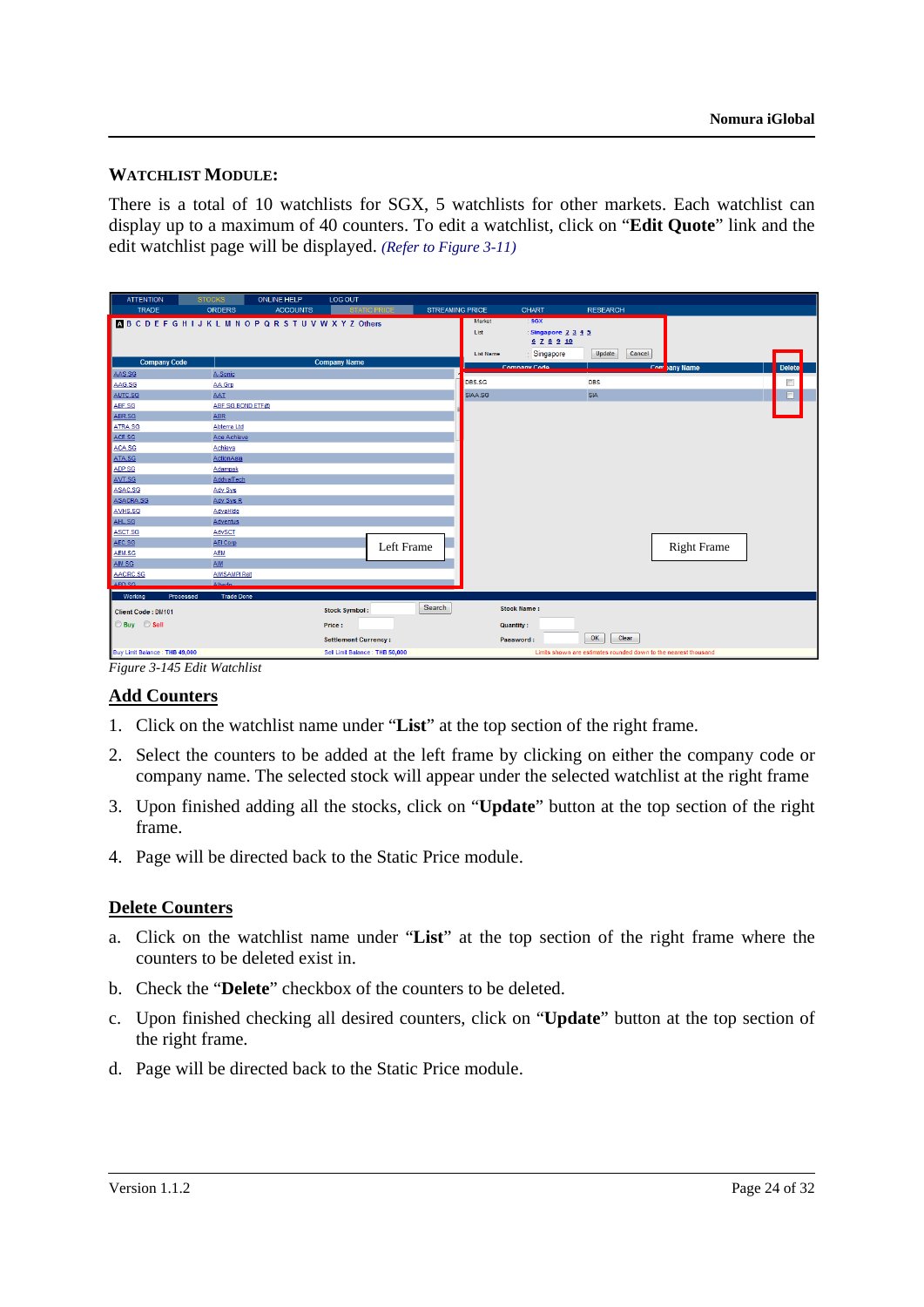#### **LIMIT MODULE:**

You are able to view live buy/sell limit balance at Static Price Price and Streaming Price pages. Your limits will be updated after each trade submission.

#### **e. Streaming Price**

This module enables you to view streaming live prices and submit orders for markets you have access to. You can select appropriate filter options to filter the counters displayed. The functions available in this module are very similar to those at Static Price module with exception that for this Streaming Price module, the prices are live streaming and there is additional information available for the counters.

To access to this module, click on "**STOCKS**" > "**STREAMING PRICE**" at the top menu bar.

| STI: 2879.23 (-)                         |               |                    | KLCI: 1260.83 (-)    |      |                |                      | * H SI: $\cdots$ (-)     |                                 |                | * NIKKEI: (-)               |                                                   |                                                             | DJIA: 9793.52 (-) |                |                            | NASD: ---- (-)  | S&P 500: ---- (-) |  |
|------------------------------------------|---------------|--------------------|----------------------|------|----------------|----------------------|--------------------------|---------------------------------|----------------|-----------------------------|---------------------------------------------------|-------------------------------------------------------------|-------------------|----------------|----------------------------|-----------------|-------------------|--|
| SGX KLSE SEHK SETTISE NYSE NASD AMEX LSH |               |                    |                      |      |                | <b>Norld Indices</b> |                          |                                 |                |                             |                                                   | ABCDEFGHIJKLMNOPQRS1S2TUVWXYZOther <mark>i</mark> s Counter |                   |                |                            | GO <sub>1</sub> |                   |  |
|                                          |               |                    | <b>Market: Ready</b> |      |                |                      | vatomate                 | Edit Quotes                     |                | Sectors: - Sector-          |                                                   |                                                             | $\checkmark$      |                | <b>FOILL SIZE: MOUNTLE</b> |                 | Counter name      |  |
|                                          |               |                    |                      |      |                |                      |                          |                                 |                |                             |                                                   |                                                             |                   |                |                            |                 | search            |  |
|                                          | Top 30 Volume |                    | Rem<br>II A          | Last |                | Ch                   | %Chq                     | BVol (K)                        | Buy            | Sell SVol (K)               |                                                   | Vol(K)                                                      | Open              | High           | Low                        | PrvClose        |                   |  |
|                                          |               | -More Market Info- |                      |      |                |                      |                          |                                 |                | -Sector-                    |                                                   |                                                             | $\vee$            |                |                            |                 | function          |  |
| Genting SP<br>GoldenAar                  |               | -More Market Info- |                      |      | 1,170<br>0.530 | $+0.020$<br>$+0.010$ | $+1.7$<br>$+1.9$         | 2,559<br>352                    | 1,170<br>0.525 | -Sector-                    |                                                   |                                                             | .130<br>0.510     | 1.170<br>0.530 | 1.120<br>0.505             | 1.15            |                   |  |
| HSI20000MBLeC/ Top 30 Volume             |               |                    |                      |      | 0.295          | $-0.005$             | $-1.7$                   | 35                              | 0.280          | Agriculture                 |                                                   |                                                             | 0.255             | 0.295          | 0.240                      |                 |                   |  |
| Noble Grp                                |               | Top 30 Gainers     |                      |      | 1.710          | $-0.020$             | $-1.2$                   | 2,275                           | 1.700          | 1 CLOB                      | 4 Bonds, Loans & Warrants                         |                                                             | 1.670             | 1.740          | 1.670                      | Font size       |                   |  |
| Z-Obee                                   |               | Top 30 Losers      |                      |      | 0.410          | $+0.025$             | $+6.5$                   | 1.158                           | 0.405          | Commerce                    |                                                   |                                                             | 0.370             | 0.415          | 0.370                      | selection       |                   |  |
| K-Green                                  |               | Top 30 % Gainers   |                      |      | 1.050          | $-0.60$              | $-5.4$                   | 646                             | 1.050          |                             | Construction<br>Electricity/Gas/Water             |                                                             | 1.060             | 1,110          | 1.040                      |                 |                   |  |
| Capitaland                               |               | Top 30 % Losers    |                      |      | 3.600          |                      |                          |                                 | 3,600          |                             | <b>Exchange Traded Funds</b>                      |                                                             | 3.570             | 3.640          | 3.570                      | 3,660           |                   |  |
| Yangzijiang                              |               | Market Summary     |                      |      | 1.350          |                      | Show World               |                                 | 1.340          | Finance                     | Hotels/Restaurants                                |                                                             | 1.330             | 1.360          | 1.320                      | 1.350           |                   |  |
| SingTel<br><b>BakerTech</b>              |               | Market Indices     |                      |      | 3.040<br>0.440 |                      | Indices                  |                                 | 3.030<br>0.440 | Industry                    |                                                   |                                                             | 2.990<br>0.430    | 3.040<br>0.450 | 2.980<br>0.425             | 3.040<br>0.435  |                   |  |
| <b>Abterra</b>                           |               | Lowest Done        |                      |      | 0.045          |                      |                          |                                 | 0.045          |                             | <b>Manufacturing</b><br><b>C</b> Mining/Quarrying |                                                             | 0.045             | 0.050          | 0.045                      | 0.045           |                   |  |
| CoscoCorp -                              |               | Lowest Warrants    |                      |      | 1.490          | $+0.020$             | $+1.4$                   | 660                             | 1.480          |                             | Multi Industry                                    |                                                             | 1.430             | 1.500          | 1.430                      | 1.470           |                   |  |
|                                          |               |                    | ٠                    |      | 1.220          | ×.                   | $\overline{\phantom{a}}$ | 484                             | 1.220          | Property<br><b>Services</b> |                                                   |                                                             | 1.210             | 1.240          | 1.190                      | 1.220           |                   |  |
|                                          |               |                    |                      |      | 0.220          |                      |                          | 704                             | 0.215          | <b>USESDAQ</b>              |                                                   |                                                             | 0.210             | 0.220          | 0.205                      | 0.220           |                   |  |
| Types of                                 |               |                    |                      |      | 2.000          | $+0.020$             |                          |                                 | .000           |                             | <b>2 Straits Times Index</b>                      |                                                             | 1.930             | 2.010          | 1.930                      | 1.980           |                   |  |
| Market                                   |               |                    | Orders               |      | 3.290          | $+0.040$             |                          | Trading                         | .290           |                             |                                                   | Transport/Storage/Communications                            | 3.200             | 3.330          | 3.200                      | 3.250           |                   |  |
|                                          |               |                    | Module               |      | 0.105          | $-0.005$             |                          | Module                          | .100<br>.310   | 0.105                       | 6,669                                             | 13,978                                                      | 0.105             | 0.105          | 0.100                      | 0.105           |                   |  |
| <b>Oceanus</b><br>UtdEnvirotech          |               |                    |                      |      | 0.310<br>0.380 |                      |                          |                                 | .380           | 0.315<br>0.385              | 1,625<br>1,001                                    | 13,830<br>12,936                                            | 0.310<br>0.375    | 0.320<br>0.385 | 0.310<br>0.375             | 0.315<br>0.380  |                   |  |
| Ascendasreit                             |               |                    | ٠                    |      | 1.820          | $-0.040$             | $-2.2$                   | 1,008                           | 1.820          | 1,830                       | 146                                               | 12,909                                                      | 1.820             | 1,850          | 1.810                      | 1,860           |                   |  |
| Armstrong                                |               |                    | ٠                    |      | 0.440          |                      |                          | 2,312                           | 0.435          | 0.440                       | 351                                               | 12,441                                                      | 0.430             | 0.450          | 0.430                      | 0.440           |                   |  |
| ChinaAniH                                |               |                    |                      |      | 0.300          | $+0.010$             | $+3.4$                   | 1,011                           | 0.300          | 0.305                       | 1.785                                             | 12,002                                                      | 0.280             | 0.300          | 0.280                      | 0.290           |                   |  |
| Working   Processed   Trade Done         |               |                    |                      |      | o ono.         | 0.0000               | $-4.5$                   |                                 | o ono          | o one.                      | 700                                               | AA GOO                                                      | 0.222             | o one          | o oon                      | o oon           |                   |  |
|                                          |               |                    |                      |      |                |                      |                          |                                 |                |                             |                                                   |                                                             |                   |                |                            |                 |                   |  |
| <b>Client Code: 1</b>                    |               |                    |                      |      |                |                      |                          | <b>Stock Symbol:</b>            |                |                             | Search                                            | Limits                                                      |                   |                |                            |                 |                   |  |
| $O$ Buy $O$ Sell                         |               |                    |                      |      |                |                      | Price:                   |                                 |                |                             |                                                   |                                                             |                   |                |                            |                 |                   |  |
|                                          |               |                    |                      |      |                |                      |                          |                                 |                |                             |                                                   | Module                                                      |                   |                |                            |                 |                   |  |
|                                          |               |                    |                      |      |                |                      |                          | <b>Settlement Currency: MYR</b> |                |                             |                                                   |                                                             | Password:         |                | <b>OK</b>                  | Clear           |                   |  |
| Buy Limit Balance: MYRO                  |               |                    |                      |      |                |                      |                          | Sell Limit Balance: MYRO        |                |                             |                                                   |                                                             |                   |                |                            |                 |                   |  |
|                                          |               |                    |                      |      |                |                      |                          |                                 |                |                             |                                                   |                                                             |                   |                |                            |                 |                   |  |

*Figure 3-11 Streaming Price Module*

| <b>ATTENTION</b>                         |                       | <b>STOCKS</b>  |         |                  | <b>Online Help</b>                                     |              | <b>LOG OUT</b>                     |                    |                   |                   |                    |          |              |  |
|------------------------------------------|-----------------------|----------------|---------|------------------|--------------------------------------------------------|--------------|------------------------------------|--------------------|-------------------|-------------------|--------------------|----------|--------------|--|
|                                          |                       |                |         |                  | TRADE   ORDERS   ACCOUNTS   PRICE   LIVE PRICE   CHART |              |                                    |                    |                   |                   |                    |          |              |  |
| STI: 2879.23 (-)                         | KLCI: 1260.83 (-)     |                |         |                  |                                                        |              |                                    |                    | DJIA: 9793.52 (-) |                   | $NASD: \cdots (4)$ | S&P 500: | $\cdots$ (-) |  |
| SGX KLSE SEHK SET TSE NYSE NASD AMEX LSE |                       |                | World   |                  | $C$ Definition - Windows In $\  \_ \  \Box \  \times$  |              | S1 S2 T U V W X Y Z Others Counter |                    |                   |                   | <b>GO</b>          |          |              |  |
| -More Market Info-                       | Market: Ready         | $\checkmark$   | $-W$    | <b>CENTES</b>    | http://intrane<br>图                                    |              |                                    | $\checkmark$       |                   | Font Size: Medium |                    |          |              |  |
|                                          |                       |                |         |                  |                                                        |              |                                    |                    |                   |                   |                    |          |              |  |
| Top 30 Volume                            | Rem<br>$\overline{A}$ | Last           | Chg     |                  | The following abbreviations are                        | (K)          | Vol(K)                             | Open               | High              | Low               | PryClose           |          |              |  |
| Genting SP                               | ٠                     | 1.170          | $+0.01$ | used in SGX only |                                                        | 2,924        | 128,539                            | 1.130              | 1.170             | 1.120             | 1.150              |          |              |  |
| GoldenAgr                                |                       | 0.530          | $+0.01$ | BL               | Buy In Only                                            | 5,793        | 68,067                             | 0.510              | 0.530             | 0.505             | 0.520              |          |              |  |
| HSI20000MBLeC/V100729                    |                       | 0.295          | $-0.00$ | CA               | : Any combination of Cum remarks                       | 160          | 48.646                             | 0.255              | 0.295             | 0.240             | 0.300              |          |              |  |
| Noble Grp                                | ٠                     | 1.710          | $-0.01$ | <b>CB</b>        | : Cum Bonus                                            | 589          | 45,692                             | 1,670              | 1.740             | 1.670             | 1.730              |          |              |  |
| Z-Obee                                   | ٠                     | 0.410          | $+0.01$ | <b>CD</b>        | : Cum Dividend                                         | 1.020        | 38,049                             | 0.370              | 0.415             | 0.370             | 0.385              |          |              |  |
| K-Green                                  | ٠                     | 1.050          | $-0.06$ | <b>CE</b>        | Cum Entitlement                                        | 350          | 36,253                             | 1.060              | 1.110             | 1.040             | 1.110              |          |              |  |
| Capitaland                               |                       | 3.600          |         | <b>CI</b>        | Cum Interest                                           | 213          | 28,359                             | 3.570              | 3.640             | 3.570             | 3,660              |          |              |  |
| Yangzijiang                              |                       | 1.360          |         | C <sub>0</sub>   | : Cum Offer                                            | 1.727        | 25,752                             | 1.330              | 1.360             | 1.320             | 1.350              |          |              |  |
| SingTel                                  | CD                    | 3.040          |         | <b>CR</b>        | <b>Cum Rights</b>                                      | 453          | 23,067                             | 2.990              | 3.040             | 2.980             | 3.040              |          |              |  |
| <b>BakerTech</b>                         |                       | 0.440          | $+0.00$ | <b>DL</b>        | : Delisted                                             | 908          | 22,168                             | 0.430              | 0.450             | 0.425             | 0.435              |          |              |  |
| Abterra                                  |                       | 0.045          |         | н                | : Trading Halt                                         | 23,906       | 21,669                             | 0.045              | 0.050             | 0.045             | 0.045              |          |              |  |
| CoscoCorp                                |                       | 1.490          | $+0.01$ |                  | : Adjust                                               | 25           | 18.520                             | 1.430              | 1.500             | 1.430             | 1,470              |          |              |  |
| CapitaComm                               | ٠                     | 1.220          |         | PL               | : Pendina Listina                                      | 1,416        | 16,596                             | 1.210              | 1.240             | 1.190             | 1.220              |          |              |  |
| GMG                                      |                       | 0.220          |         |                  | <b>SUSP: Suspended</b>                                 | 6,171        | 16.225                             | 0.210              | 0.220             | 0.205             | 0.220              |          |              |  |
| NOL.                                     | ٠                     | 2.000          | $+0.01$ | w                | : When Issue                                           | 517          | 15,171                             | 1.930              | 2.010             | 1.930             | 1,980              |          |              |  |
| ST Engg                                  | ٠                     | 3.290          | $+0.04$ | XA               | : Any combination of Ex remarks                        | 282          | 14,954                             | 3.200              | 3.330             | 3.200             | 3.250              |          |              |  |
| Transcu                                  | ۰<br>٠                | 0.105          |         | XB               | <b>Ex Bonus</b>                                        | 6,669        | 13,978                             | 0.105              | 0.105             | 0.100             | 0.105              |          |              |  |
| Oceanus                                  | ٠                     | 0.310          | $-0.00$ | XD               | : Ex Dividend                                          | 1,625        | 13,830                             | 0.310              | 0.320             | 0.310             | 0.315              |          |              |  |
| <b>UtdEnvirotech</b><br>Ascendasreit     | ٠                     | 0.380<br>1.820 | $-0.04$ | XE               | <b>Ex Entitlement</b>                                  | 1.001<br>146 | 12,936<br>12,909                   | 0.375<br>1.820     | 0.385<br>1.850    | 0.375<br>1.810    | 0.380<br>1.860     |          |              |  |
| Armstrong                                | ٠                     | 0.440          |         | XI               | <b>Ex Interest</b>                                     | 351          | 12,441                             | 0.430              | 0.450             | 0.430             | 0.440              |          |              |  |
| ChinaAniH                                |                       | 0.300          | $+0.01$ | XR               | : Ex Rights                                            | 1.785        | 12,002                             | 0.280              | 0.300             | 0.280             | 0.290              |          |              |  |
|                                          | <b>Section</b>        | o ono.         | 0.05    | X <sub>0</sub>   | : Ex Offer                                             | TOO.         | 44,000                             | 0.222              | o one             | o one.            | o oon              |          |              |  |
| Working   Processed   Trade Done         |                       |                |         |                  |                                                        |              |                                    |                    |                   |                   |                    |          |              |  |
| <b>Client Code: 1</b>                    |                       |                |         |                  |                                                        |              |                                    | <b>Stock Name:</b> |                   |                   |                    |          |              |  |
| $O$ Buy $O$ Sell                         |                       |                |         | Price:           |                                                        |              |                                    | <b>Ouantity:</b>   |                   |                   |                    |          |              |  |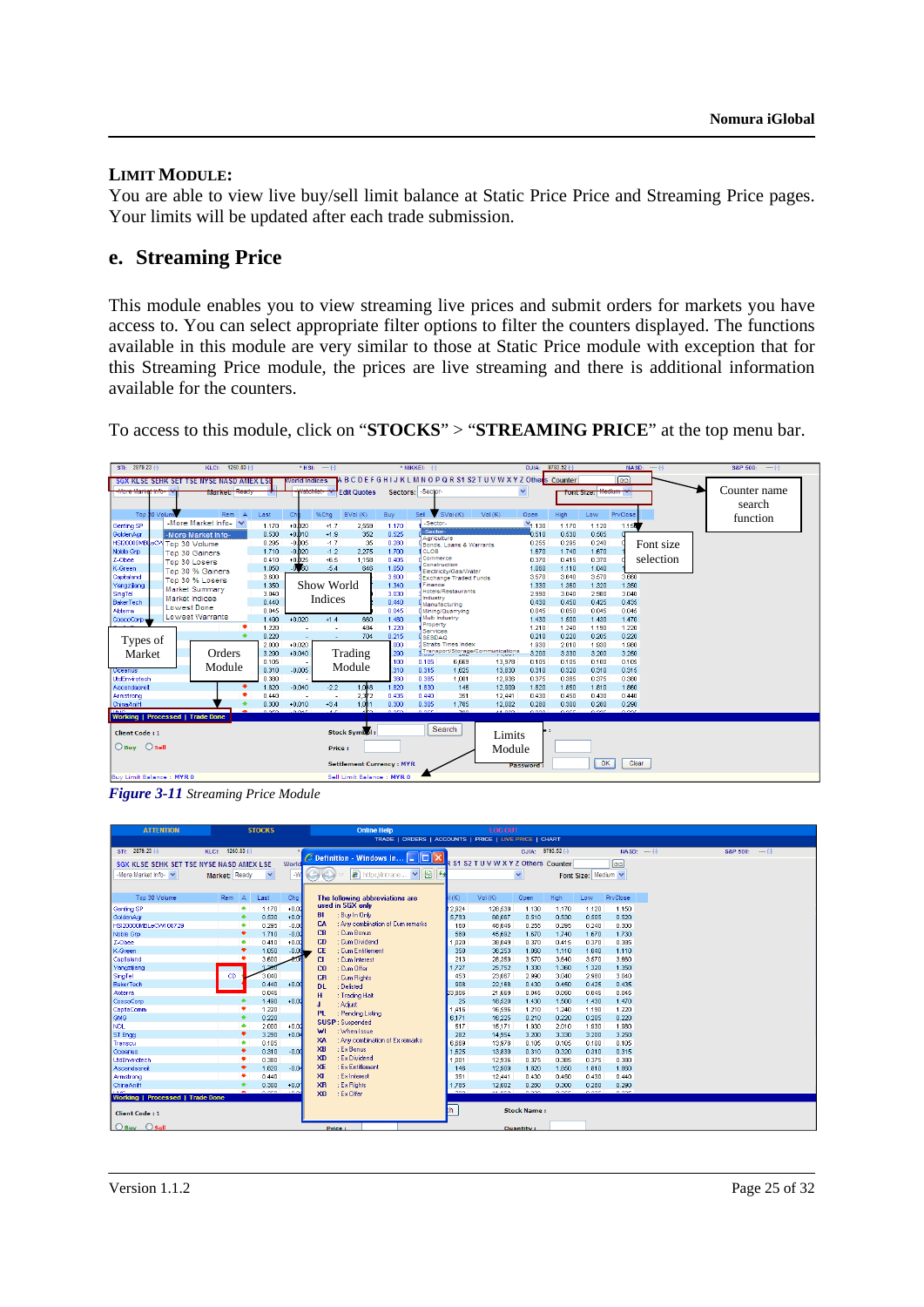#### *Figure 3-11 Streaming Price Module*

A list of SGX abbreviations will pop-up upon clicking on the "Rem" column of SGX counters at both **Static Price**  and **Streaming Price** module.

*Tip: - Mouse over some of the column headings to view their definition. - Right-click on a counter's to view additional information.*

#### **RIGHT-CLICK FUNCTIONS:**

These functions enable you to view additional information of a selected counter.

For SGX counters, additional information available is: Time & Sales, Trade Summary, Stock Summary, Intraday Chart, Trade Distribution Chart, Volume Distribution Chart and Advanced Chart. (Note: Currently additional information is only available for Live Price Subscriber)

| <b>TRADE</b><br><b>ORDERS</b><br><b>ACCOUNTS</b><br><b>STATIC PRICE</b><br><b>STREAMING PRICE</b><br><b>CHART</b><br><b>RESEARCH</b><br>Exchanges: SGX HKEx NYSE NASD AMEX IDX<br>Go<br><b>Counter</b><br>P.<br>Q R S1 S2 T U V W X Y Z Others<br><b>DEFGHIJKLM</b><br>$\mathbf{0}$<br><b>N</b><br>(Prices displayed are delayed at least 20 mins)<br>Market: Ready<br>$\overline{\phantom{a}}$<br>-Watchlist- Fight Quotes<br>Sectors: -Sector-<br>▼<br>Font Size: Medium v<br>%Chg<br>BVol(K)<br>Sell<br>SVol (K)<br>Rem<br>Cha<br><b>Buy</b><br>Vol(K)<br>Open<br>High<br>PrvClose<br>Top 30 Volume<br>$\overline{A}$<br>Last<br>Low<br>٠<br>0.032<br>$+0.014$<br>0.033<br>$+77.8$<br>147<br>0.032<br>1,834<br>58,684<br>0.022<br>0.039<br>0.022<br>0.018<br>XD.<br>0.012<br>87,106<br>0.011<br>14,281<br>56,029<br>0.012<br>0.012<br>0.012<br>0.012<br>0.012<br>$\sim$<br>$\sim$<br>1.111<br>.<br>0.073<br>$+1.4$<br>212<br>0.074<br>0.075<br>2,927<br>43,072<br>0.077<br>0.077<br>0.073<br>Time & Sales<br>3,092<br>0.059<br>0.060<br>42,967<br>0.061<br>0.063<br>0.059<br>0.060<br>1,209<br>$\sim$<br>$+7.7$<br>8,592<br>0.015<br>0.013<br>0.013<br>0.014<br>8,612<br>41,382<br>0.014<br>0.013<br><b>Trade Summary</b><br>$+2.8$<br>780<br>0.145<br>37,820<br>0.150<br>0.144<br>0.142<br>0.146<br>81<br>0.147<br>$-5.7$<br>1,105<br>0.053<br>HSI20800MBeC/V120530@<br>0.050<br>0.051<br>2,045<br>35,512<br>0.058<br>0.059<br>0.050<br><b>Stock Summary</b><br>47<br>0.051<br>0.052<br>0.056<br>0.056<br>0.048<br>0.052<br>$-1.9$<br>971<br>20,413<br>$+2.6$<br>1,227<br>0.042<br>0.038<br>0.039<br>351<br>18,140<br>0.039<br>0.039<br>0.038<br><b>Intraday Chart</b><br>3,498<br>0.025<br>0.026<br>12,696<br>0.026<br>0.026<br>0.025<br>0.025<br>16,836<br>$\sim$<br>$-2.9$<br>0.133<br>0.133<br>HSI20200MBeCVV120628@<br>800<br>0.134<br>800<br>16,561<br>0.142<br>0.142<br>0.138<br><b>Trade Distribution Chart</b><br>$-3.4$<br>15,122<br>0.028<br>0.029<br>0.030<br>0.028<br>0.029<br>0.029<br>7,259<br>16,317<br>564<br>$+12.5$<br>0.009<br>0.009<br>0.009<br>0.008<br>0.010<br>24,188<br>13,766<br>0.009<br><b>Volume Distribution Chart</b><br>14,398<br>0.022<br>0.023<br>0.022<br>$+4.5$<br>0.023<br>8,802<br>13,526<br>0.023<br>0.024<br>$+2.6$<br>1,476<br>0.039<br>0.044<br>0.038<br>0.040<br>755<br>12,764<br>0.038<br>0.038<br><b>Advanced Chart</b><br>$+1.3$<br>1,265<br>1,190<br>1.195<br>2,352<br>12,298<br>1.180<br>1.200<br>1.180<br>1.180<br>$+2.6$<br>171<br>0.198<br>0.199<br>$\overline{4}$<br>10,966<br>0.205<br>0.196<br>0.194<br>0.199<br>Research<br>4,940<br>0.700<br>9,900<br>0.705<br>0.710<br>0.700<br>0.710<br>$-1.4$<br>0.705<br>5,385<br>48<br>0.137<br>9,637<br>0.137<br>0.141<br>0.136<br>0.135<br>$+2.2$<br>0.138<br>182<br><b>Fundamental Data</b><br>0.112<br>$+1.8$<br>581<br>0.113<br>0.114<br>132<br>9,533<br>0.114<br>0.117<br>0.113<br>485<br>$-1.9$<br>0.105<br>0.106<br>284<br>9,186<br>0.110<br>0.110<br>0.103<br>0.108<br>Show All<br>$+0.4$<br>417<br>1.130<br>1,312<br>8,926<br>1.125<br>1.140<br>1.120<br>1.125<br>1.135<br>0.033<br>$+0.001$<br>$+3.1$<br>4,962<br>0.032<br>0.033<br>2,274<br>0.033<br>0.033<br>0.032<br>8,540<br>0.033<br>٠<br>0.410<br>$+0.010$<br>0.410<br>0.420<br>$+2.5$<br>213<br>0.415<br>8,201<br>0.410<br>0.400<br>0.400<br>1,648<br>$\bullet$<br>0.385<br>$+1.3$<br>3,126<br>8,092<br>0.385<br>$+0.005$<br>0.380<br>0.390<br>973<br>0.395<br>0.385<br>0.380<br><b>Trade Done</b><br>Processed<br><b>Search</b><br><b>Stock Name:</b> | <b>ATTENTION</b>              | <b>STOCKS</b> | <b>ONLINE HELP</b> | <b>LOG OUT</b>       |  |  |  |  |
|---------------------------------------------------------------------------------------------------------------------------------------------------------------------------------------------------------------------------------------------------------------------------------------------------------------------------------------------------------------------------------------------------------------------------------------------------------------------------------------------------------------------------------------------------------------------------------------------------------------------------------------------------------------------------------------------------------------------------------------------------------------------------------------------------------------------------------------------------------------------------------------------------------------------------------------------------------------------------------------------------------------------------------------------------------------------------------------------------------------------------------------------------------------------------------------------------------------------------------------------------------------------------------------------------------------------------------------------------------------------------------------------------------------------------------------------------------------------------------------------------------------------------------------------------------------------------------------------------------------------------------------------------------------------------------------------------------------------------------------------------------------------------------------------------------------------------------------------------------------------------------------------------------------------------------------------------------------------------------------------------------------------------------------------------------------------------------------------------------------------------------------------------------------------------------------------------------------------------------------------------------------------------------------------------------------------------------------------------------------------------------------------------------------------------------------------------------------------------------------------------------------------------------------------------------------------------------------------------------------------------------------------------------------------------------------------------------------------------------------------------------------------------------------------------------------------------------------------------------------------------------------------------------------------------------------------------------------------------------------------------------------------------------------------------------------------------------------------------------------------------------------------------------------------------------------------------------------------------------------------------------------------------------------------------------------------------------------------------------------------------------------------------------------------------------------------------------------------------------------------------------------------------|-------------------------------|---------------|--------------------|----------------------|--|--|--|--|
|                                                                                                                                                                                                                                                                                                                                                                                                                                                                                                                                                                                                                                                                                                                                                                                                                                                                                                                                                                                                                                                                                                                                                                                                                                                                                                                                                                                                                                                                                                                                                                                                                                                                                                                                                                                                                                                                                                                                                                                                                                                                                                                                                                                                                                                                                                                                                                                                                                                                                                                                                                                                                                                                                                                                                                                                                                                                                                                                                                                                                                                                                                                                                                                                                                                                                                                                                                                                                                                                                                                           |                               |               |                    |                      |  |  |  |  |
|                                                                                                                                                                                                                                                                                                                                                                                                                                                                                                                                                                                                                                                                                                                                                                                                                                                                                                                                                                                                                                                                                                                                                                                                                                                                                                                                                                                                                                                                                                                                                                                                                                                                                                                                                                                                                                                                                                                                                                                                                                                                                                                                                                                                                                                                                                                                                                                                                                                                                                                                                                                                                                                                                                                                                                                                                                                                                                                                                                                                                                                                                                                                                                                                                                                                                                                                                                                                                                                                                                                           |                               |               |                    |                      |  |  |  |  |
|                                                                                                                                                                                                                                                                                                                                                                                                                                                                                                                                                                                                                                                                                                                                                                                                                                                                                                                                                                                                                                                                                                                                                                                                                                                                                                                                                                                                                                                                                                                                                                                                                                                                                                                                                                                                                                                                                                                                                                                                                                                                                                                                                                                                                                                                                                                                                                                                                                                                                                                                                                                                                                                                                                                                                                                                                                                                                                                                                                                                                                                                                                                                                                                                                                                                                                                                                                                                                                                                                                                           |                               |               |                    |                      |  |  |  |  |
|                                                                                                                                                                                                                                                                                                                                                                                                                                                                                                                                                                                                                                                                                                                                                                                                                                                                                                                                                                                                                                                                                                                                                                                                                                                                                                                                                                                                                                                                                                                                                                                                                                                                                                                                                                                                                                                                                                                                                                                                                                                                                                                                                                                                                                                                                                                                                                                                                                                                                                                                                                                                                                                                                                                                                                                                                                                                                                                                                                                                                                                                                                                                                                                                                                                                                                                                                                                                                                                                                                                           | Stocks: A B C                 |               |                    |                      |  |  |  |  |
|                                                                                                                                                                                                                                                                                                                                                                                                                                                                                                                                                                                                                                                                                                                                                                                                                                                                                                                                                                                                                                                                                                                                                                                                                                                                                                                                                                                                                                                                                                                                                                                                                                                                                                                                                                                                                                                                                                                                                                                                                                                                                                                                                                                                                                                                                                                                                                                                                                                                                                                                                                                                                                                                                                                                                                                                                                                                                                                                                                                                                                                                                                                                                                                                                                                                                                                                                                                                                                                                                                                           | -More Market Info-            |               |                    |                      |  |  |  |  |
|                                                                                                                                                                                                                                                                                                                                                                                                                                                                                                                                                                                                                                                                                                                                                                                                                                                                                                                                                                                                                                                                                                                                                                                                                                                                                                                                                                                                                                                                                                                                                                                                                                                                                                                                                                                                                                                                                                                                                                                                                                                                                                                                                                                                                                                                                                                                                                                                                                                                                                                                                                                                                                                                                                                                                                                                                                                                                                                                                                                                                                                                                                                                                                                                                                                                                                                                                                                                                                                                                                                           |                               |               |                    |                      |  |  |  |  |
|                                                                                                                                                                                                                                                                                                                                                                                                                                                                                                                                                                                                                                                                                                                                                                                                                                                                                                                                                                                                                                                                                                                                                                                                                                                                                                                                                                                                                                                                                                                                                                                                                                                                                                                                                                                                                                                                                                                                                                                                                                                                                                                                                                                                                                                                                                                                                                                                                                                                                                                                                                                                                                                                                                                                                                                                                                                                                                                                                                                                                                                                                                                                                                                                                                                                                                                                                                                                                                                                                                                           |                               |               |                    |                      |  |  |  |  |
|                                                                                                                                                                                                                                                                                                                                                                                                                                                                                                                                                                                                                                                                                                                                                                                                                                                                                                                                                                                                                                                                                                                                                                                                                                                                                                                                                                                                                                                                                                                                                                                                                                                                                                                                                                                                                                                                                                                                                                                                                                                                                                                                                                                                                                                                                                                                                                                                                                                                                                                                                                                                                                                                                                                                                                                                                                                                                                                                                                                                                                                                                                                                                                                                                                                                                                                                                                                                                                                                                                                           | <b>WE Hidgs</b>               |               |                    |                      |  |  |  |  |
|                                                                                                                                                                                                                                                                                                                                                                                                                                                                                                                                                                                                                                                                                                                                                                                                                                                                                                                                                                                                                                                                                                                                                                                                                                                                                                                                                                                                                                                                                                                                                                                                                                                                                                                                                                                                                                                                                                                                                                                                                                                                                                                                                                                                                                                                                                                                                                                                                                                                                                                                                                                                                                                                                                                                                                                                                                                                                                                                                                                                                                                                                                                                                                                                                                                                                                                                                                                                                                                                                                                           | <b>MDR</b>                    |               |                    |                      |  |  |  |  |
|                                                                                                                                                                                                                                                                                                                                                                                                                                                                                                                                                                                                                                                                                                                                                                                                                                                                                                                                                                                                                                                                                                                                                                                                                                                                                                                                                                                                                                                                                                                                                                                                                                                                                                                                                                                                                                                                                                                                                                                                                                                                                                                                                                                                                                                                                                                                                                                                                                                                                                                                                                                                                                                                                                                                                                                                                                                                                                                                                                                                                                                                                                                                                                                                                                                                                                                                                                                                                                                                                                                           | JEL Corp^                     |               |                    |                      |  |  |  |  |
|                                                                                                                                                                                                                                                                                                                                                                                                                                                                                                                                                                                                                                                                                                                                                                                                                                                                                                                                                                                                                                                                                                                                                                                                                                                                                                                                                                                                                                                                                                                                                                                                                                                                                                                                                                                                                                                                                                                                                                                                                                                                                                                                                                                                                                                                                                                                                                                                                                                                                                                                                                                                                                                                                                                                                                                                                                                                                                                                                                                                                                                                                                                                                                                                                                                                                                                                                                                                                                                                                                                           | <b>UniFiber</b>               |               |                    |                      |  |  |  |  |
|                                                                                                                                                                                                                                                                                                                                                                                                                                                                                                                                                                                                                                                                                                                                                                                                                                                                                                                                                                                                                                                                                                                                                                                                                                                                                                                                                                                                                                                                                                                                                                                                                                                                                                                                                                                                                                                                                                                                                                                                                                                                                                                                                                                                                                                                                                                                                                                                                                                                                                                                                                                                                                                                                                                                                                                                                                                                                                                                                                                                                                                                                                                                                                                                                                                                                                                                                                                                                                                                                                                           | NexGenSCom^                   |               |                    |                      |  |  |  |  |
|                                                                                                                                                                                                                                                                                                                                                                                                                                                                                                                                                                                                                                                                                                                                                                                                                                                                                                                                                                                                                                                                                                                                                                                                                                                                                                                                                                                                                                                                                                                                                                                                                                                                                                                                                                                                                                                                                                                                                                                                                                                                                                                                                                                                                                                                                                                                                                                                                                                                                                                                                                                                                                                                                                                                                                                                                                                                                                                                                                                                                                                                                                                                                                                                                                                                                                                                                                                                                                                                                                                           | TT Int                        |               |                    |                      |  |  |  |  |
|                                                                                                                                                                                                                                                                                                                                                                                                                                                                                                                                                                                                                                                                                                                                                                                                                                                                                                                                                                                                                                                                                                                                                                                                                                                                                                                                                                                                                                                                                                                                                                                                                                                                                                                                                                                                                                                                                                                                                                                                                                                                                                                                                                                                                                                                                                                                                                                                                                                                                                                                                                                                                                                                                                                                                                                                                                                                                                                                                                                                                                                                                                                                                                                                                                                                                                                                                                                                                                                                                                                           |                               |               |                    |                      |  |  |  |  |
|                                                                                                                                                                                                                                                                                                                                                                                                                                                                                                                                                                                                                                                                                                                                                                                                                                                                                                                                                                                                                                                                                                                                                                                                                                                                                                                                                                                                                                                                                                                                                                                                                                                                                                                                                                                                                                                                                                                                                                                                                                                                                                                                                                                                                                                                                                                                                                                                                                                                                                                                                                                                                                                                                                                                                                                                                                                                                                                                                                                                                                                                                                                                                                                                                                                                                                                                                                                                                                                                                                                           | <b>JEP</b>                    |               |                    |                      |  |  |  |  |
|                                                                                                                                                                                                                                                                                                                                                                                                                                                                                                                                                                                                                                                                                                                                                                                                                                                                                                                                                                                                                                                                                                                                                                                                                                                                                                                                                                                                                                                                                                                                                                                                                                                                                                                                                                                                                                                                                                                                                                                                                                                                                                                                                                                                                                                                                                                                                                                                                                                                                                                                                                                                                                                                                                                                                                                                                                                                                                                                                                                                                                                                                                                                                                                                                                                                                                                                                                                                                                                                                                                           | Ntegrator<br>HLH              |               |                    |                      |  |  |  |  |
|                                                                                                                                                                                                                                                                                                                                                                                                                                                                                                                                                                                                                                                                                                                                                                                                                                                                                                                                                                                                                                                                                                                                                                                                                                                                                                                                                                                                                                                                                                                                                                                                                                                                                                                                                                                                                                                                                                                                                                                                                                                                                                                                                                                                                                                                                                                                                                                                                                                                                                                                                                                                                                                                                                                                                                                                                                                                                                                                                                                                                                                                                                                                                                                                                                                                                                                                                                                                                                                                                                                           |                               |               |                    |                      |  |  |  |  |
|                                                                                                                                                                                                                                                                                                                                                                                                                                                                                                                                                                                                                                                                                                                                                                                                                                                                                                                                                                                                                                                                                                                                                                                                                                                                                                                                                                                                                                                                                                                                                                                                                                                                                                                                                                                                                                                                                                                                                                                                                                                                                                                                                                                                                                                                                                                                                                                                                                                                                                                                                                                                                                                                                                                                                                                                                                                                                                                                                                                                                                                                                                                                                                                                                                                                                                                                                                                                                                                                                                                           | AdvSCT                        |               |                    |                      |  |  |  |  |
|                                                                                                                                                                                                                                                                                                                                                                                                                                                                                                                                                                                                                                                                                                                                                                                                                                                                                                                                                                                                                                                                                                                                                                                                                                                                                                                                                                                                                                                                                                                                                                                                                                                                                                                                                                                                                                                                                                                                                                                                                                                                                                                                                                                                                                                                                                                                                                                                                                                                                                                                                                                                                                                                                                                                                                                                                                                                                                                                                                                                                                                                                                                                                                                                                                                                                                                                                                                                                                                                                                                           | <b>LH</b> Group               |               |                    |                      |  |  |  |  |
|                                                                                                                                                                                                                                                                                                                                                                                                                                                                                                                                                                                                                                                                                                                                                                                                                                                                                                                                                                                                                                                                                                                                                                                                                                                                                                                                                                                                                                                                                                                                                                                                                                                                                                                                                                                                                                                                                                                                                                                                                                                                                                                                                                                                                                                                                                                                                                                                                                                                                                                                                                                                                                                                                                                                                                                                                                                                                                                                                                                                                                                                                                                                                                                                                                                                                                                                                                                                                                                                                                                           | <b>Ipco</b>                   |               |                    |                      |  |  |  |  |
|                                                                                                                                                                                                                                                                                                                                                                                                                                                                                                                                                                                                                                                                                                                                                                                                                                                                                                                                                                                                                                                                                                                                                                                                                                                                                                                                                                                                                                                                                                                                                                                                                                                                                                                                                                                                                                                                                                                                                                                                                                                                                                                                                                                                                                                                                                                                                                                                                                                                                                                                                                                                                                                                                                                                                                                                                                                                                                                                                                                                                                                                                                                                                                                                                                                                                                                                                                                                                                                                                                                           | ChinaACorp                    |               |                    |                      |  |  |  |  |
|                                                                                                                                                                                                                                                                                                                                                                                                                                                                                                                                                                                                                                                                                                                                                                                                                                                                                                                                                                                                                                                                                                                                                                                                                                                                                                                                                                                                                                                                                                                                                                                                                                                                                                                                                                                                                                                                                                                                                                                                                                                                                                                                                                                                                                                                                                                                                                                                                                                                                                                                                                                                                                                                                                                                                                                                                                                                                                                                                                                                                                                                                                                                                                                                                                                                                                                                                                                                                                                                                                                           | Noble Grp                     |               |                    |                      |  |  |  |  |
|                                                                                                                                                                                                                                                                                                                                                                                                                                                                                                                                                                                                                                                                                                                                                                                                                                                                                                                                                                                                                                                                                                                                                                                                                                                                                                                                                                                                                                                                                                                                                                                                                                                                                                                                                                                                                                                                                                                                                                                                                                                                                                                                                                                                                                                                                                                                                                                                                                                                                                                                                                                                                                                                                                                                                                                                                                                                                                                                                                                                                                                                                                                                                                                                                                                                                                                                                                                                                                                                                                                           | Starland                      |               |                    |                      |  |  |  |  |
|                                                                                                                                                                                                                                                                                                                                                                                                                                                                                                                                                                                                                                                                                                                                                                                                                                                                                                                                                                                                                                                                                                                                                                                                                                                                                                                                                                                                                                                                                                                                                                                                                                                                                                                                                                                                                                                                                                                                                                                                                                                                                                                                                                                                                                                                                                                                                                                                                                                                                                                                                                                                                                                                                                                                                                                                                                                                                                                                                                                                                                                                                                                                                                                                                                                                                                                                                                                                                                                                                                                           | GoldenAgr                     |               |                    |                      |  |  |  |  |
|                                                                                                                                                                                                                                                                                                                                                                                                                                                                                                                                                                                                                                                                                                                                                                                                                                                                                                                                                                                                                                                                                                                                                                                                                                                                                                                                                                                                                                                                                                                                                                                                                                                                                                                                                                                                                                                                                                                                                                                                                                                                                                                                                                                                                                                                                                                                                                                                                                                                                                                                                                                                                                                                                                                                                                                                                                                                                                                                                                                                                                                                                                                                                                                                                                                                                                                                                                                                                                                                                                                           | Rowsley                       |               |                    |                      |  |  |  |  |
|                                                                                                                                                                                                                                                                                                                                                                                                                                                                                                                                                                                                                                                                                                                                                                                                                                                                                                                                                                                                                                                                                                                                                                                                                                                                                                                                                                                                                                                                                                                                                                                                                                                                                                                                                                                                                                                                                                                                                                                                                                                                                                                                                                                                                                                                                                                                                                                                                                                                                                                                                                                                                                                                                                                                                                                                                                                                                                                                                                                                                                                                                                                                                                                                                                                                                                                                                                                                                                                                                                                           | Informatics                   |               |                    |                      |  |  |  |  |
|                                                                                                                                                                                                                                                                                                                                                                                                                                                                                                                                                                                                                                                                                                                                                                                                                                                                                                                                                                                                                                                                                                                                                                                                                                                                                                                                                                                                                                                                                                                                                                                                                                                                                                                                                                                                                                                                                                                                                                                                                                                                                                                                                                                                                                                                                                                                                                                                                                                                                                                                                                                                                                                                                                                                                                                                                                                                                                                                                                                                                                                                                                                                                                                                                                                                                                                                                                                                                                                                                                                           | AddvalTech                    |               |                    |                      |  |  |  |  |
|                                                                                                                                                                                                                                                                                                                                                                                                                                                                                                                                                                                                                                                                                                                                                                                                                                                                                                                                                                                                                                                                                                                                                                                                                                                                                                                                                                                                                                                                                                                                                                                                                                                                                                                                                                                                                                                                                                                                                                                                                                                                                                                                                                                                                                                                                                                                                                                                                                                                                                                                                                                                                                                                                                                                                                                                                                                                                                                                                                                                                                                                                                                                                                                                                                                                                                                                                                                                                                                                                                                           | Yangzijiang                   |               |                    |                      |  |  |  |  |
|                                                                                                                                                                                                                                                                                                                                                                                                                                                                                                                                                                                                                                                                                                                                                                                                                                                                                                                                                                                                                                                                                                                                                                                                                                                                                                                                                                                                                                                                                                                                                                                                                                                                                                                                                                                                                                                                                                                                                                                                                                                                                                                                                                                                                                                                                                                                                                                                                                                                                                                                                                                                                                                                                                                                                                                                                                                                                                                                                                                                                                                                                                                                                                                                                                                                                                                                                                                                                                                                                                                           | Thakral                       |               |                    |                      |  |  |  |  |
|                                                                                                                                                                                                                                                                                                                                                                                                                                                                                                                                                                                                                                                                                                                                                                                                                                                                                                                                                                                                                                                                                                                                                                                                                                                                                                                                                                                                                                                                                                                                                                                                                                                                                                                                                                                                                                                                                                                                                                                                                                                                                                                                                                                                                                                                                                                                                                                                                                                                                                                                                                                                                                                                                                                                                                                                                                                                                                                                                                                                                                                                                                                                                                                                                                                                                                                                                                                                                                                                                                                           | <b>UPP</b>                    |               |                    |                      |  |  |  |  |
|                                                                                                                                                                                                                                                                                                                                                                                                                                                                                                                                                                                                                                                                                                                                                                                                                                                                                                                                                                                                                                                                                                                                                                                                                                                                                                                                                                                                                                                                                                                                                                                                                                                                                                                                                                                                                                                                                                                                                                                                                                                                                                                                                                                                                                                                                                                                                                                                                                                                                                                                                                                                                                                                                                                                                                                                                                                                                                                                                                                                                                                                                                                                                                                                                                                                                                                                                                                                                                                                                                                           | <b>PSL Hidg</b>               |               |                    |                      |  |  |  |  |
|                                                                                                                                                                                                                                                                                                                                                                                                                                                                                                                                                                                                                                                                                                                                                                                                                                                                                                                                                                                                                                                                                                                                                                                                                                                                                                                                                                                                                                                                                                                                                                                                                                                                                                                                                                                                                                                                                                                                                                                                                                                                                                                                                                                                                                                                                                                                                                                                                                                                                                                                                                                                                                                                                                                                                                                                                                                                                                                                                                                                                                                                                                                                                                                                                                                                                                                                                                                                                                                                                                                           | <b>Working</b>                |               |                    |                      |  |  |  |  |
|                                                                                                                                                                                                                                                                                                                                                                                                                                                                                                                                                                                                                                                                                                                                                                                                                                                                                                                                                                                                                                                                                                                                                                                                                                                                                                                                                                                                                                                                                                                                                                                                                                                                                                                                                                                                                                                                                                                                                                                                                                                                                                                                                                                                                                                                                                                                                                                                                                                                                                                                                                                                                                                                                                                                                                                                                                                                                                                                                                                                                                                                                                                                                                                                                                                                                                                                                                                                                                                                                                                           | Client Code: DM101            |               |                    | <b>Stock Symbol:</b> |  |  |  |  |
| Price:<br><b>Quantity:</b>                                                                                                                                                                                                                                                                                                                                                                                                                                                                                                                                                                                                                                                                                                                                                                                                                                                                                                                                                                                                                                                                                                                                                                                                                                                                                                                                                                                                                                                                                                                                                                                                                                                                                                                                                                                                                                                                                                                                                                                                                                                                                                                                                                                                                                                                                                                                                                                                                                                                                                                                                                                                                                                                                                                                                                                                                                                                                                                                                                                                                                                                                                                                                                                                                                                                                                                                                                                                                                                                                                | $\circ$ Buy $\circ$ Sell      |               |                    |                      |  |  |  |  |
| OK<br>Clear<br><b>Settlement Currency:</b><br>Password:                                                                                                                                                                                                                                                                                                                                                                                                                                                                                                                                                                                                                                                                                                                                                                                                                                                                                                                                                                                                                                                                                                                                                                                                                                                                                                                                                                                                                                                                                                                                                                                                                                                                                                                                                                                                                                                                                                                                                                                                                                                                                                                                                                                                                                                                                                                                                                                                                                                                                                                                                                                                                                                                                                                                                                                                                                                                                                                                                                                                                                                                                                                                                                                                                                                                                                                                                                                                                                                                   |                               |               |                    |                      |  |  |  |  |
| Sell Limit Balance : THB 50,000<br>Limits shown are estimates rounded down to the nearest thousand                                                                                                                                                                                                                                                                                                                                                                                                                                                                                                                                                                                                                                                                                                                                                                                                                                                                                                                                                                                                                                                                                                                                                                                                                                                                                                                                                                                                                                                                                                                                                                                                                                                                                                                                                                                                                                                                                                                                                                                                                                                                                                                                                                                                                                                                                                                                                                                                                                                                                                                                                                                                                                                                                                                                                                                                                                                                                                                                                                                                                                                                                                                                                                                                                                                                                                                                                                                                                        | Buy Limit Balance: THB 49,000 |               |                    |                      |  |  |  |  |

*Figure 3-11 Right Click Functions* 

| China Hongx                  |                                   | Updated 15:22:06 on 03 NOV 2008 |                   |
|------------------------------|-----------------------------------|---------------------------------|-------------------|
| <b>Day High</b>              | 0.205                             | Day Low                         | 0.185             |
| Net Change +0.015            |                                   | <b>Last Done</b>                | 0.195             |
| <b>Total Value 7,747,905</b> |                                   | <b>Total Volume 39,261</b>      |                   |
| Time                         | Price                             | <b>Trade size</b>               | <b>Type</b>       |
| 15:21:34                     | 0.195                             |                                 | 11.000 Sell Down  |
| 15:19:21                     | 0.195                             | 697.000                         | Buy Up            |
| 15:19:20                     | 0.195                             | 50.000                          | Buy Up            |
| 15:19:05                     | 0.195                             | 50.000                          | Buy Up            |
| 15:17:32                     | 0.195                             | 50,000                          | Buy Up            |
| 15:17:14                     | 0.195                             | 30,000                          | Buy Up            |
| 15:16:37                     | 0.195                             | 1,000                           | Buy Uo            |
| 15:16:18                     | 0.195                             | 40.000                          | Buy Up            |
| 15:16:00                     | 0.195                             | 100.000                         | Buy Up            |
| 15:15:46                     | 0.195                             | 30.000                          | Buy Up            |
| 15:15:41                     | 0.195                             | 50,000                          | Buy Up            |
| 15:15:41                     | 0.195                             |                                 | 50.000 Buy Up     |
| 15:15:40                     | 0.195                             |                                 | 10,000 Buy Up     |
| 15:15:33                     | 0.195                             | 30,000                          | Buy Up            |
| 15:15:28                     | 0.195                             |                                 | 23.000 Sell Down  |
| 15:15:28                     | 0.195                             | 50.000                          | Sell Down         |
| 15:15:26                     | 0.195                             |                                 | 10,000 Sell Down  |
| 15:15:19<br>Page: [1]        | 0.195<br>3<br>$\overline{2}$<br>4 | ΑII                             | 125,000 Sall Down |

| <b>Noble Grp</b><br><b>Weighted AVG Price</b><br><b>Spread / Price Ratio</b> |              | <b>Updated</b><br>1.1227<br>0.0093 | <b>13 NOV 2008</b><br><b>Last Done Price</b><br><b>AVG Trade Size</b> | 15:23:03<br>1.080<br>21,952 |  |
|------------------------------------------------------------------------------|--------------|------------------------------------|-----------------------------------------------------------------------|-----------------------------|--|
| <b>Price</b>                                                                 | <b>Trade</b> | <b>Volume</b>                      | <b>Bid</b>                                                            | <b>Ask</b>                  |  |
| 1.040                                                                        | 1            | 180,000                            | n                                                                     |                             |  |
| 1.060                                                                        | 11           | 65,000                             | 61,000                                                                | 4,000                       |  |
| 1.069                                                                        | 1            | 48,000                             | n                                                                     | n                           |  |
| 1.070                                                                        | 20           | 252,000                            | 170,000                                                               | 82,000                      |  |
| 1.077                                                                        | 1            | 67,000                             | n                                                                     | n                           |  |
| 1.079                                                                        | 1            | 100,000                            | n                                                                     | n                           |  |
| 1.080                                                                        | 121          | 1,975,000                          | 1,587,000                                                             | 388,000                     |  |
| 1.089                                                                        |              | 75,000                             | n                                                                     |                             |  |
| 1,090                                                                        | 109          | 2,712,000                          | 1,129,000                                                             | 1,557,000                   |  |
| 1.096                                                                        |              | 22,000                             | n                                                                     |                             |  |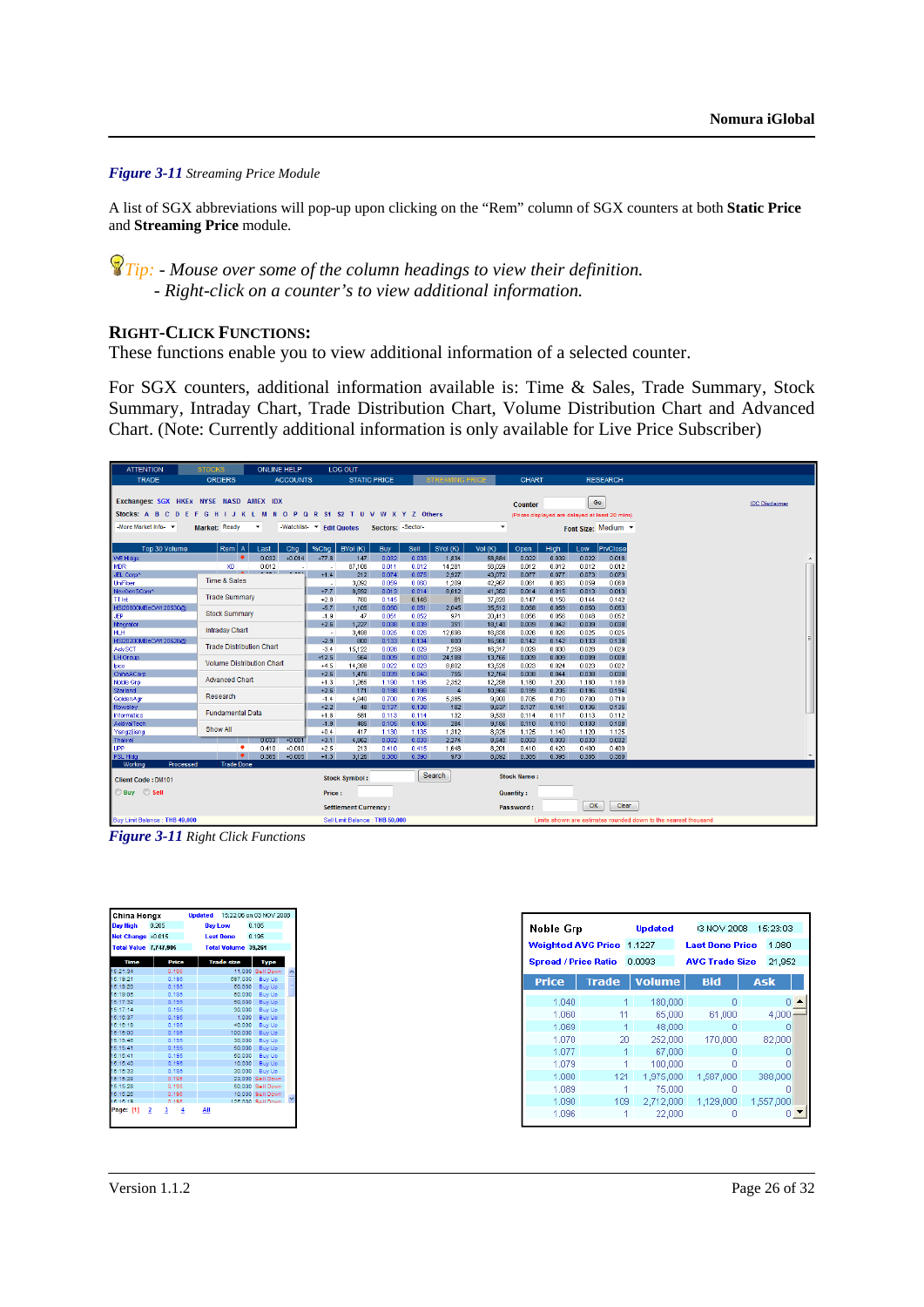#### **i) Example of** *Time & Sales* **ii) Example of** *Trade Summary*









**iii) Example of** *Intraday Chart* **iv) Example of** *Stock Summary*

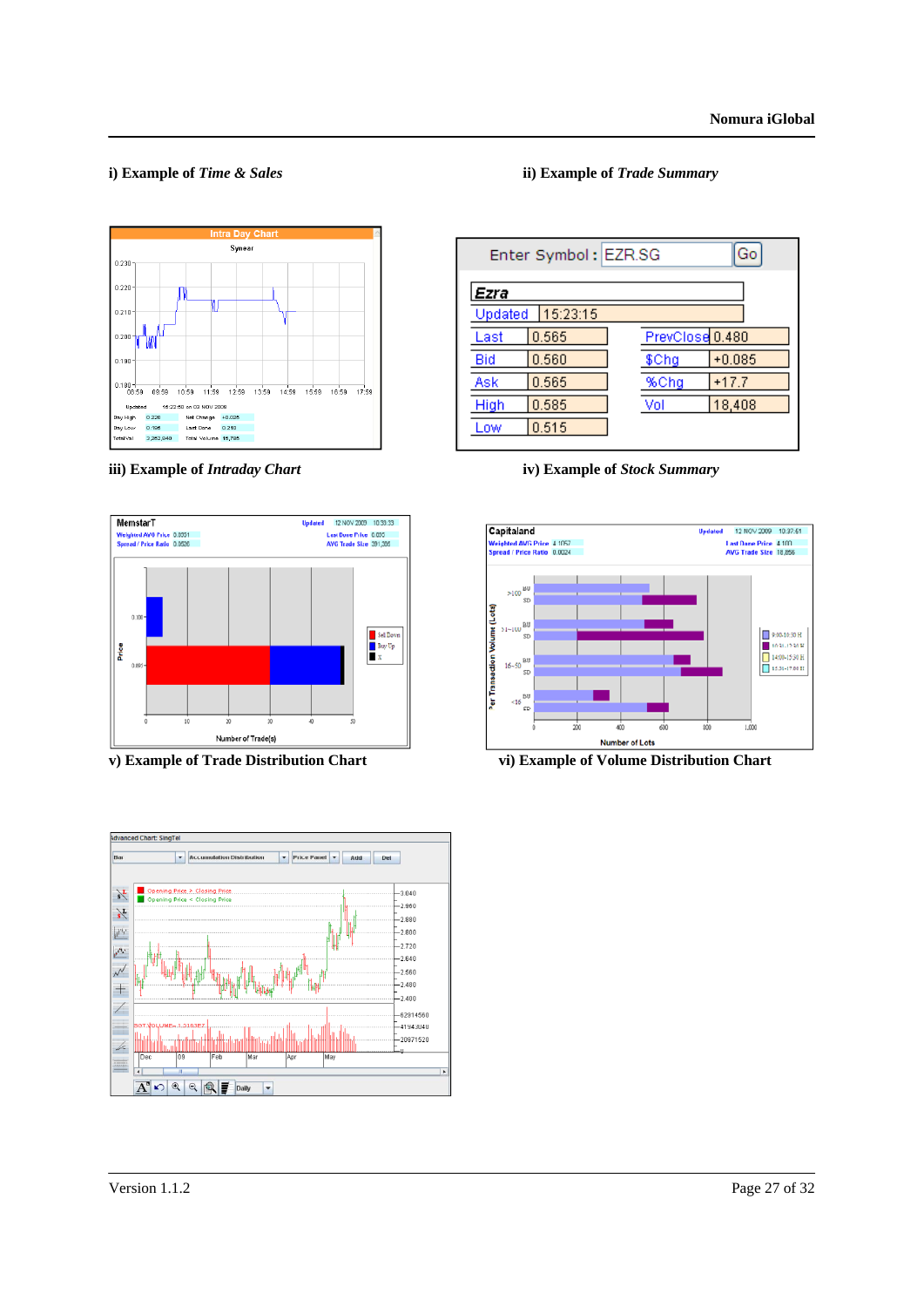#### **vii**) Example of Advance Chart **viii** Example of Show All

| Company Name: GoldenAgr                                                                                                                                                                                                                                                                                                                                                                                                                                                                                                                                                                                                                                                   | Stock Symbol: GARSA.SG<br><b>Burg</b><br><b>Sell</b>                                                                                                                                                                                                                                                                            |
|---------------------------------------------------------------------------------------------------------------------------------------------------------------------------------------------------------------------------------------------------------------------------------------------------------------------------------------------------------------------------------------------------------------------------------------------------------------------------------------------------------------------------------------------------------------------------------------------------------------------------------------------------------------------------|---------------------------------------------------------------------------------------------------------------------------------------------------------------------------------------------------------------------------------------------------------------------------------------------------------------------------------|
| <b>Time &amp; Sales</b>                                                                                                                                                                                                                                                                                                                                                                                                                                                                                                                                                                                                                                                   | <b>Trade Summary</b>                                                                                                                                                                                                                                                                                                            |
| updated 10:53:37 on 12 NOV 2009<br>GoldenAdr<br>Day High<br>0.460<br>0.455<br><b>Bay Low</b><br>0.460<br><b>Hot Change</b><br><b>Last Done</b><br>Total Value 6,585,515<br>Total Volume 14,420<br>trade sure<br><b>Samuel</b><br><b>INVER</b><br><b>Type</b><br>2.462<br>10.52.37<br>1.000 Buy Vit.<br>0.488<br>0.63.28<br>3.000 Sall Down<br>2452<br>10.83.10<br>1,500<br><b>Bus Up</b><br>2.455<br>10.83.91<br>1,555<br><b>Buy Ut</b><br>10.82.14<br>$B$ $AB$<br>1.000<br><b>Buy De</b><br>10:01:07<br>3.450<br>1,500<br><b>Buy Co</b><br>10.50.45<br>$2 - 465$<br>1,355<br><b>Buy Vir</b><br>in en.en.<br><b>COMPA</b><br>$1 - 2 + 3 = 3$<br>2<br>Page: (1)<br>х<br>AI | 12 NOV 2009 10 53:37<br><b>Updated</b><br>0.460<br><b>Weighted AVG Price</b><br><b>Last Done Price</b><br><b>AVG Trade Size</b><br><b>Spread / Price Ratio</b><br>m<br>Price Trade<br>Barr<br>9.531.000<br>0.455<br>100<br>9.632,000<br>0.480<br>ist<br>4.009.000<br>0.4029,000<br>TOTAL-<br>254 14.420.000 9.432.000 4.629.000 |
| Stock at a Glance<br>GoldenAgr<br><b>Updated 10:53:37</b><br>PrevClose 0.460<br>0.460<br>Last<br>0.455<br>\$Cha<br>Rid<br>0.460<br>%Chg<br>Ask<br>0.460<br>High<br>0.455<br>Low                                                                                                                                                                                                                                                                                                                                                                                                                                                                                           | <b>Intraday Chart</b><br>0.470 %<br>$0.464 -$<br>0.459<br>0.402<br>0.446                                                                                                                                                                                                                                                        |
| <b>News</b><br><b>Date/Time Source</b><br><b>News Title</b><br>There is no news.                                                                                                                                                                                                                                                                                                                                                                                                                                                                                                                                                                                          | A ABS -<br>08:59 09:59 10:59 11:59 12:59 13:59 14:59 15:59 15:59 17:59<br><b>Research</b><br>Company Name<br><b>Date</b><br>Mict Price Becom.<br>There is no research.                                                                                                                                                          |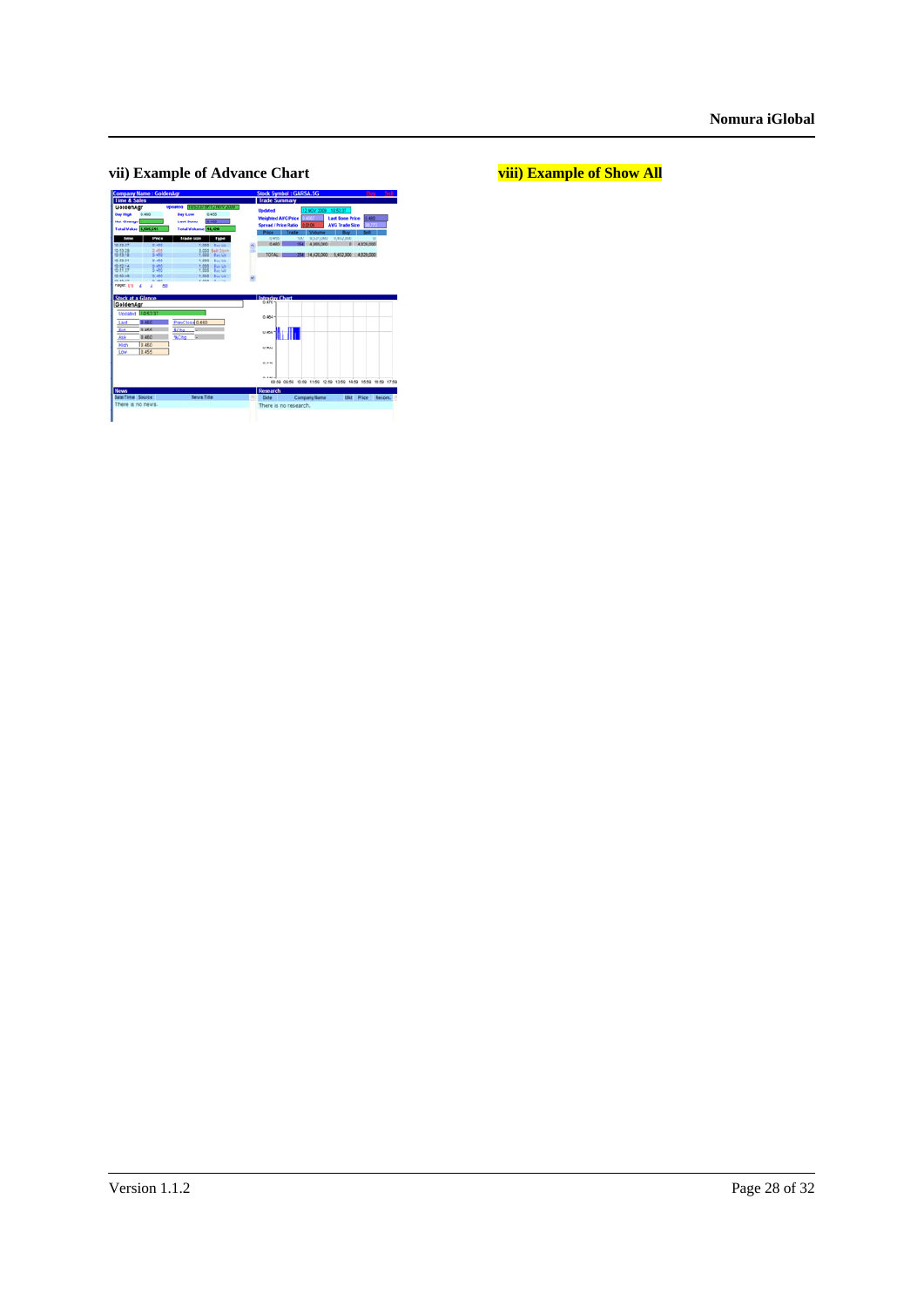#### **LIVE PRICE AGREEMENT FUNCTION:**

The Agreement function is necessary for all clients having access to Live Price market data for the Hong Kong Exchange as well as the US Exchanges (NYSE, NASDAQ, AMEX) respectively.

You can access the Agreement in respect to the different Exchanges via the Streaming Price and Static Price modules.

| <b>ONLINE HELP</b><br><b>ATTENTION</b><br><b>STOCKS</b>                               | LOG OUT                                                          |                                                                 |                       |
|---------------------------------------------------------------------------------------|------------------------------------------------------------------|-----------------------------------------------------------------|-----------------------|
| <b>TRADE</b><br><b>ORDERS</b><br><b>ACCOUNTS</b>                                      | <b>STATIC PRICE</b><br><b>STREAMING PRICE</b>                    | <b>RESEARCH</b><br><b>CHART</b><br>*NASD: 2957.76(1.42)<br>$*D$ |                       |
|                                                                                       |                                                                  |                                                                 |                       |
| Exchanges: SGX HKEx NYSE NASD AMEX IDX                                                |                                                                  | Go<br><b>Counter</b>                                            | <b>IDC Disclaimer</b> |
| Stocks: A B C D E F G H I J K L M N O P Q R S T U V W X Y Z Others                    |                                                                  | (Prices displayed are delayed at least 15 mins) Disclaimer      |                       |
| -More Market Info- $\blacktriangleright$<br>-Watchlist- Fdit Quotes Sectors: -Sector- |                                                                  | Font Size: Medium v                                             |                       |
|                                                                                       |                                                                  |                                                                 |                       |
| Rem   A   Last<br>Top 30 Volume                                                       | Chq   %Chq   BVol $(K)$<br>Sell<br>$ $ SVol (K)<br>Vol(K)<br>Buy | Low <b>PrvClose</b><br>Open<br>High                             |                       |
|                                                                                       |                                                                  |                                                                 |                       |
|                                                                                       | In order to view Live Price, please click here                   |                                                                 |                       |
|                                                                                       |                                                                  |                                                                 |                       |
|                                                                                       |                                                                  |                                                                 |                       |
|                                                                                       |                                                                  |                                                                 |                       |
|                                                                                       |                                                                  |                                                                 |                       |
|                                                                                       |                                                                  |                                                                 |                       |
|                                                                                       |                                                                  |                                                                 |                       |
|                                                                                       |                                                                  |                                                                 |                       |
|                                                                                       |                                                                  |                                                                 |                       |
|                                                                                       |                                                                  |                                                                 |                       |
|                                                                                       |                                                                  |                                                                 |                       |
|                                                                                       |                                                                  |                                                                 |                       |
|                                                                                       |                                                                  |                                                                 |                       |
|                                                                                       |                                                                  |                                                                 |                       |
|                                                                                       |                                                                  |                                                                 |                       |
|                                                                                       |                                                                  |                                                                 |                       |
|                                                                                       |                                                                  |                                                                 |                       |
|                                                                                       |                                                                  |                                                                 |                       |
| <b>Trade Done</b><br>Processed<br>Working                                             |                                                                  |                                                                 |                       |
| Client Code: DM101                                                                    | Search<br><b>Stock Symbol:</b>                                   | <b>Stock Name:</b>                                              |                       |
| <b>Buy Sell</b>                                                                       | Price:                                                           | <b>Quantity:</b>                                                |                       |
|                                                                                       |                                                                  |                                                                 |                       |
|                                                                                       | <b>Settlement Currency:</b>                                      | OK<br>Clear<br>Password:                                        |                       |
| Buy Limit Balance: THB 49,000                                                         | Sell Limit Balance : THB 50,000                                  | Limits shown are estimates rounded down to the nearest thousand |                       |

**i) Agreement function at Streaming Price Module**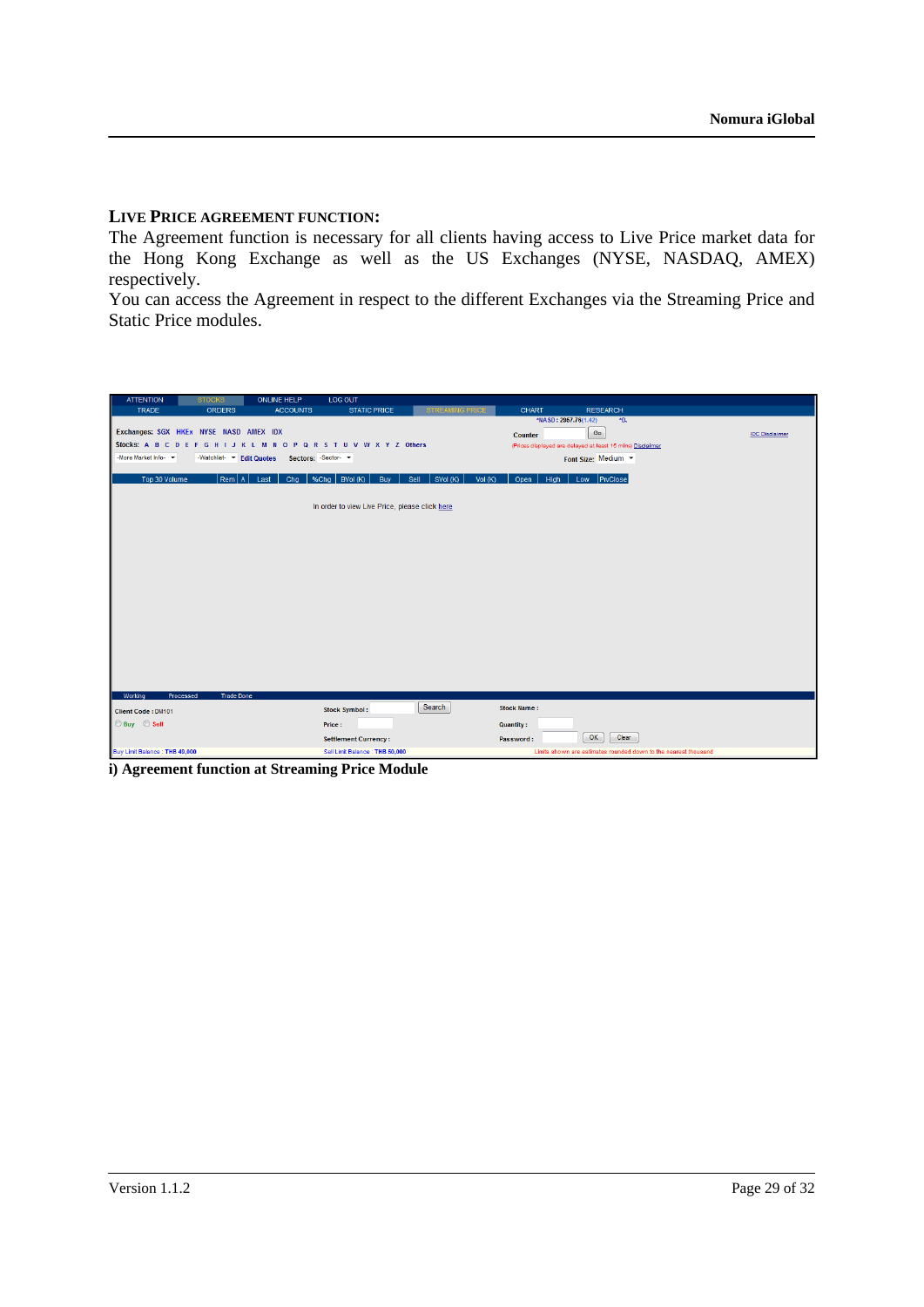| <b>ATTENTION</b>              | <b>STOCKS</b>                          | <b>ONLINE HELP</b>      | LOG OUT                                        |                             |                    |                                                                 |                       |
|-------------------------------|----------------------------------------|-------------------------|------------------------------------------------|-----------------------------|--------------------|-----------------------------------------------------------------|-----------------------|
| <b>TRADE</b>                  | <b>ORDERS</b>                          | <b>ACCOUNTS</b>         | <b>STATIC PRICE</b>                            | <b>STREAMING PRICE</b>      | <b>CHART</b>       | <b>RESEARCH</b>                                                 |                       |
|                               | Exchanges: SGX HKEx NYSE NASD AMEX IDX |                         |                                                |                             |                    |                                                                 |                       |
|                               |                                        |                         |                                                |                             | <b>Counter</b>     | Go <br>Update                                                   | <b>IDC</b> Disclaimer |
| Stocks: A B C D E F G H I J   | $\mathbf{K}$                           | L M N O<br>$\mathbf{P}$ | Q R S T U V W X Y Z Others                     |                             |                    |                                                                 |                       |
| Top 30 Volume                 | Rem   A                                | Chq<br>Last             | %Chg $BVol(K)$<br>Buy                          | SVol (K)<br>Sell<br>Vol (K) | High<br>Open       | PrvClose<br>Low                                                 |                       |
|                               |                                        |                         |                                                |                             |                    |                                                                 |                       |
|                               |                                        |                         | In order to view Live Price, please click here |                             |                    |                                                                 |                       |
|                               |                                        |                         |                                                |                             |                    |                                                                 |                       |
|                               |                                        |                         |                                                |                             |                    |                                                                 |                       |
|                               |                                        |                         |                                                |                             |                    |                                                                 |                       |
|                               |                                        |                         |                                                |                             |                    |                                                                 |                       |
|                               |                                        |                         |                                                |                             |                    |                                                                 |                       |
|                               |                                        |                         |                                                |                             |                    |                                                                 |                       |
|                               |                                        |                         |                                                |                             |                    |                                                                 |                       |
|                               |                                        |                         |                                                |                             |                    |                                                                 |                       |
|                               |                                        |                         |                                                |                             |                    |                                                                 |                       |
|                               |                                        |                         |                                                |                             |                    |                                                                 |                       |
|                               |                                        |                         |                                                |                             |                    |                                                                 |                       |
|                               |                                        |                         |                                                |                             |                    |                                                                 |                       |
|                               |                                        |                         |                                                |                             |                    |                                                                 |                       |
|                               |                                        |                         |                                                |                             |                    |                                                                 |                       |
|                               |                                        |                         |                                                |                             |                    |                                                                 |                       |
|                               |                                        |                         |                                                |                             |                    |                                                                 |                       |
|                               |                                        |                         |                                                |                             |                    |                                                                 |                       |
| Working                       | <b>Trade Done</b><br>Processed         |                         |                                                |                             |                    |                                                                 |                       |
| Client Code: DM101            |                                        |                         | <b>Stock Symbol:</b>                           | Search                      | <b>Stock Name:</b> |                                                                 |                       |
| <b>Buy Sell</b>               |                                        |                         | Price:                                         |                             | <b>Quantity:</b>   |                                                                 |                       |
|                               |                                        |                         | <b>Settlement Currency:</b>                    |                             | Password:          | Clear<br>OK                                                     |                       |
| Buy Limit Balance: THB 49,000 |                                        |                         | Sell Limit Balance : THB 50,000                |                             |                    | Limits shown are estimates rounded down to the nearest thousand |                       |

**ii) Agreement function at Static Module**

*Tip: - You would only need to agree once per Exchange(where applicable) via either the Streaming Price or Static Price Module.*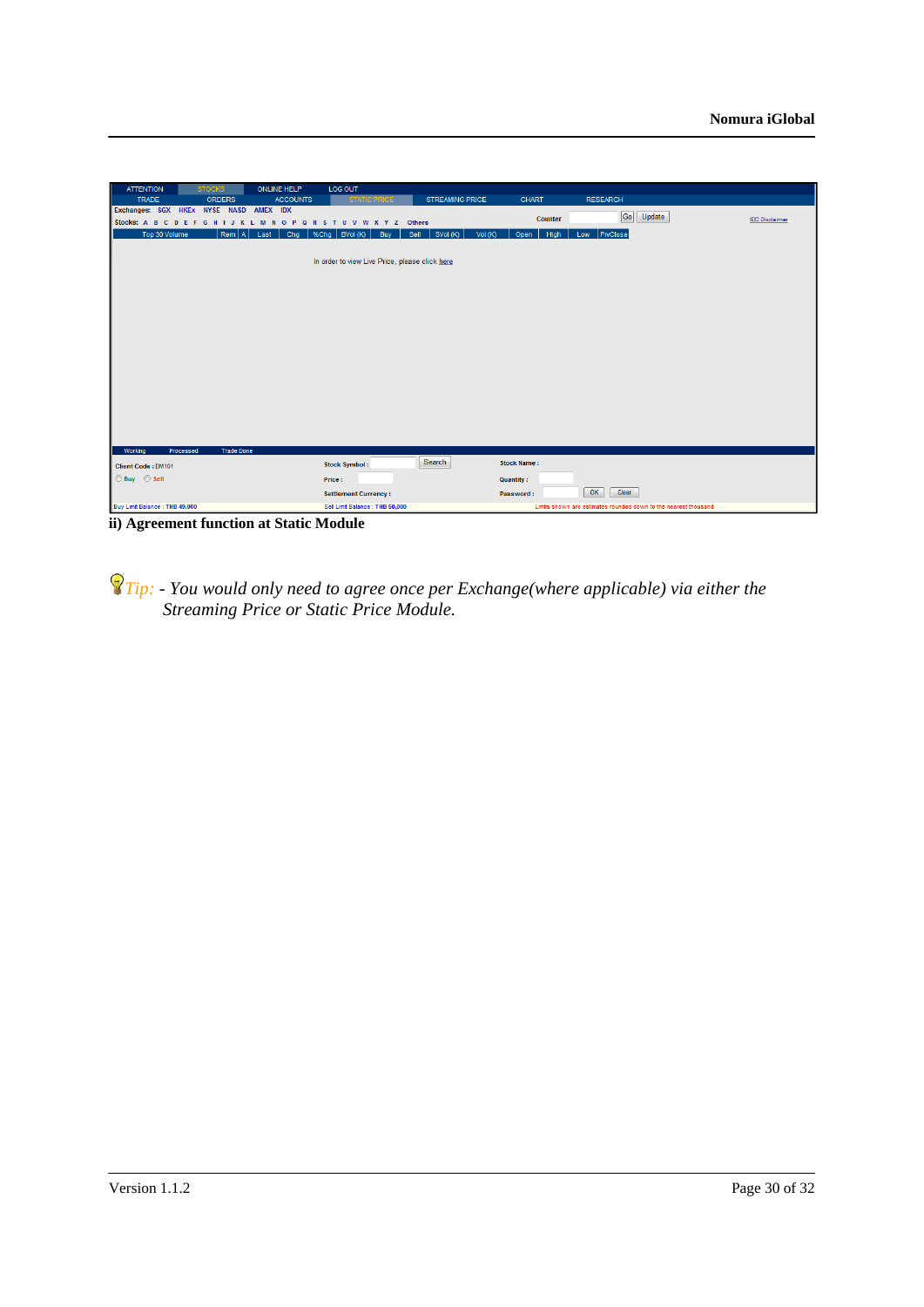### **f. Chart**

This module enables you to display "Daily" or "Weekly" or "Monthly" chart for a selected counter or indices.

To access to this module, click on "**STOCKS**" > "**CHART**" at the top menu bar.

| <b>ATTENTION</b> | <b>STOCKS</b>                                                                                                                                                        | <b>ONLINE HELP</b>   | <b>LOG OUT</b>                                      |                        |       |                 |  |  |
|------------------|----------------------------------------------------------------------------------------------------------------------------------------------------------------------|----------------------|-----------------------------------------------------|------------------------|-------|-----------------|--|--|
| <b>TRADE</b>     | <b>ORDERS</b>                                                                                                                                                        | <b>ACCOUNTS</b>      | <b>STATIC PRICE</b>                                 | <b>STREAMING PRICE</b> | CHART | <b>RESEARCH</b> |  |  |
| Chart            | <b>Country Of Exchange</b>                                                                                                                                           |                      | <b>Types Of Financial Instruments</b>               |                        |       |                 |  |  |
| Chart            | Singapore                                                                                                                                                            | $\blacktriangledown$ | Stocks <b>v</b>                                     |                        |       |                 |  |  |
| Chart Help       |                                                                                                                                                                      |                      |                                                     |                        |       |                 |  |  |
|                  | <b>Counters</b>                                                                                                                                                      |                      |                                                     |                        |       |                 |  |  |
|                  | 12100N 420401 10<br>2ndChance<br>2ndChance W130927<br>800 Super<br>8Telecom<br>A-Sonic<br>AA Grp<br><b>AAT</b><br>ABF SG BOND ETF@                                   |                      | $\blacktriangle$<br>(三)<br>$\overline{\phantom{a}}$ |                        |       |                 |  |  |
|                  | Number of years to view data (up to 10 years for Daily, 20 years for weekly and 50 years for Monthly)<br>Weekly 2<br>Daily 1<br>Monthly 5<br>years<br>years<br>years |                      |                                                     |                        |       |                 |  |  |
|                  | <b>Display</b>                                                                                                                                                       |                      |                                                     |                        |       |                 |  |  |

*Figure 3-11 CHART module* 

#### **View Chart:** *(Refer to* **Error! Reference source not found.***)*

- 1. Select a country from the drop down box "**Country of Exchange**".
- 2. Select a counter from the dropdown menu selection box.
- 3. Enter the number of years to view data.

**\****Note: Default is 1, 2 & 5 for Daily, Weekly & Monthly respectively*

- 4. Click on "**Display**" button to display the chart:
- 5. Select a style to display chart: *Bar, Candle Stick, Line, etc.*
- 6. To add indicators, first choose desired indicator from relevant drop-drop and then click "**Add**".
- 7. Click on "**Chart Help**" for help topics.